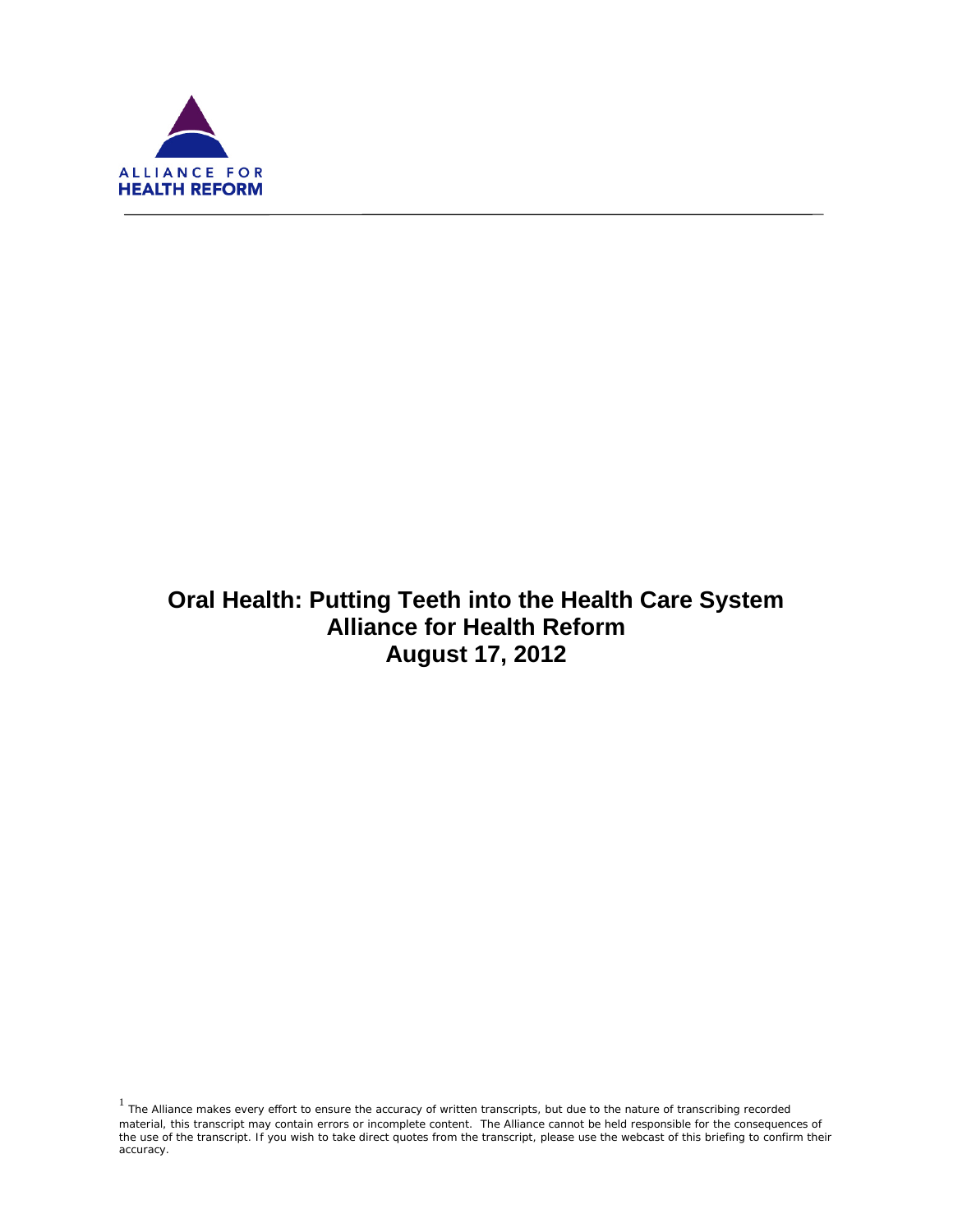[START RECORDING]

**EDWARD F. HOWARD, JD:** Alright. Why don't we try to get started? My name is Ed Howard. I'm with the Alliance for Health Reform. On behalf of Senator Rockefeller, our honorary chairman, and our board of directors, I want to welcome you to this program about a very much neglected aspect of health and health policy in the United States. That is oral health.

Now you've probably heard and will hear more today about the fact that the most common childhood disease in the United States is dental caries or cavities. Poor oral health is linked to serious physical conditions like diabetes and heart disease, but that connection is not very widely recognized. In fact I was listening to a presentation about dental needs a week or two ago and the speaker felt compelled to remind the audience, and these are her words, "The mouth is part of the body."

Now we've had a lot of reminders about the sorry state of oral health in America from the Institute of Medicine, from GAO, from former Surgeon General David Satcher, from former HHS Secretary Lou Sullivan, from the Kellogg Foundation, and from RWJ. In short plenty of documentation of gaps in our current system. Today we're going to try to update that story; take a fresh look at both the problem and at some policy options being considered to deal with it.

<sup>&</sup>lt;sup>1</sup> The Alliance makes every effort to ensure the accuracy of written transcripts, but due to the nature of transcribing recorded material, this transcript may contain errors or incomplete content. The Alliance cannot be held responsible for the consequences of the use of the transcript. If you wish to take direct quotes from the transcript, please use the webcast of this briefing to confirm their accuracy.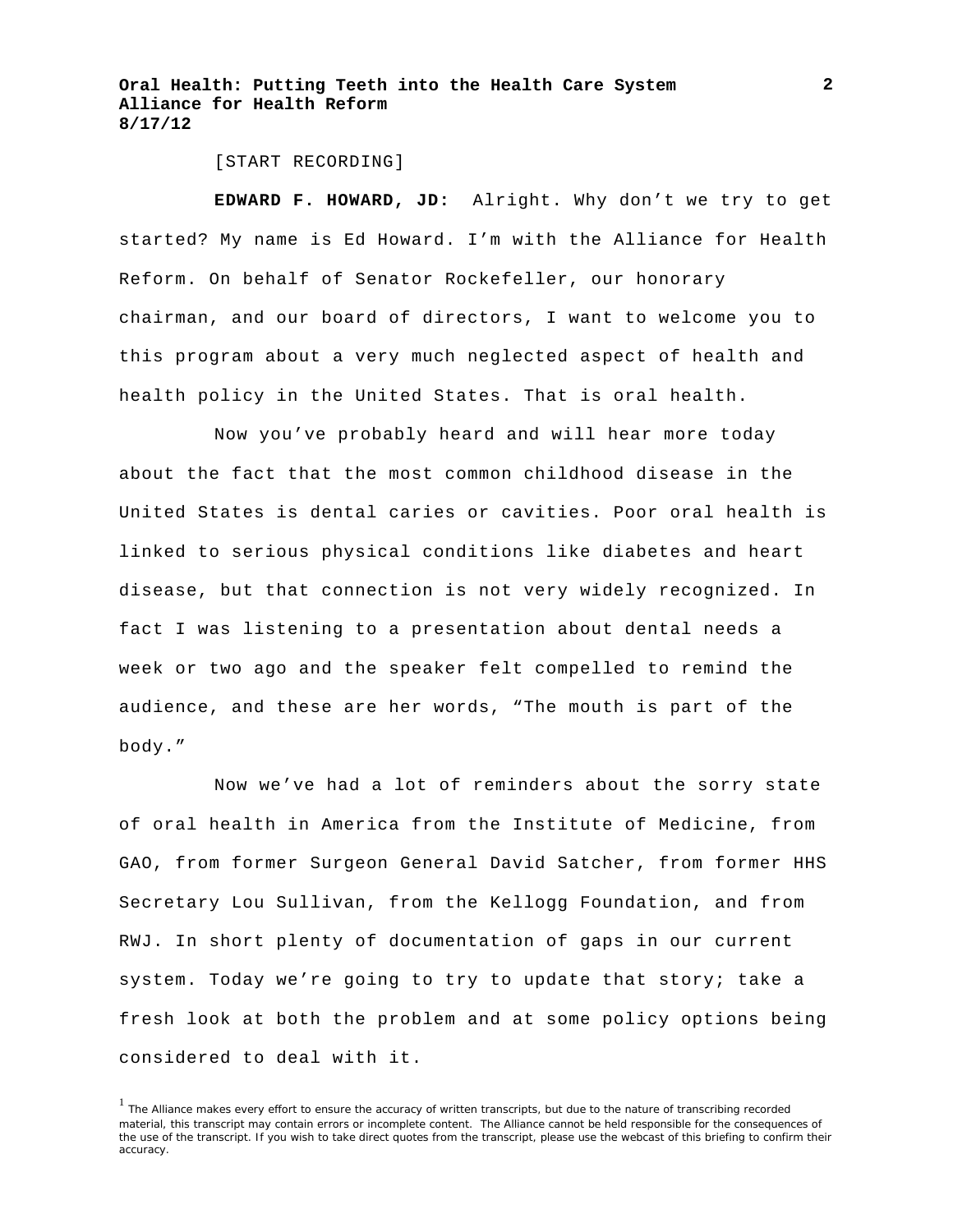Now as we were talking just before the program started, nobody is more pleased than Jay Rockefeller, our honorary chairman, that we're discussing this topic today. There's a story that he tells about coming to the little town of Emmons, West Virginia as a VISTA worker back in 1964. I actually had someone in our office transcribe what he said a couple of months ago in describing that experience. These are his words.

"When I arrived in Emmons, I was shocked to learn that there was absolutely nothing school-age children living there could get in the way of dental care. They'd never been to a dentist, never heard of dentist. There were no dental services available. You saw teenagers whose mouths were already beginning to go bad. We worked to get a bus to bring children to this grade school in Charleston to receive dental care. I remember that after the dentist checked some of those young teenagers over, he said, 'Jay, it's a nice thing for you to do for them, but it really is much too late. If you don't get the baby teeth right, anything else that follows is going to be bad and get worse.'"

The senator has been working on dental access issues ever since, and the Alliance is proud to focus on those program problems today at this briefing. We are very pleased to have as a partner in that briefing the Robert Wood Johnson Foundation, which has been helping America enjoy healthier lives and get

<sup>&</sup>lt;sup>1</sup> The Alliance makes every effort to ensure the accuracy of written transcripts, but due to the nature of transcribing recorded material, this transcript may contain errors or incomplete content. The Alliance cannot be held responsible for the consequences of the use of the transcript. If you wish to take direct quotes from the transcript, please use the webcast of this briefing to confirm their accuracy.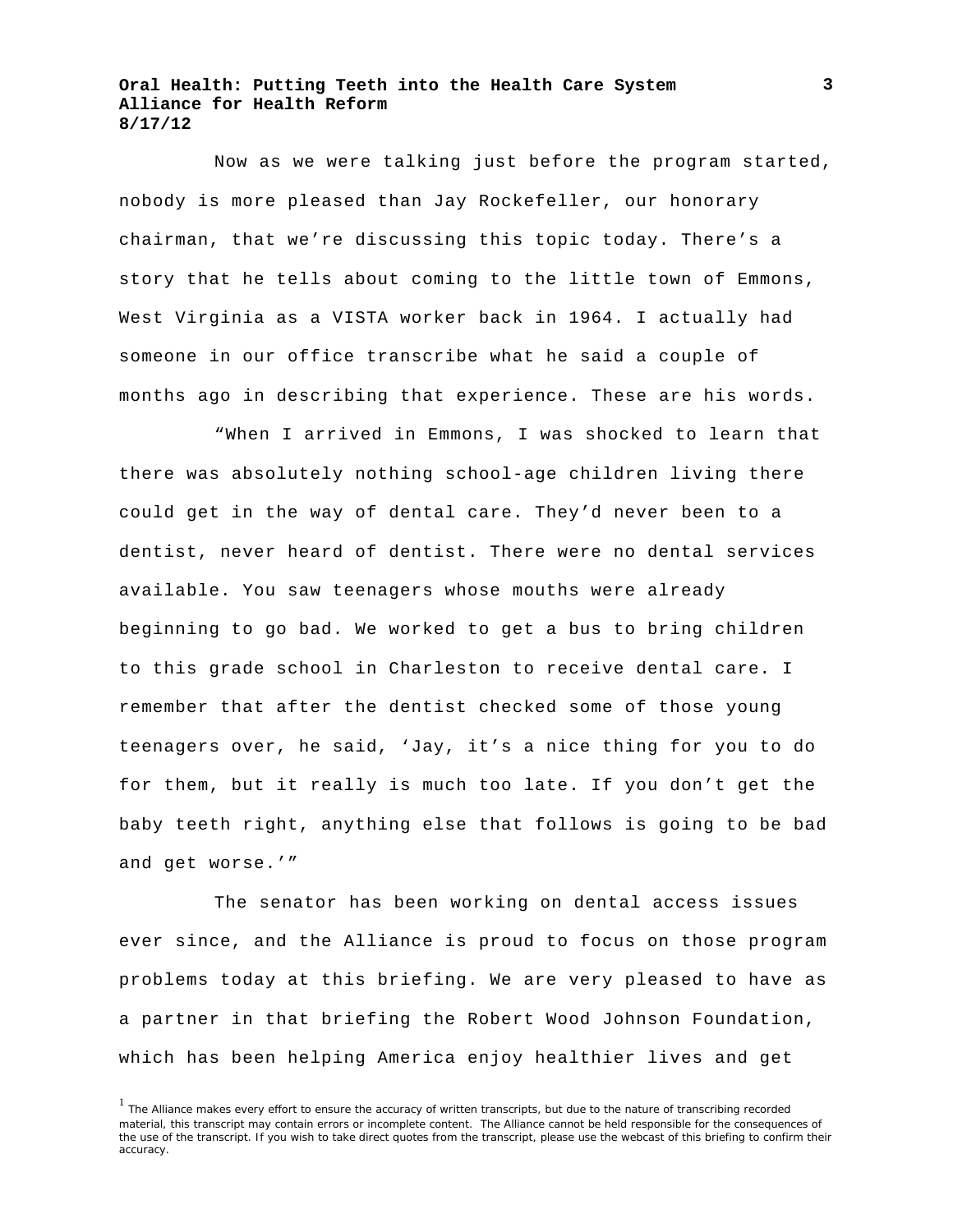the care they need for 40 years. I have a button to prove that. You can't see it, but it says 40.

Thanks very much to Dr. David Krol and his colleagues at the Foundation for their help in thinking through this topic and helping to pull the briefing together. David Krol is a pediatrician. He's a Team Director and Senior Program Officer for human capital at the Robert Wood Johnson Foundation. We're very pleased to have him co-moderating today's briefing. David?

**DAVID M. KROL, MD, MPH, FAAP:** Thanks Ed, and thanks to you all from the Robert Wood Johnson Foundation for coming today. We really appreciate that the Alliance is taking on this topic and that you're all interested in this topic. Oral health is an integral part of overall health. Now if we believe that to be true, and I do, that seemingly ho-hum statement holds within it an abundance of challenges and opportunities. The challenges in many ways as the statement says are the same as overall health.

There are racial, ethnic, geographic disparities of disease and access to care. There are financing challenges. There are issues of determining and maintaining quality of care, and there are workforce controversies just like overall health. The opportunities, however, are great. One really great opportunity, and I'd really like to see it, is that all

<sup>&</sup>lt;sup>1</sup> The Alliance makes every effort to ensure the accuracy of written transcripts, but due to the nature of transcribing recorded material, this transcript may contain errors or incomplete content. The Alliance cannot be held responsible for the consequences of the use of the transcript. If you wish to take direct quotes from the transcript, please use the webcast of this briefing to confirm their accuracy.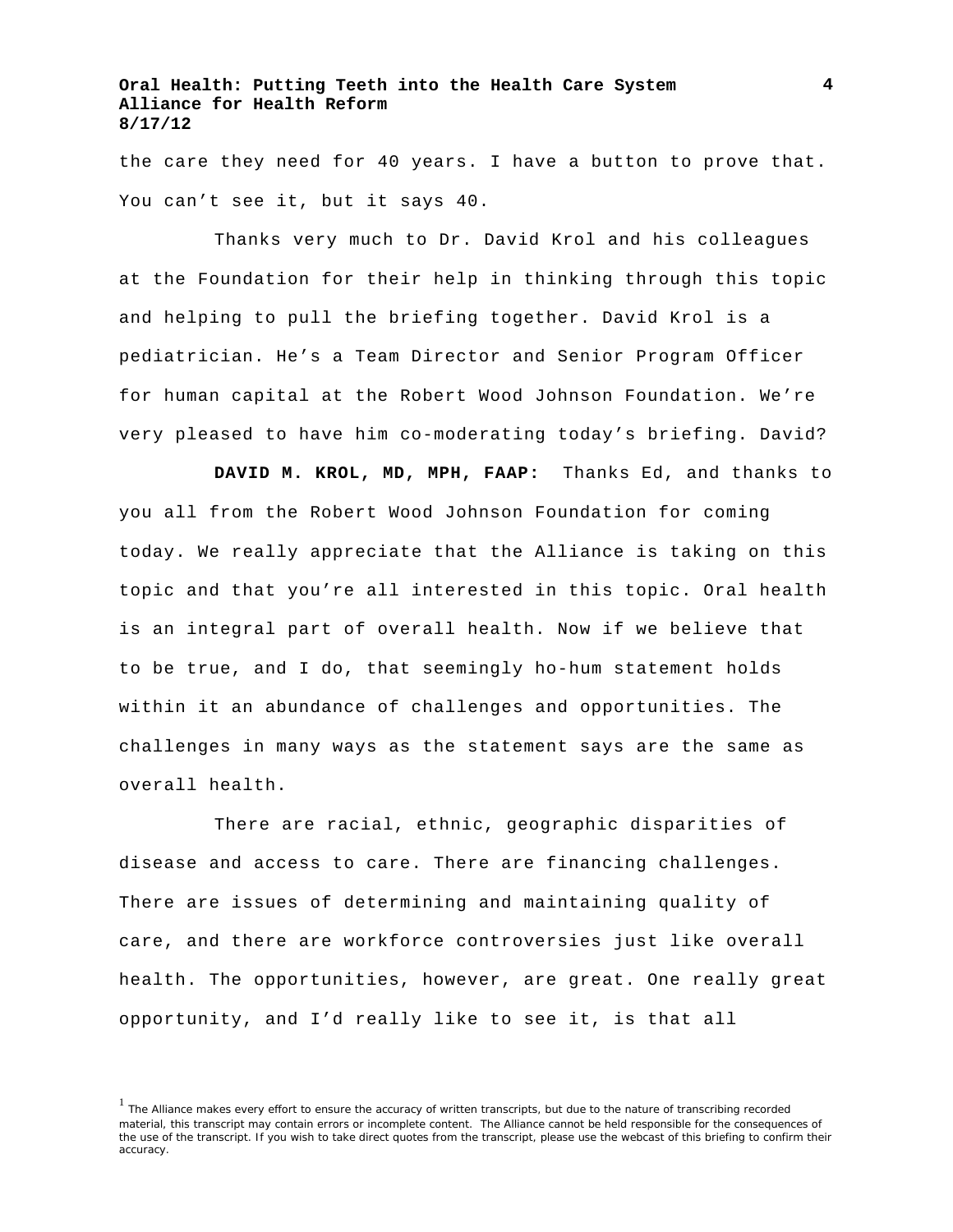conversations on health and health care will naturally include oral health.

While we've taken the time to have a specific Alliance forum on oral health, it would be really nice to see future Alliance forums that talk about Medicaid, talk about financing, fill in the blank. Remember that oral health is a part of that. Oftentimes it's forgotten. Not just by the Alliance, but even by our Foundation at times. As we continue to recognize that factors influencing health are expressed at individual and community levels, we can develop legislative, regulatory, educational, and clinical policies to improve oral health and health care.

Another opportunity is that funding schemes for prevention and treatment of disease will naturally include oral health. I think that's important for us to remember. Right now we fail pretty miserably in Medicare, where we don't have coverage for dental disease and dental services. You can argue that there is some coverage in certain parts of Medicare, but we don't do as good a job as we should.

Then finally and perhaps most importantly—and I think something if you learn nothing from me today, it's this: That there's a great opportunity in remembering that all makes and models of patients, providers, and policy makers can play a role in improving oral health. I just hope that you'll leave

<sup>&</sup>lt;sup>1</sup> The Alliance makes every effort to ensure the accuracy of written transcripts, but due to the nature of transcribing recorded material, this transcript may contain errors or incomplete content. The Alliance cannot be held responsible for the consequences of the use of the transcript. If you wish to take direct quotes from the transcript, please use the webcast of this briefing to confirm their accuracy.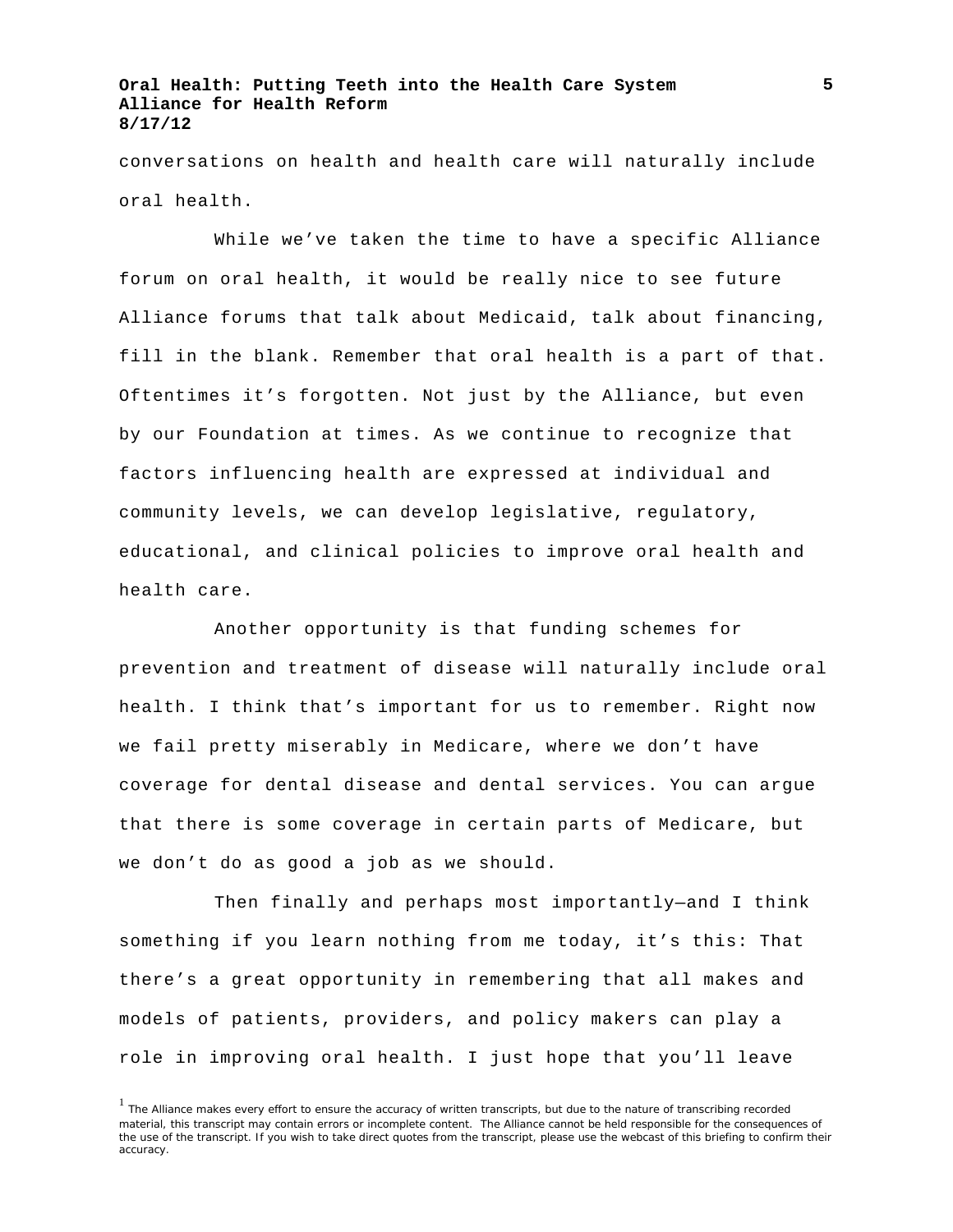the forum with that in mind as you go out into your work, whether it be as a policy maker, a policy influencer, a patient, or a provider for those patients. Thanks very much for your time, and I'll enjoy listening to the rest of this forum.

**EDWARD F. HOWARD, JD:** That's great. Thank you very much, Dave. A couple of logistical items: There's a lot of good information in your packets including biographical information about all of our speakers. There's a sheet that lists additional resources that you can use for further edification. All of that is also online at our website, www.allhealth.org. As of Monday you will be able to look at a webcast of this briefing on the website of the Kaiser Family Foundation, which we're grateful to for providing that support.

There will be a transcript available in a week or so on our website. If you're watching on CSPAN at the moment, you can go to the Alliance website that's www.allhealth.org. You'll see the presentations and the rest of the background material if you happen to have access to a computer at the same time. You can see on the slide behind me that there is Tweeting going on about this briefing and at this briefing with the hashtag oral health if you care to join in in one way or another.

I want to get to the program now. We have a great lineup of folks with a lot of different experiences to share with you as soon as I get to my proper space in the notes. I

<sup>&</sup>lt;sup>1</sup> The Alliance makes every effort to ensure the accuracy of written transcripts, but due to the nature of transcribing recorded material, this transcript may contain errors or incomplete content. The Alliance cannot be held responsible for the consequences of the use of the transcript. If you wish to take direct quotes from the transcript, please use the webcast of this briefing to confirm their accuracy.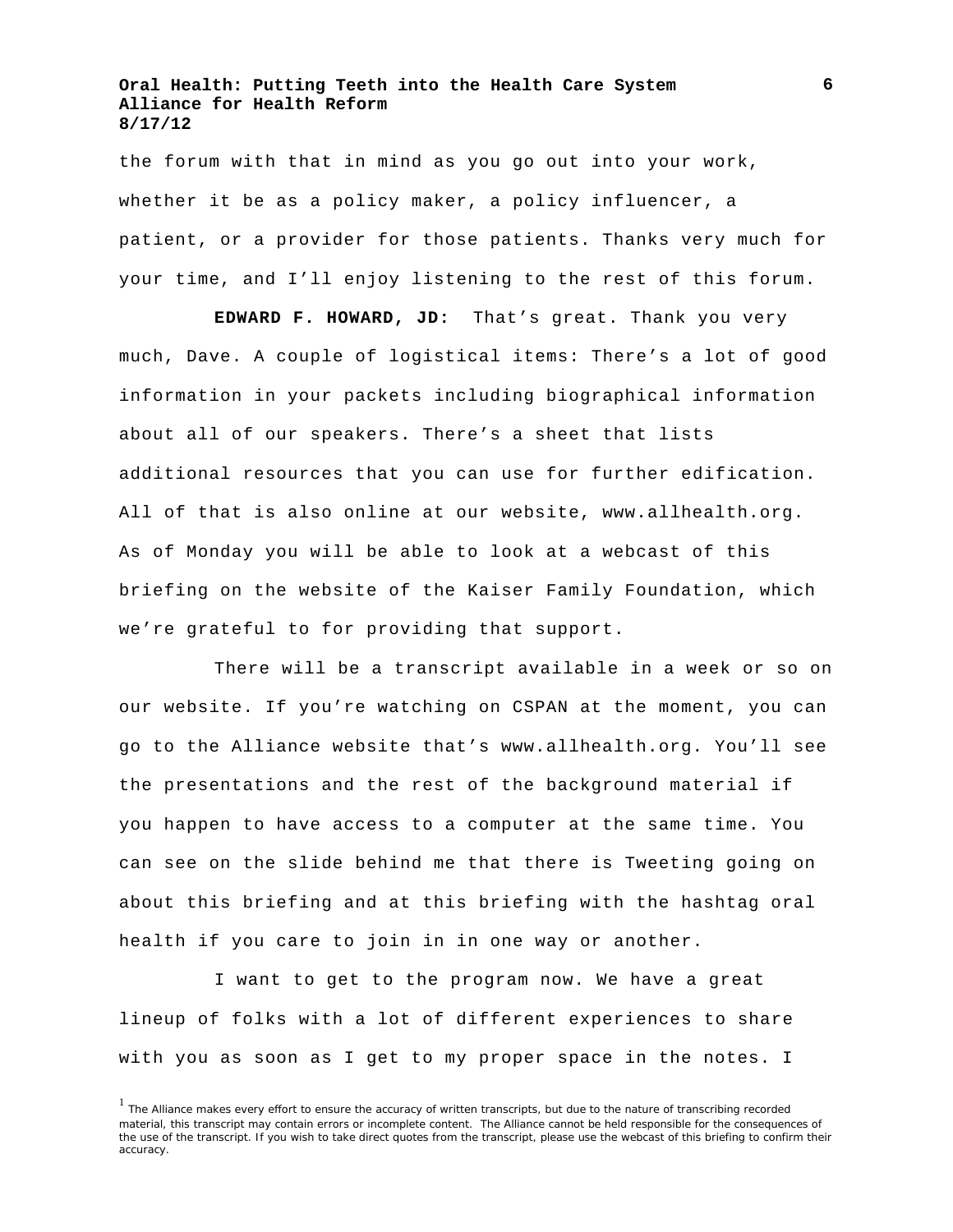will introduce our initial speaker, Lynn Mouden. Dr. Lynn Mouden—I'm sorry. Yes, is a dentist and chief—I got confused because we had shuffled the order. I had—you don't care why I did that actually. I'm going to stop and just say that Lynn Mouden is a dentist and the Chief Dental Officer for the Centers for Medicare and Medicaid Services.

He is a founder of the Prevent Abuse and Neglect through Dental Awareness programs, felicitous acronym PANDA. Before joining CMS, Dr. Mouden spent 16 years in private practice, 20 years in state health departments. He's a past President of the Association of State and Territorial Dental Directors and serves as the American Dental Association's National Spokesperson on family violence prevention. We're very pleased to have you here with us today, Dr. Mouden.

**LYNN MOUDEN, DDS, MPH:** Thank you, Ed. I think you're the keeper of the clicker.

**EDWARD F. HOWARD, JD:** I am.

**LYNN MOUDEN, DDS, MPH:** Thank you. I certainly want to thank the Alliance and Robert Wood Johnson for putting together this briefing today. It gives us a chance not only to highlight oral health issues, but also to talk about some of our successes. I am sure many of you have talked about the CMS triple aim of better health, better health care, and reduced costs. This particular briefing gives a chance not only to

<sup>&</sup>lt;sup>1</sup> The Alliance makes every effort to ensure the accuracy of written transcripts, but due to the nature of transcribing recorded material, this transcript may contain errors or incomplete content. The Alliance cannot be held responsible for the consequences of the use of the transcript. If you wish to take direct quotes from the transcript, please use the webcast of this briefing to confirm their accuracy.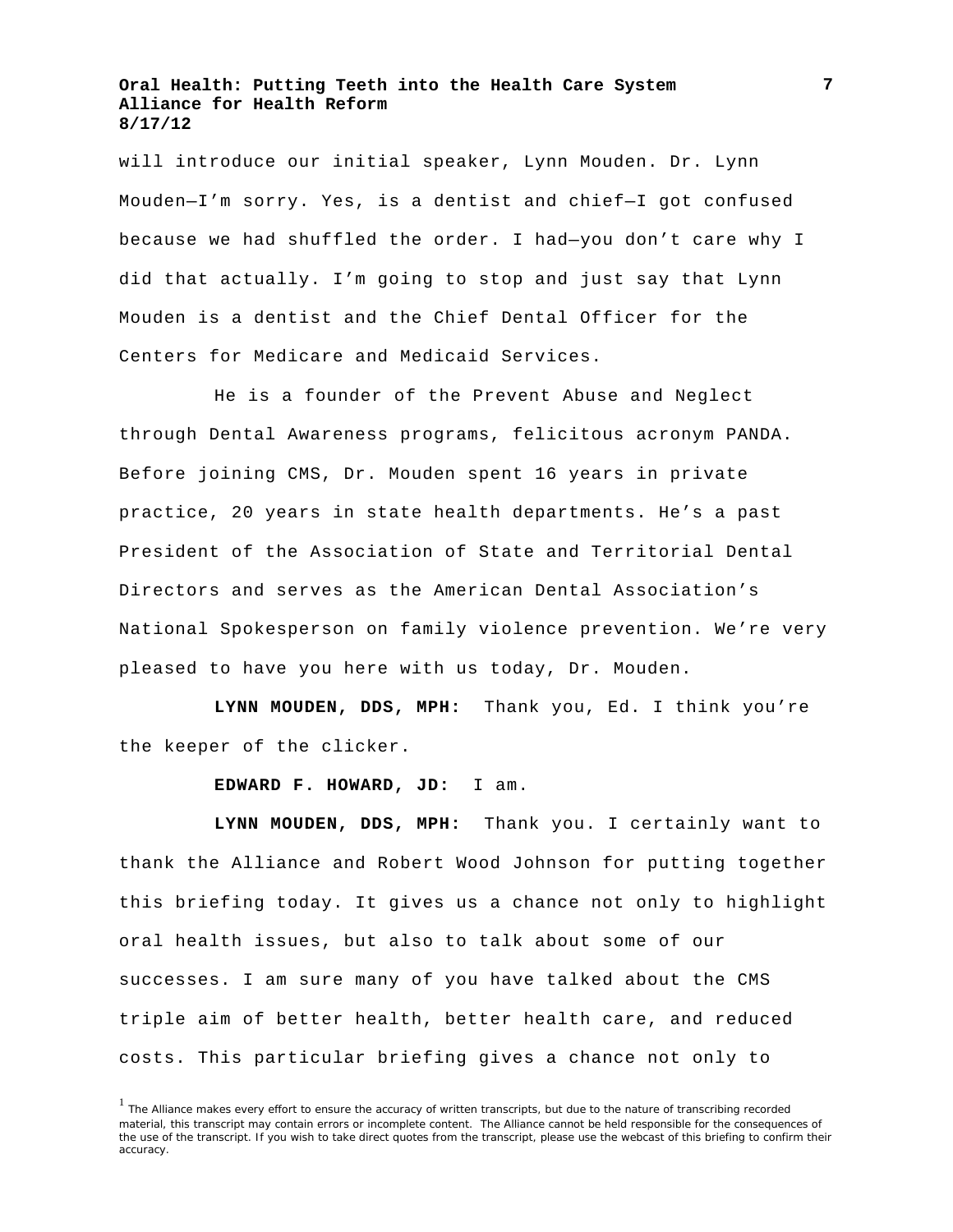address the triple aim, but to show how oral health is making great inroads into addressing those.

CMS has an oral health initiative. We have two goals that are specific to dentistry, the first being that we will increase by 10 percentage points the proportion of Medicaid and CHIP children who have received a preventive dental service in a year. Now it's interesting to note that that is 10 percentage points, not 10 percent. It doesn't mean going from 20 percent to 22 percent. It would mean for example going from 20 percent to 30 percent.

It's not only a national goal, but it's a goal that we have set for each of the states. This information is based on what we know as the CMS Form-416 reporting EPSDT data in the states. The baseline here for this particular goal is 2011. We anticipate that we will be addressing this goal hopefully, nationally and in the states, by 2015.

The second goal is to increase by 10 percentage points the proportion of these children who receive a dental sealant on a permanent molar tooth. As you will hear other speakers talk about today, I am sure you understand that the combination of dental sealants on appropriate children and community water fluoridation can prevent virtually all tooth decay in children. We have set this again as our 10 percentage point goal for the nation and for the states.

**8**

<sup>&</sup>lt;sup>1</sup> The Alliance makes every effort to ensure the accuracy of written transcripts, but due to the nature of transcribing recorded material, this transcript may contain errors or incomplete content. The Alliance cannot be held responsible for the consequences of the use of the transcript. If you wish to take direct quotes from the transcript, please use the webcast of this briefing to confirm their accuracy.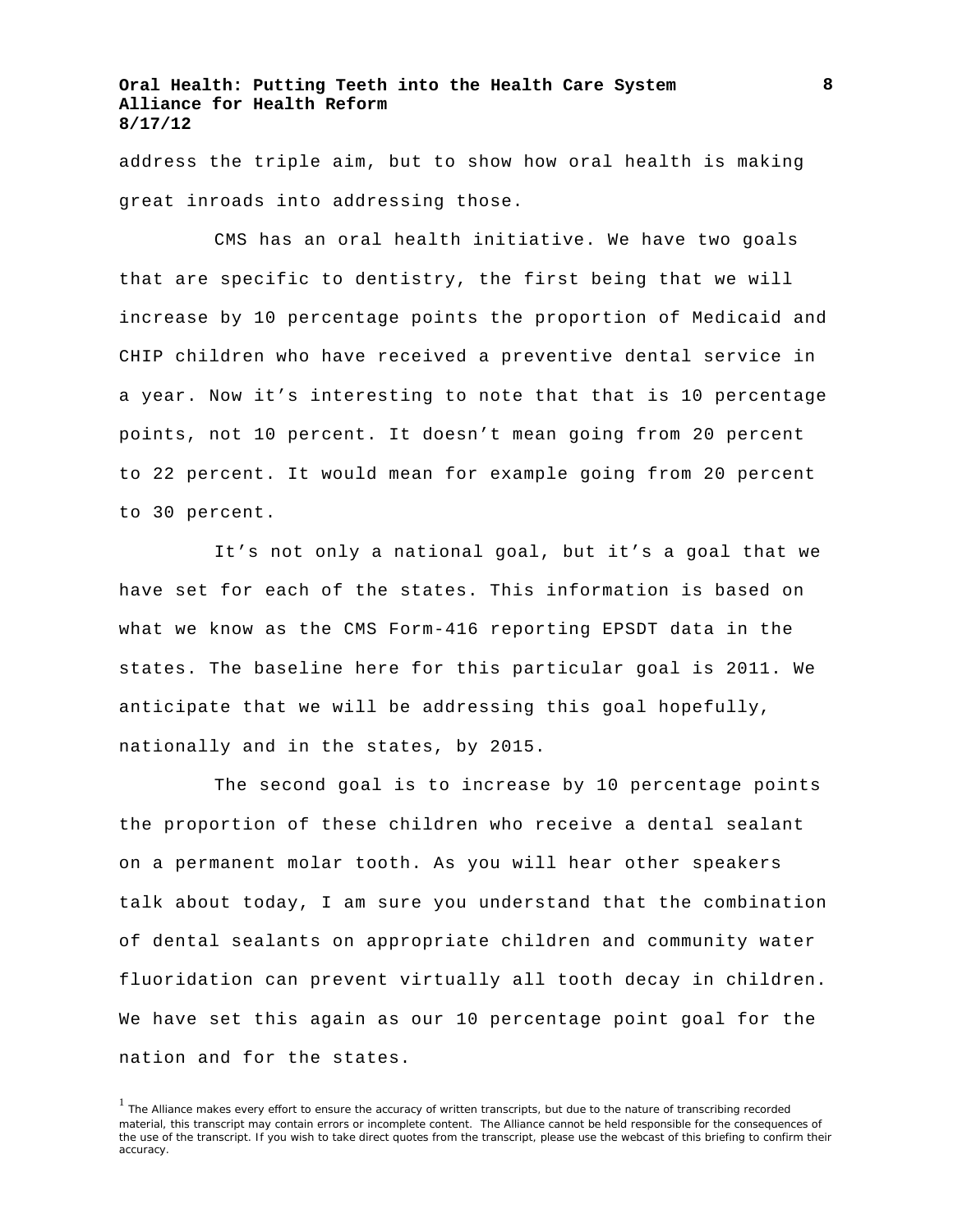We will be phasing in this particular as the data comes in for this year. The CMS oral health strategy will help address these two particular goals. First of all, we have the opportunity to work with states on developing an oral health action plan, and we'll talk more about that in a minute. It's my pleasure that I get to work with the various states in their Medicaid and CHIP programs in providing technical assistance and peer-to-peer learning as they develop these action plans and move forward in addressing the two goals.

We obviously work a great deal in outreach to providers. Without the providers there is no oral health care. We're also working on outreach to beneficiaries. In fact, we'll be having the second CMS learning lab, an oral health webinar, dealing with outreach to beneficiaries, and some successful programs that will be held September, 26 at 2 p.m. Eastern time. My contact information is available at the end. If you want more information at the webinar, please contact me.

We also get the opportunity to work with our many other partners in Health and Human Services not only through what's called the Oral Health Coordinating Committee, but also in various other issues and programs as we work with our partners in HRSA, CDC, FDA, Indian Health Service, and the list goes on and on of all of us who are working toward oral health issues. The state action plans that we're asking the states to develop

<sup>&</sup>lt;sup>1</sup> The Alliance makes every effort to ensure the accuracy of written transcripts, but due to the nature of transcribing recorded material, this transcript may contain errors or incomplete content. The Alliance cannot be held responsible for the consequences of the use of the transcript. If you wish to take direct quotes from the transcript, please use the webcast of this briefing to confirm their accuracy.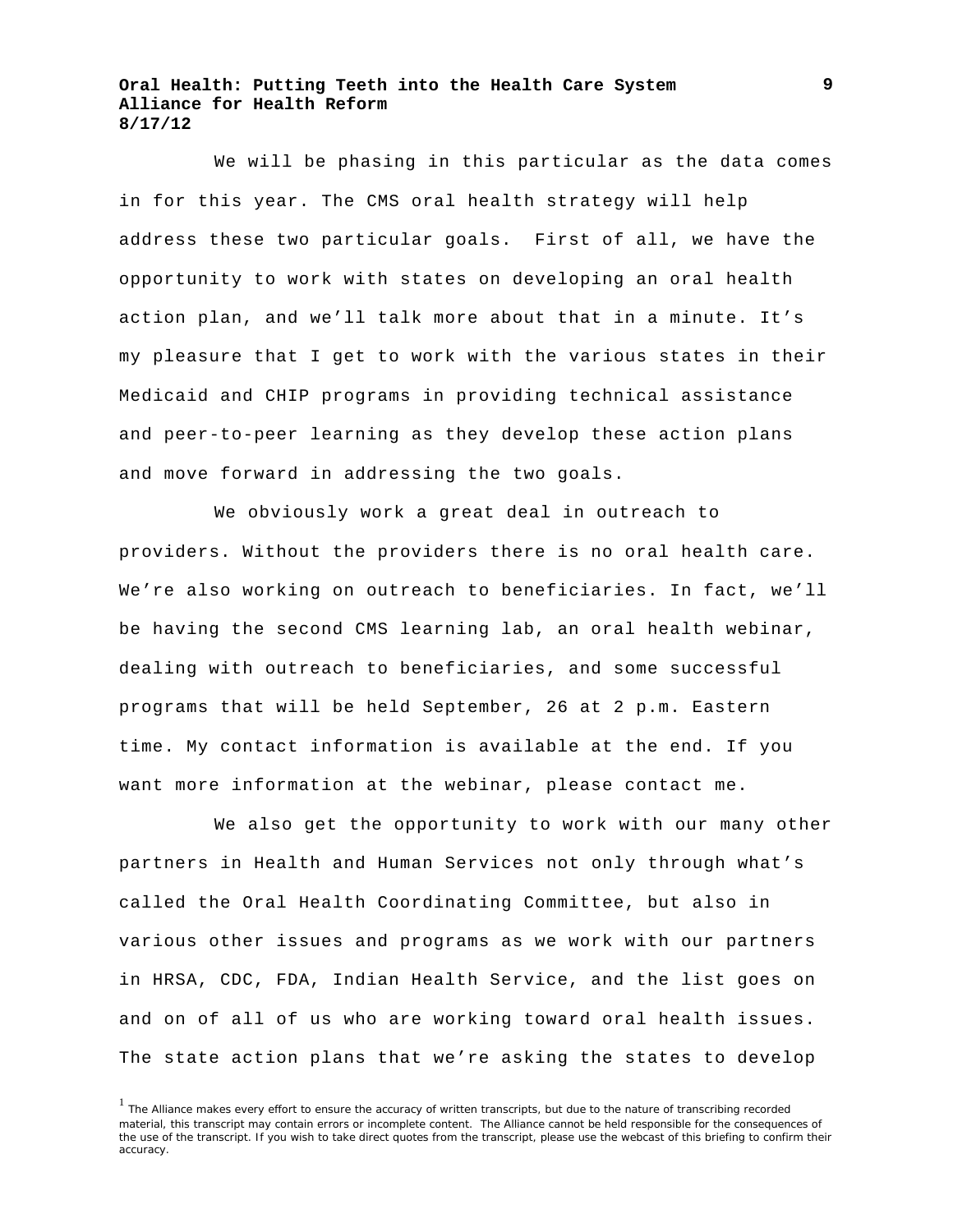on a voluntary basis to help us address the oral health issues, we're asking them to do this action plan and hopefully to address both of the goals by 2015.

Obviously stakeholder participation is extremely critical to this process. Addressing these goals is not something that a Medicaid state agency can do on its own. It requires bringing in all the state partners, all the advocates, all of those who are interested in improving oral health for our children. We're going to be aligning efforts not just through this state action plan but also through state oral health plans, which most of the states have developed; some of them at the behest of the Centers for Disease Control and Prevention Division of Oral Health if they have that funding.

There of course are Healthy People 2020 goals. We're fortunate that each iteration of the Healthy People goals continues to have issues that address oral health for children and adults. We also work pretty closely with our partners at HRSA and the Maternal and Child Health Bureau as they work on their performance indicators, again, addressing oral health in the states. The action plan template that we've produced, offering to the states as they develop their action plan, has several different parts to it that will help us get to not only describing what's going on addressing the issues but also in how we can make these improvements.

<sup>&</sup>lt;sup>1</sup> The Alliance makes every effort to ensure the accuracy of written transcripts, but due to the nature of transcribing recorded material, this transcript may contain errors or incomplete content. The Alliance cannot be held responsible for the consequences of the use of the transcript. If you wish to take direct quotes from the transcript, please use the webcast of this briefing to confirm their accuracy.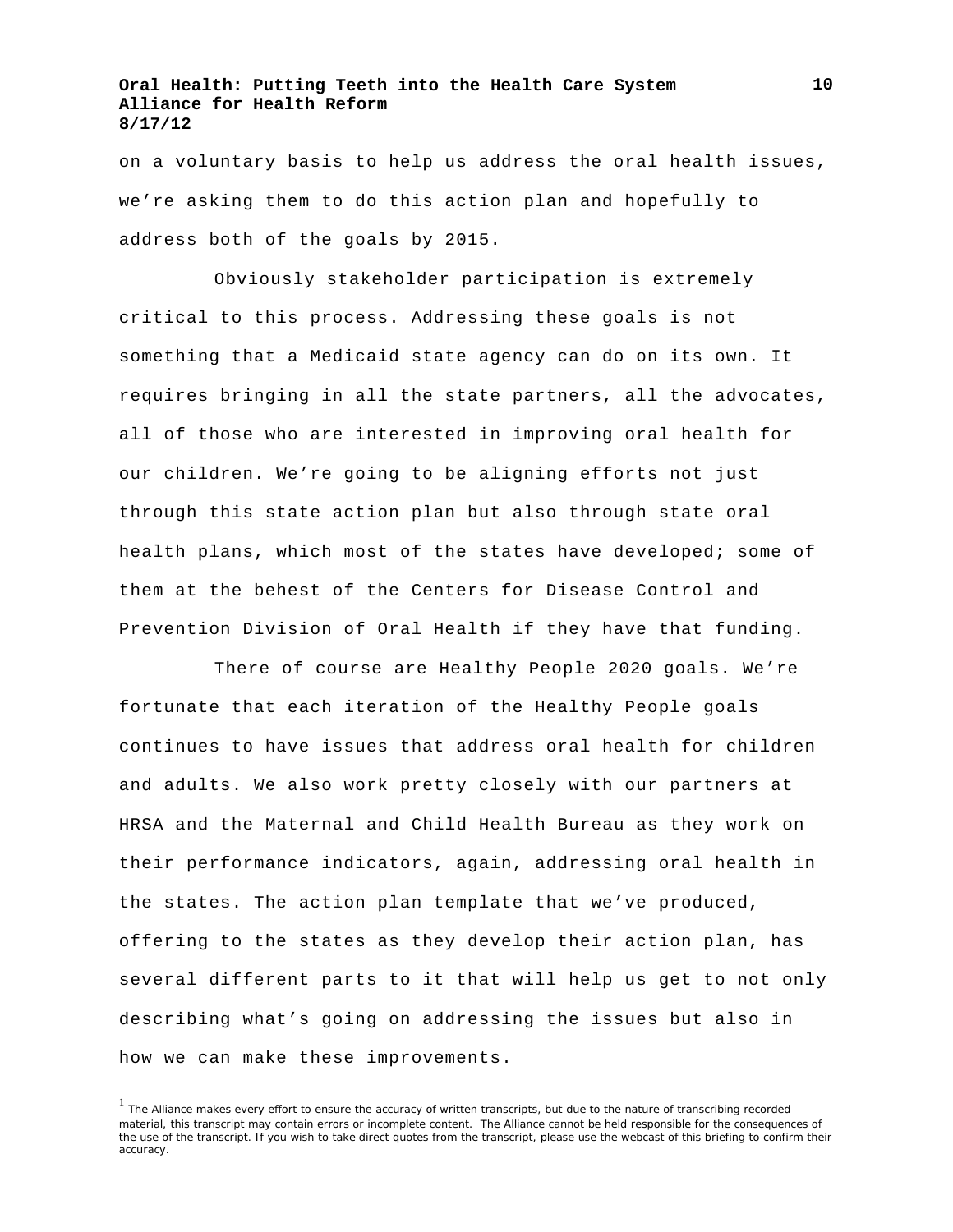First of all, we're asking the states to identify existing access issues and barriers. We of course understand that every state is different. There is no way to develop a national action plan as each of the states works their individual issues, their individual problems, their individual resources, and frankly their individual politics. We want them to describe in detail the state's existing oral health delivery system and providing data on providers. That's not only dentists, but also non-dentists as well.

We obviously appreciate the contribution of dental hygienists and other members of the dental team. We also recognize the fact that there are some oral health services that can be provided in physicians' offices as well when we're talking specifically about fluoride varnish application and risk assessment on young children. We want the states to talk about what they have done for oral health improvement, things that they have done, the results, their analysis, and their evaluation of the effectiveness of their programs.

We want to know what succeeded and we also want to know what may not have been quite so successful. We would ask that the states compare their, again, Form-416 data against HEDIS measures, which talk about—the HEDIS measures talk about whether a person has had an annual dental visit. Reimbursement rates are always at the top of the discussion. I was a Medicaid

<sup>&</sup>lt;sup>1</sup> The Alliance makes every effort to ensure the accuracy of written transcripts, but due to the nature of transcribing recorded material, this transcript may contain errors or incomplete content. The Alliance cannot be held responsible for the consequences of the use of the transcript. If you wish to take direct quotes from the transcript, please use the webcast of this briefing to confirm their accuracy.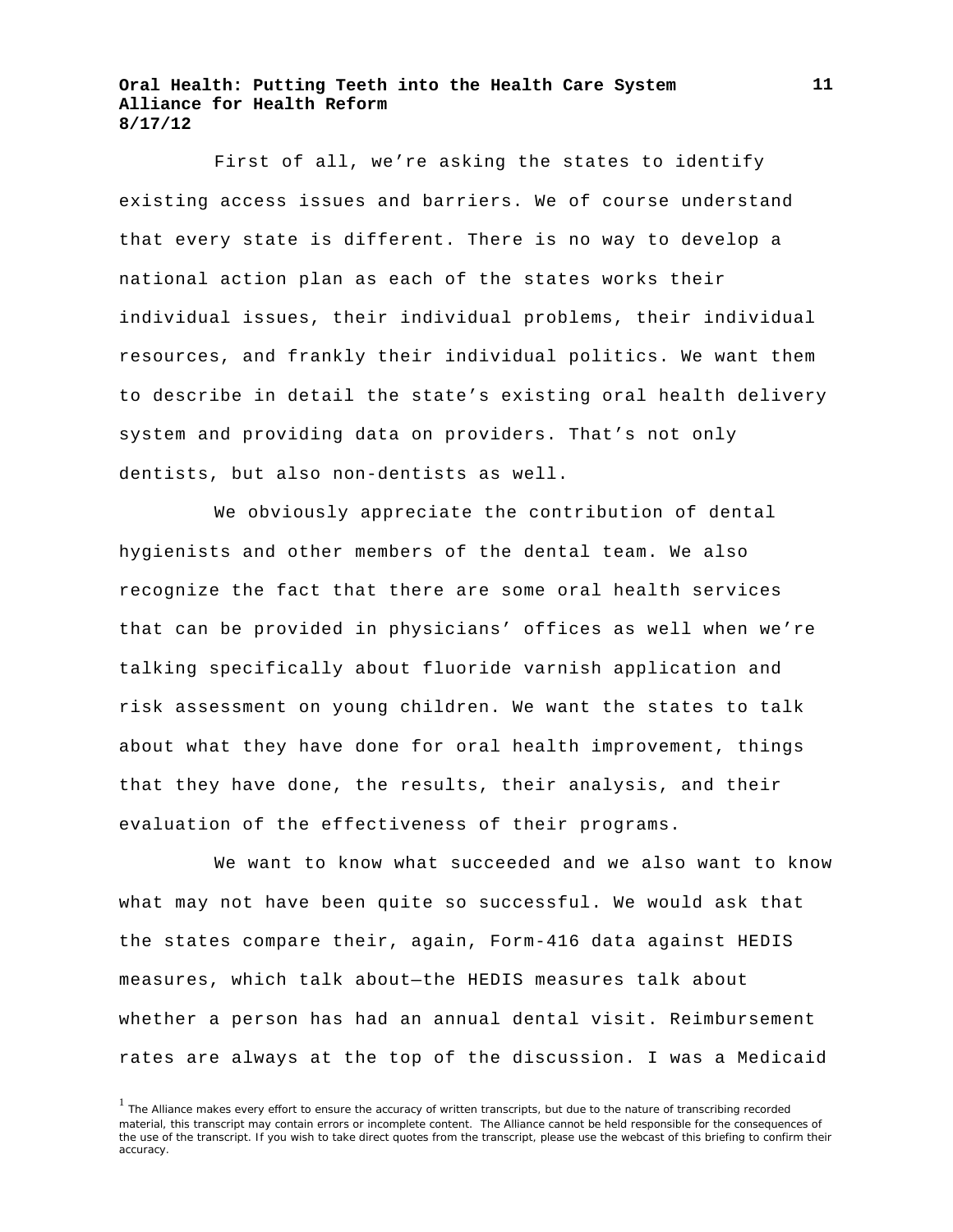dentist for many years in private practice. I know what it's like to get paid 23 cents on the dollar to provide care for these patients. I know that state budgets continue to be an issue as we're funding Medicaid treatment and delivery.

But by the same token, I think there are some things that can be done at the state and national level that will help address these issues. Specifically when we start talking about eliminating administrative barriers, it makes it easier for dentists to participate in Medicaid. We want the states in their action plan to talk about what they've done to address specifically the placement of dental sealants, again a proven method for preventing tooth decay; to describe their collaboration with dental schools, dental hygiene programs because again, without the providers there is no dental care and finally to describe the status of the use of electronic health records.

Electronic dental records are a little slower in coming on, but we know under the provisions of the Affordable Care Act that we will be moving closer and closer to electronic health records. What might they do to address these specific goals? First of all, we want them to describe the activities that are underway or planned for implementation; to describe these goals and how they're going to achieve them; providing specific details on these activities, which of course then will give us

<sup>&</sup>lt;sup>1</sup> The Alliance makes every effort to ensure the accuracy of written transcripts, but due to the nature of transcribing recorded material, this transcript may contain errors or incomplete content. The Alliance cannot be held responsible for the consequences of the use of the transcript. If you wish to take direct quotes from the transcript, please use the webcast of this briefing to confirm their accuracy.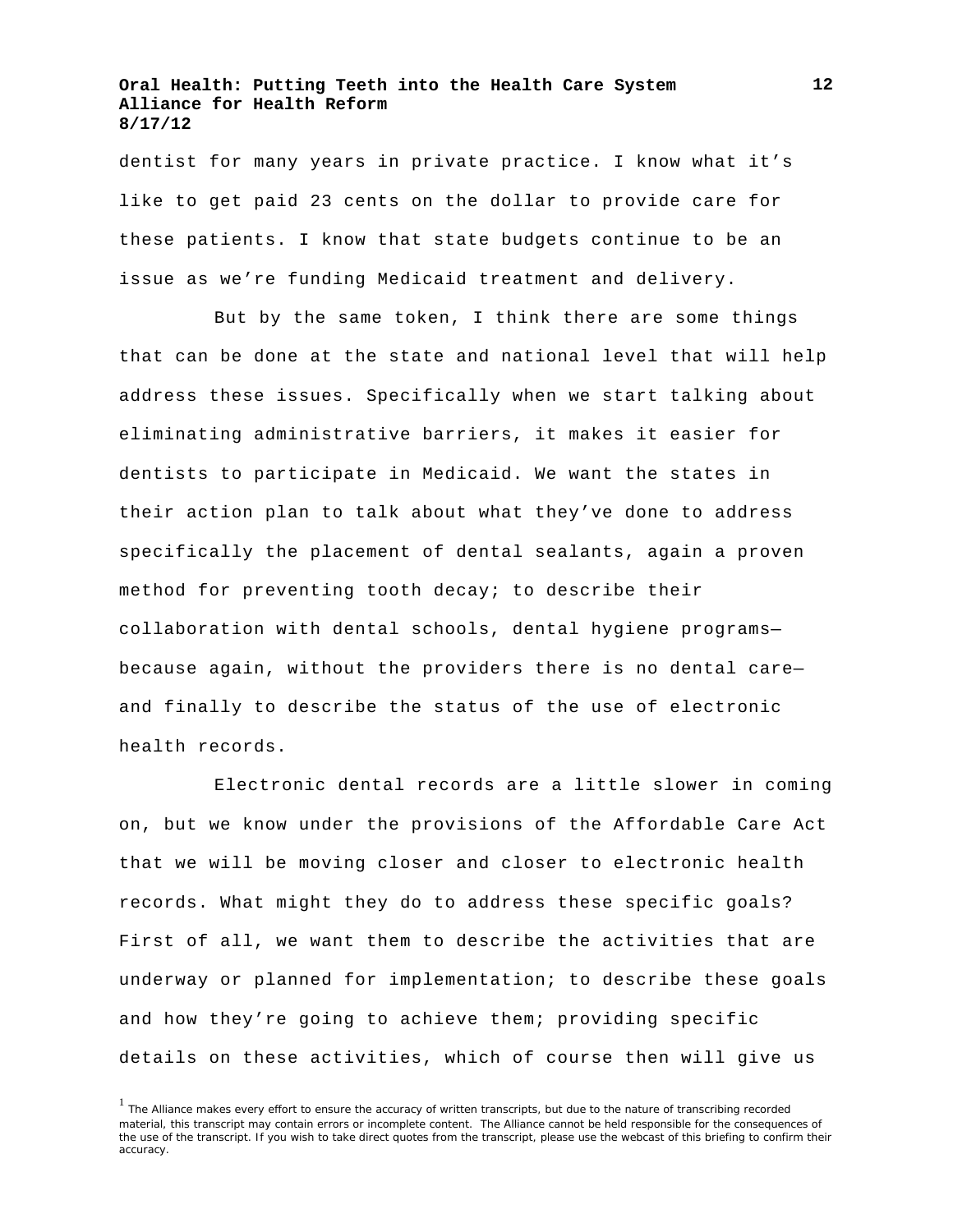the opportunity to share that information with other state programs as well; and again to describe barriers to success.

Not everything we try always works 100 percent, and that's all part of the learning process. These lessons learned can be extremely valuable as other state programs work to either model what has been done or take on that issue and modify it to their own uses. The template actually provides some examples of some successful programs.

Things about reconfiguring reimbursement rates, which is not necessarily the same as increasing rates; reducing administrative barriers; showing some of the state examples where they have done exactly that; and a chance to develop and improve collaboration and partnerships because state Medicaid programs don't work in isolation. They work along with all the other partners in a state that are also addressing oral health issues. The technical support that we're providing from CMS to help address these goals and the state action plans: Working with them specifically on their partnerships and collaborations.

I had the opportunity to visit with one of the state programs just this last week, who has taken on the initiative of building a state oral health coalition in a state where one does not exist. We have an opportunity through the partnership for alignment project, which I'll go ahead and tell you has

**13**

<sup>&</sup>lt;sup>1</sup> The Alliance makes every effort to ensure the accuracy of written transcripts, but due to the nature of transcribing recorded material, this transcript may contain errors or incomplete content. The Alliance cannot be held responsible for the consequences of the use of the transcript. If you wish to take direct quotes from the transcript, please use the webcast of this briefing to confirm their accuracy.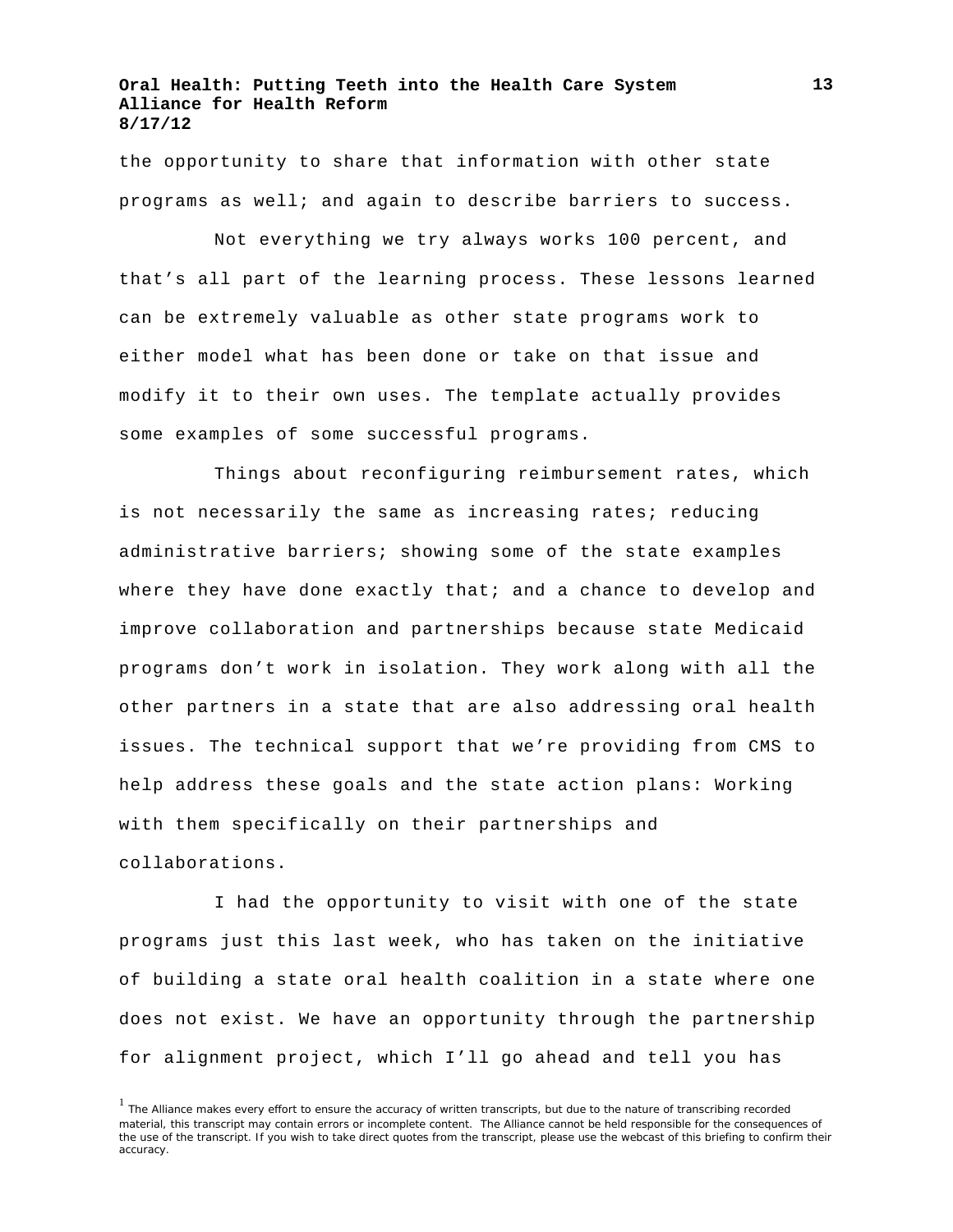often been called the sand box project because we know that people want to learn to play well in the sand box together. But not making light of it, this project is an effort that will put public health programs and state Medicaid programs in closer partnership and collaboration to share the resources, to share the ideas, to share the ways that they can improve access to oral health for children.

We're working with the Medicaid-CHIP State Dental Association (MSDA) on a best-practices project, a formal process with criteria and grading not to just recognize promising programs, but going through a rigorous evaluation to decide what are in fact best practices for state Medicaid programs. We're working with the states to connect one state with another to share these successful models. I was asked to highlight one part of the Affordable Care Act which talks about the demonstrations projects for alternative dental healthcare providers.

Part of Section 5304 talks about community dental health coordinators, advanced practice dental hygienists. You can read the list. I don't need to go through it because we all realize that there are issues of access to dental care in every state. There are parts of the population who have an extremely if not impossible time accessing dental care. We need to be

**14**

<sup>&</sup>lt;sup>1</sup> The Alliance makes every effort to ensure the accuracy of written transcripts, but due to the nature of transcribing recorded material, this transcript may contain errors or incomplete content. The Alliance cannot be held responsible for the consequences of the use of the transcript. If you wish to take direct quotes from the transcript, please use the webcast of this briefing to confirm their accuracy.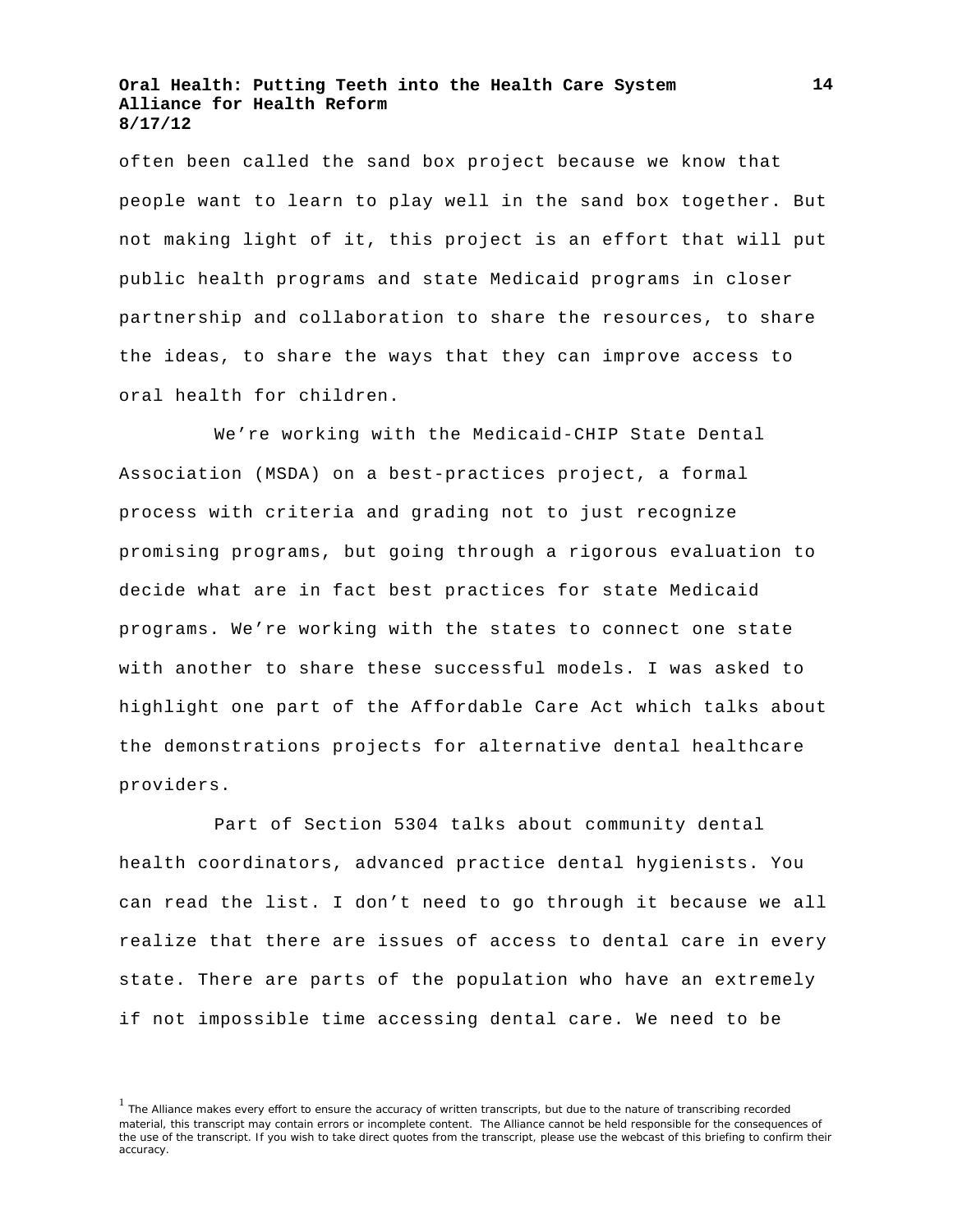looking at these various other models that may be useful in addressing these access issues.

What the Affordable Care Act does is call for demonstration projects where these different models would actually be proven one way or the other. There is in the Act a list of eligible entities. It obviously includes higher education dental schools, health departments and such, and does specifically say that these programs must be accredited by the Commission on Dental Accreditation, which accredits all dental and dental hygiene programs in the country.

I appreciate the chance to talk about all these issues and what CMS is doing to address them. Please feel free to contact us any time as you work either at the national level or at the state level as we all work to improve oral health for children and, yes, for adults and the elderly. Thank you.

**EDWARD F. HOWARD, JD:** Thanks very much, Lynn. Now we're going to turn to Dr. Monica Hebl. Dr. Hebl practices general dentistry in Milwaukee, and she is the elected chair of the American Dental Association's Council on Access, Prevention, and Interprofessional Relations. She is also a past President of the Wisconsin Dental Association, and she's been involved for her entire career in extending access to dental services for underserved populations. Thanks for being with us, Dr. Hebl.

<sup>&</sup>lt;sup>1</sup> The Alliance makes every effort to ensure the accuracy of written transcripts, but due to the nature of transcribing recorded material, this transcript may contain errors or incomplete content. The Alliance cannot be held responsible for the consequences of the use of the transcript. If you wish to take direct quotes from the transcript, please use the webcast of this briefing to confirm their accuracy.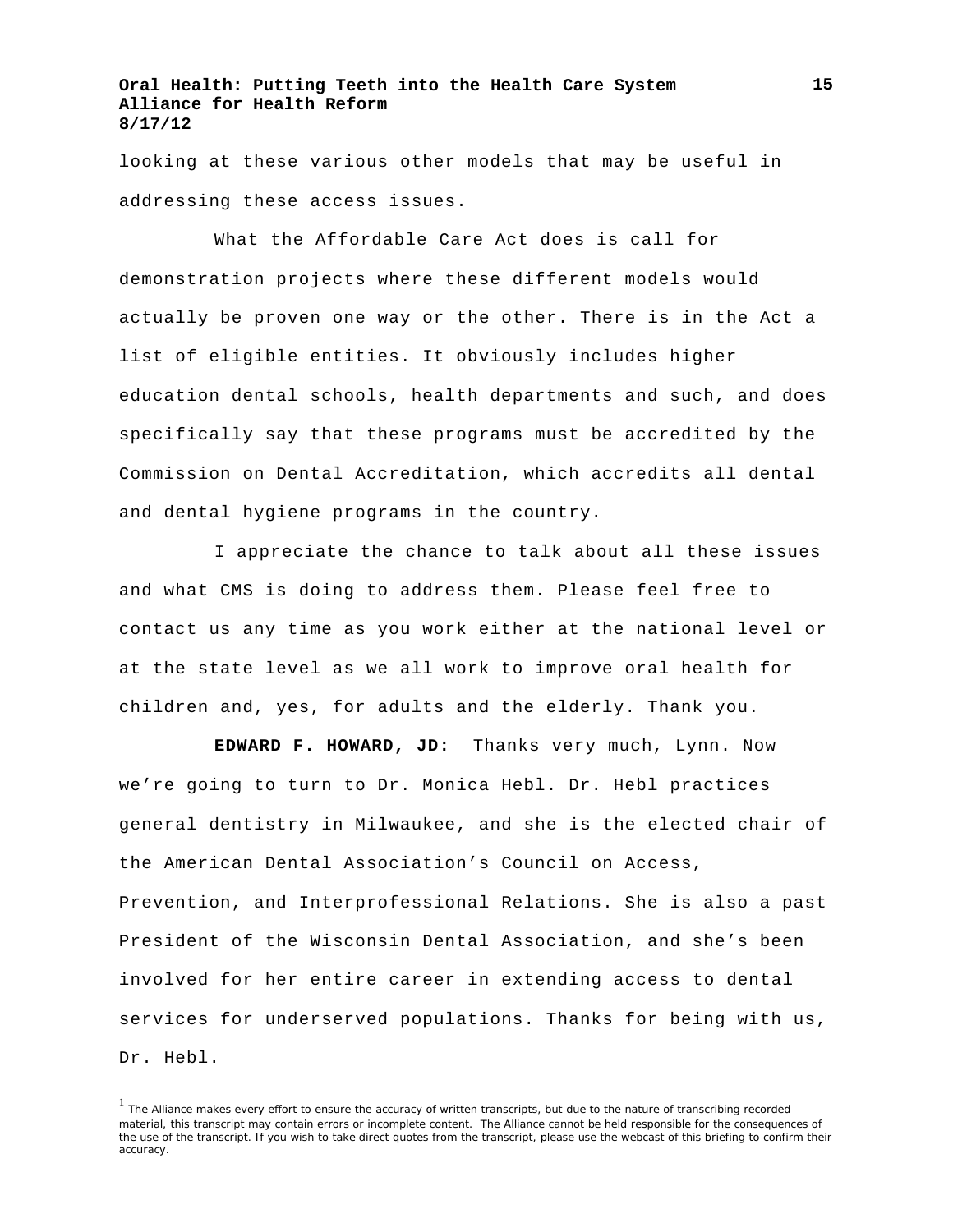**MONICA HEBL, DDS:** Thank you very much for allowing me to address you this afternoon. As you've already heard, oral health often takes a back seat to medical. Good oral health is integral to overall health. I appreciate the time you're taking to learn about oral health issues. It'll take a paradigm shift for oral health to gain enough support from enough sectors to achieve lasting improvements in optimal oral health for all. The ADA is working hard to build momentum and increase the focus on oral health issues by partnering with many groups and organizations involved in oral health.

You just heard a little bit about my background, but I'd just like to put a little flavor on it, local flavor. I am a private practicing dentist, so this is an unusual experience for me; a little nervous. I got involved in dentistry as a 14 year-old dental assistant in my mentor's office, Dr. Stanley Donohoo. I still work in that same practice along with his son and my brother-in-law.

In 2000, we moved from our central city location to the northwest side of the city. We chose to remain on three bus lines so we could continue our mission to continue Dr. Stan's legacy of taking care of those in need. We devote about a third of our time to medical assistance even though it's economically challenging. We also participate in charity care programs.

<sup>&</sup>lt;sup>1</sup> The Alliance makes every effort to ensure the accuracy of written transcripts, but due to the nature of transcribing recorded material, this transcript may contain errors or incomplete content. The Alliance cannot be held responsible for the consequences of the use of the transcript. If you wish to take direct quotes from the transcript, please use the webcast of this briefing to confirm their accuracy.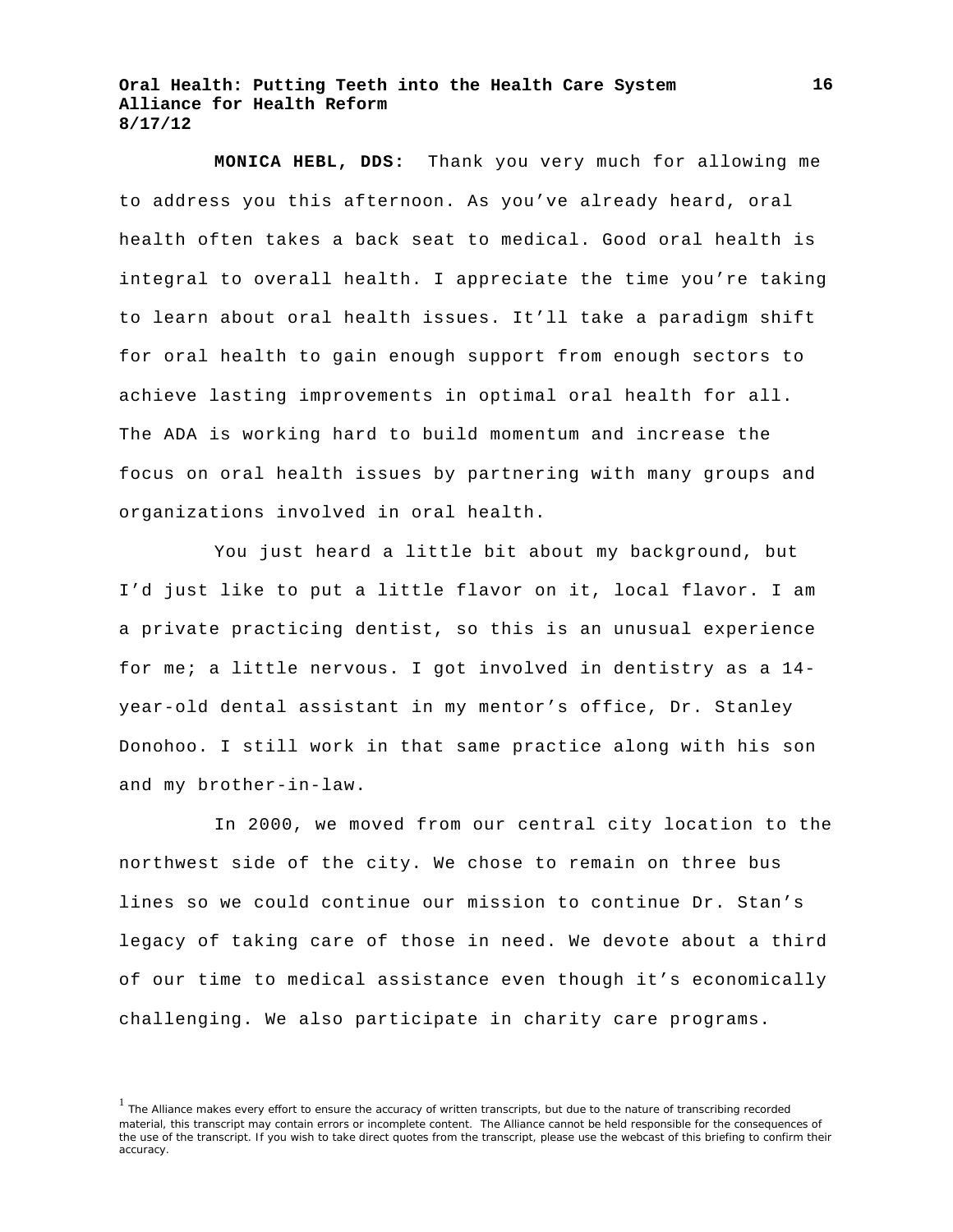I've been involved in organized dentistry since I graduated from dental school, and I've worked tirelessly to improve access to dental care for the underserved. It's a difficult, complex problem that requires activity on multiple fronts. There is no silver bullet to solving access. Poverty; geography; lack of oral health education and transportation; language and cultural barriers, here of dental care; and the belief that people who aren't in pain don't need to seek care are some of the factors that affect a person's ability to access care.

It will take a collaborative approach of all stakeholders to improve the nation's oral health. ADA has many programs and activities to address the access issue. Recently we made it a priority to collaborate with others to leverage our activities for greater gains. I'm going to highlight a few of these programs. The CDC named community water fluoridation one of the 10 most-significant public health achievements of the past century. The cost savings and decrease in disease due to fluoride are significant. It's unfortunate that we are spending so much time and energy fighting for such a great public health measure.

We've worked with state and local dental societies, as well as Pew as you'll hear, to ensure that high-quality scientific information is available to those that are fighting

**17**

<sup>&</sup>lt;sup>1</sup> The Alliance makes every effort to ensure the accuracy of written transcripts, but due to the nature of transcribing recorded material, this transcript may contain errors or incomplete content. The Alliance cannot be held responsible for the consequences of the use of the transcript. If you wish to take direct quotes from the transcript, please use the webcast of this briefing to confirm their accuracy.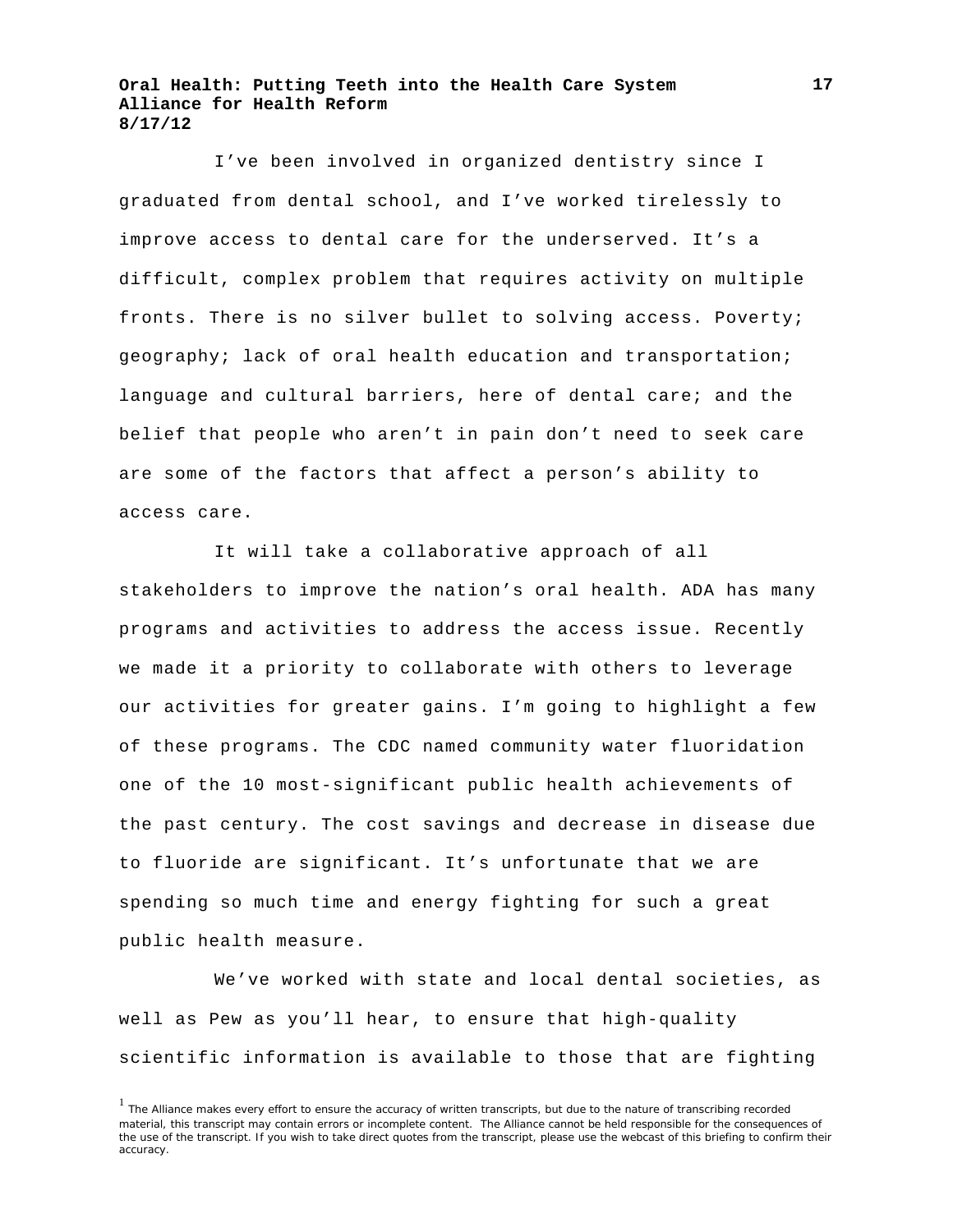for fluoride on a local level. Here's a map that shows you just how hot this topic is. Forty-three states have some type of fluoridation activity, and a lot of it is protecting it. Even though Medicaid programs are chronically underfunded, efforts to improve access by streamlining the administrative processes of Medicaid programs have achieved increased access for patients and participation by dentists.

States that have successfully improved their Medicaid programs usually have many stakeholders working together, and by doing so they achieve greater gains in access. CMS: We are thankful for that focus and help. Collaborative efforts that include increased reimbursement, education, care that is ongoing instead of episodic and involve public-private partnerships yield the greatest results. Each state Medicaid program is different, and each state has different issues to solve.

Here are a few examples of reforms that demonstrate gains in access, but I'm only going to highlight one due to time constraints. Michigan's Healthy Kids Dental is a partnership between a state dental association and a commercial dental plan. The streamlined administration and reimbursement is the same as the commercial plan. Access for kids enrolled is approximately 70-percent for seven to ten year olds, in stark

<sup>&</sup>lt;sup>1</sup> The Alliance makes every effort to ensure the accuracy of written transcripts, but due to the nature of transcribing recorded material, this transcript may contain errors or incomplete content. The Alliance cannot be held responsible for the consequences of the use of the transcript. If you wish to take direct quotes from the transcript, please use the webcast of this briefing to confirm their accuracy.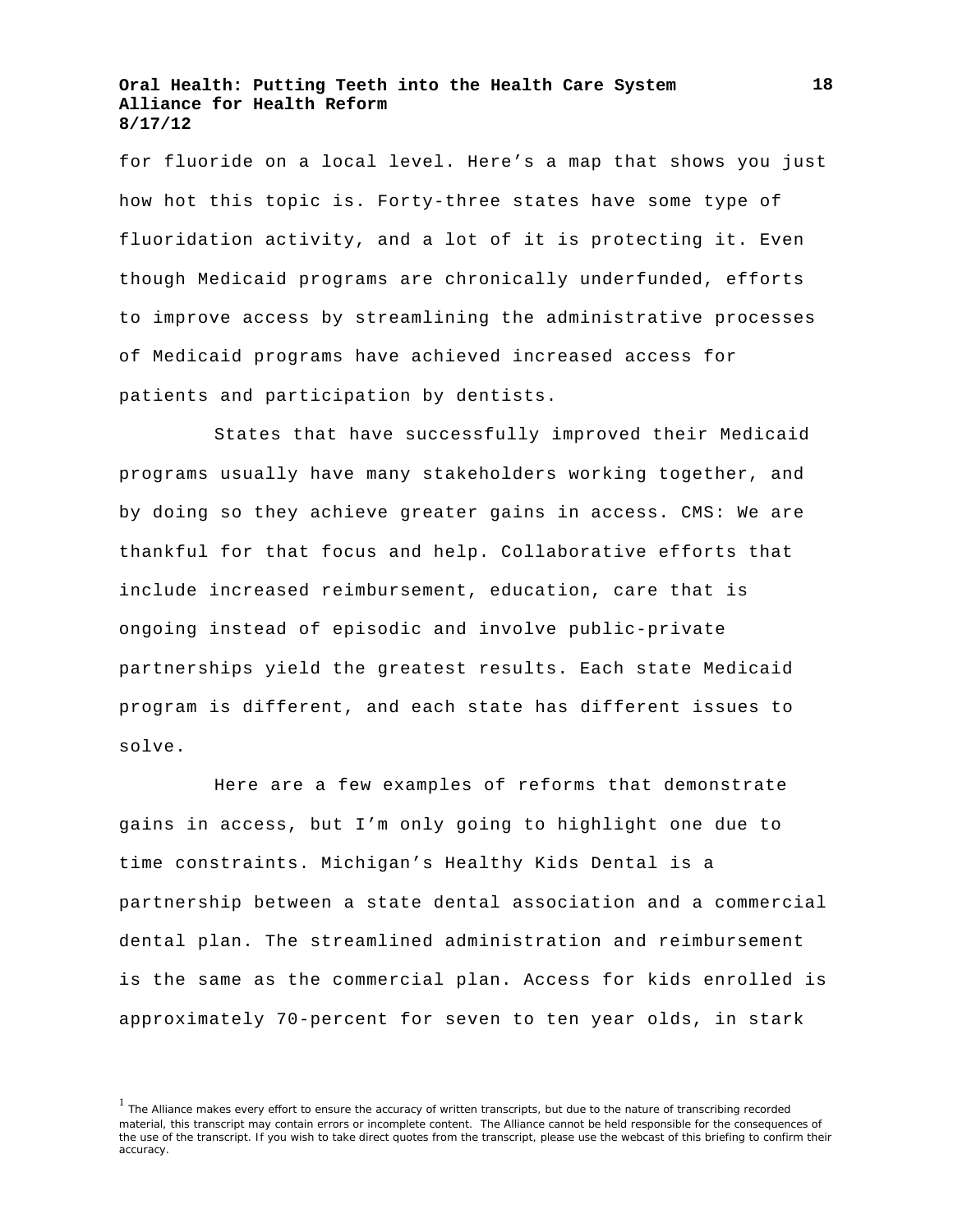contrast to the counties where the Healthy Kids Dental program does not exist.

Efforts to expand the program are underway. There are many volunteer programs that ADA member dentists are involved in throughout the year. We recognize that volunteer programs are not an adequate health care system due to their episodic nature. Therefore in 2006, our Give-Kids-a-Smile efforts changed from providing care on one day to establishing a dental home. ADA is increasingly involved in interprofessional activities because we realize the advantages of expanding the number of health professionals capable of assessing oral health and the importance of linking dental and medical homes in an effort to reach kids before they have the disease.

There is increasing activity across the country in the area of ER utilization due to the potential cost savings. One successful program, again in Michigan in Calhoun County, is modeled after Habitat for Humanity. Dentists provide care free of charge for low-income individuals who perform community service. This has led to lower costs for hospitals in the area, and it is a win-win-win for the community.

At its essence, oral health education is prevention at the most effective level and has the greatest potential to yield the best results in improved oral health. It is proud to be a part of the partnership for Healthy Mouths, Healthy Lives.

**19**

<sup>&</sup>lt;sup>1</sup> The Alliance makes every effort to ensure the accuracy of written transcripts, but due to the nature of transcribing recorded material, this transcript may contain errors or incomplete content. The Alliance cannot be held responsible for the consequences of the use of the transcript. If you wish to take direct quotes from the transcript, please use the webcast of this briefing to confirm their accuracy.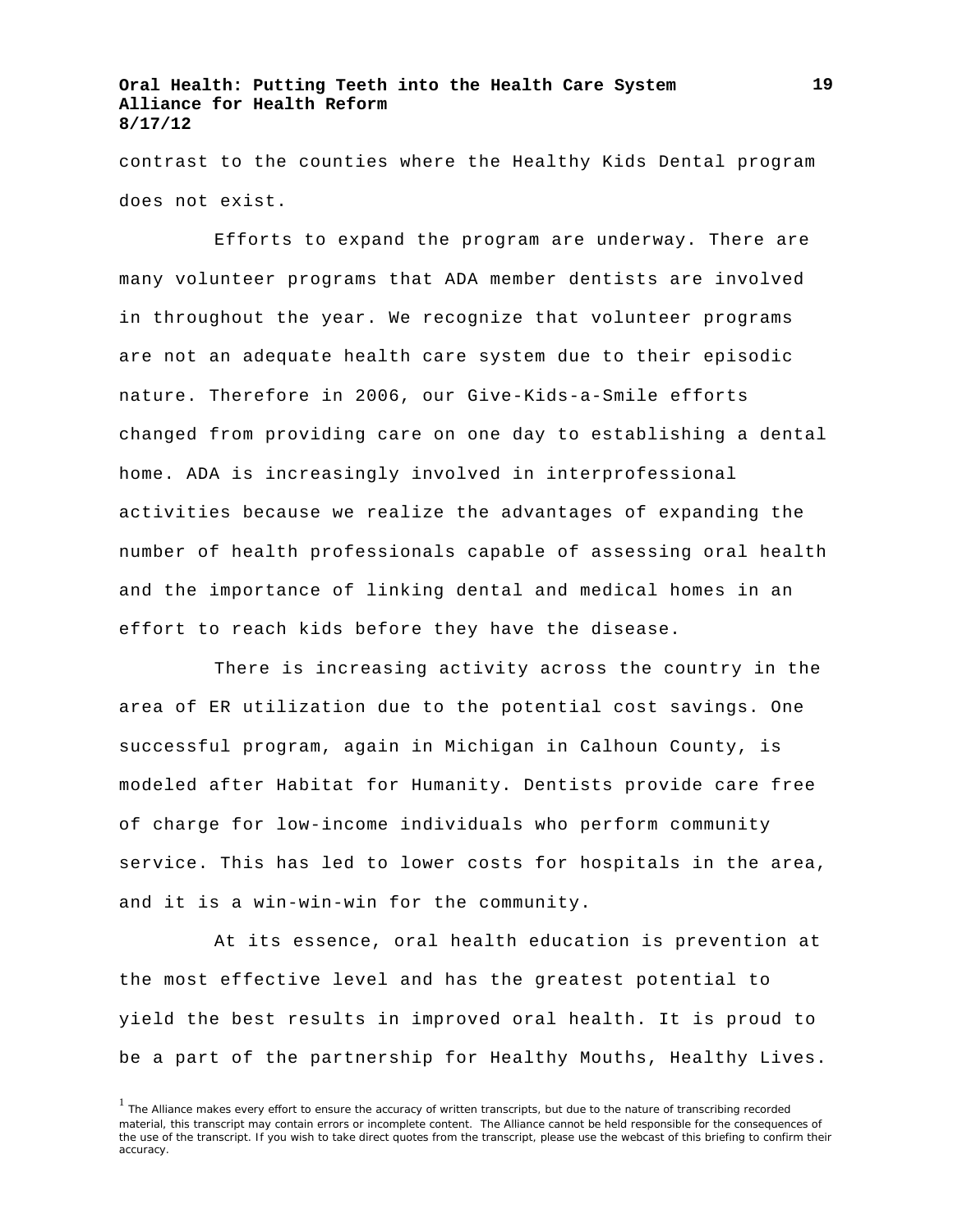It's a one-of-a-kind national coalition that has resulted in a launch this week of an ad council campaign with an oral health message. You'll begin to see the messages encouraging brushing two minutes twice a day. The ad council has other successful messages you might remember. Smokey the Bear and the crash test dummies. It really is exciting that it's an oral health message for the first time, and we're very excited to see the results.

We are in the evaluation stage of our pilot to create a Community Dental Health Coordinator. This new dental team member is a different approach, and it's modeled after community health workers. The goal of this new team member is to break down the many barriers for patients and provide a link between the patient and the dentist. They will educate patients and help them navigate the system in addition to tasks like helping them find a dental home, secure childcare, and arrange transportation. They will also be able to provide limited, mainly preventive services rather than focus on treating disease.

The CDHC is based on some of the ADA's key principles of breaking down barriers to care: education, disease prevention, and maximizing the existing system. In addition to the ADA website, we are launching a website for the public. The URL is www.mouthhealthy.org. I'd like to thank you very much

<sup>&</sup>lt;sup>1</sup> The Alliance makes every effort to ensure the accuracy of written transcripts, but due to the nature of transcribing recorded material, this transcript may contain errors or incomplete content. The Alliance cannot be held responsible for the consequences of the use of the transcript. If you wish to take direct quotes from the transcript, please use the webcast of this briefing to confirm their accuracy.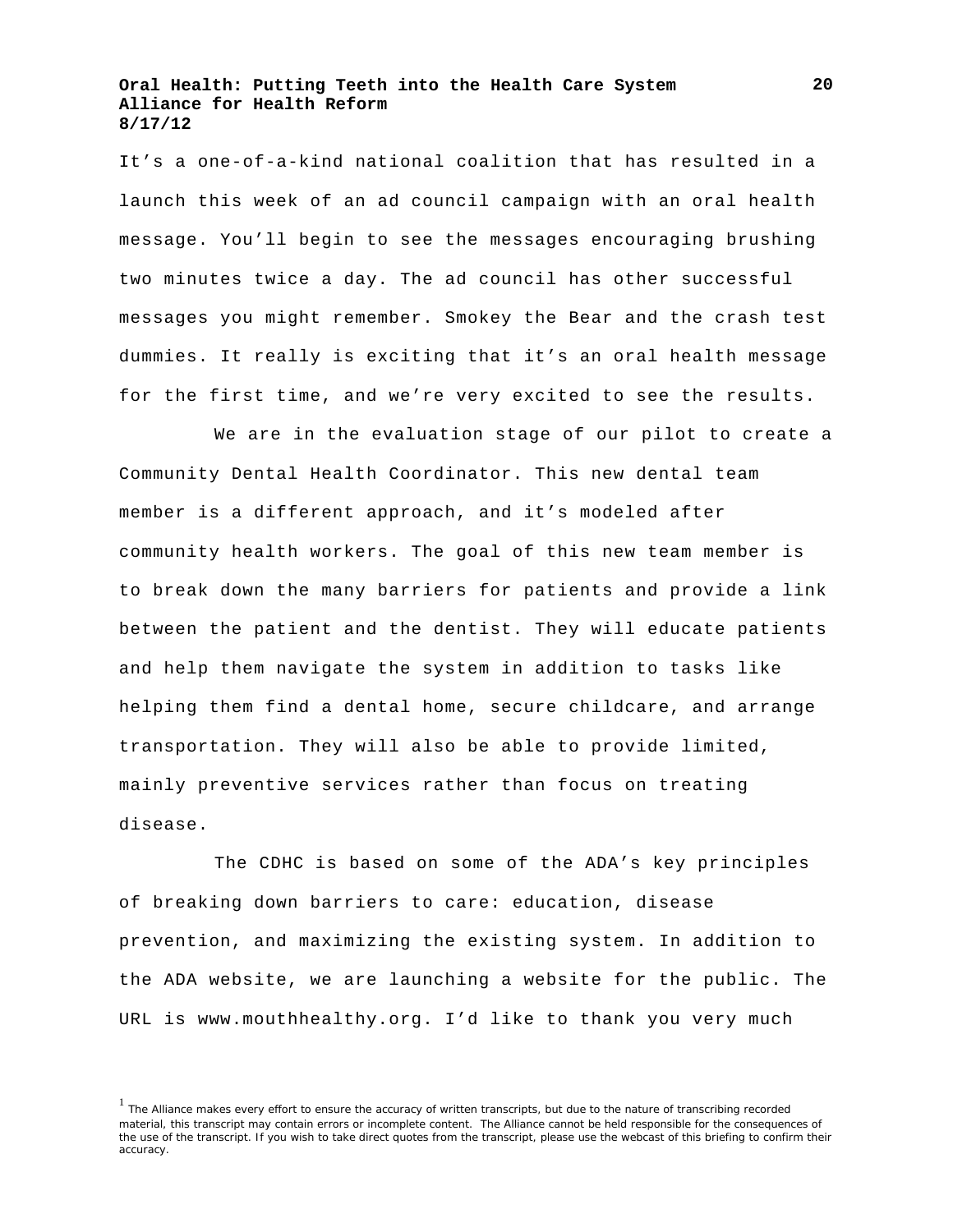for allowing me to be a part of this panel. We look forward to working together on initiatives moving forward.

**EDWARD F. HOWARD, JD:** Thanks very much, Monica. We're going to go now to Julie Stitzel, who is a manager for the Children's Dental Campaign of the Pew Center on the states where she focuses on workforce issues. Pew, as you have heard in the references by our first two speakers, directed a really heavy amount of attention toward improving kids' access to oral health services. They've issued several important reports including a state-by-state evaluation of how well kids' oral health needs are being met. I'm very pleased to have Julie representing that program with us today.

**JULIE STITZEL, MPA:** Thanks, Ed. As I've mentioned and you've heard repeatedly, dental care is the single greatest health need among children in the US, five times more prevalent than asthma. A lot of times when we're talking about health care reform, we focus on medical. It's important to focus on dental as well.

Our research and advocacy efforts focus on four efficient cost-effective strategies. One is ensuring that Medicaid and the Children's Health Insurance Program work better for kids and for providers to make sure that insurance translates into real care. The second is community water fluoridation. The third is increasing sealant programs for kids

<sup>&</sup>lt;sup>1</sup> The Alliance makes every effort to ensure the accuracy of written transcripts, but due to the nature of transcribing recorded material, this transcript may contain errors or incomplete content. The Alliance cannot be held responsible for the consequences of the use of the transcript. If you wish to take direct quotes from the transcript, please use the webcast of this briefing to confirm their accuracy.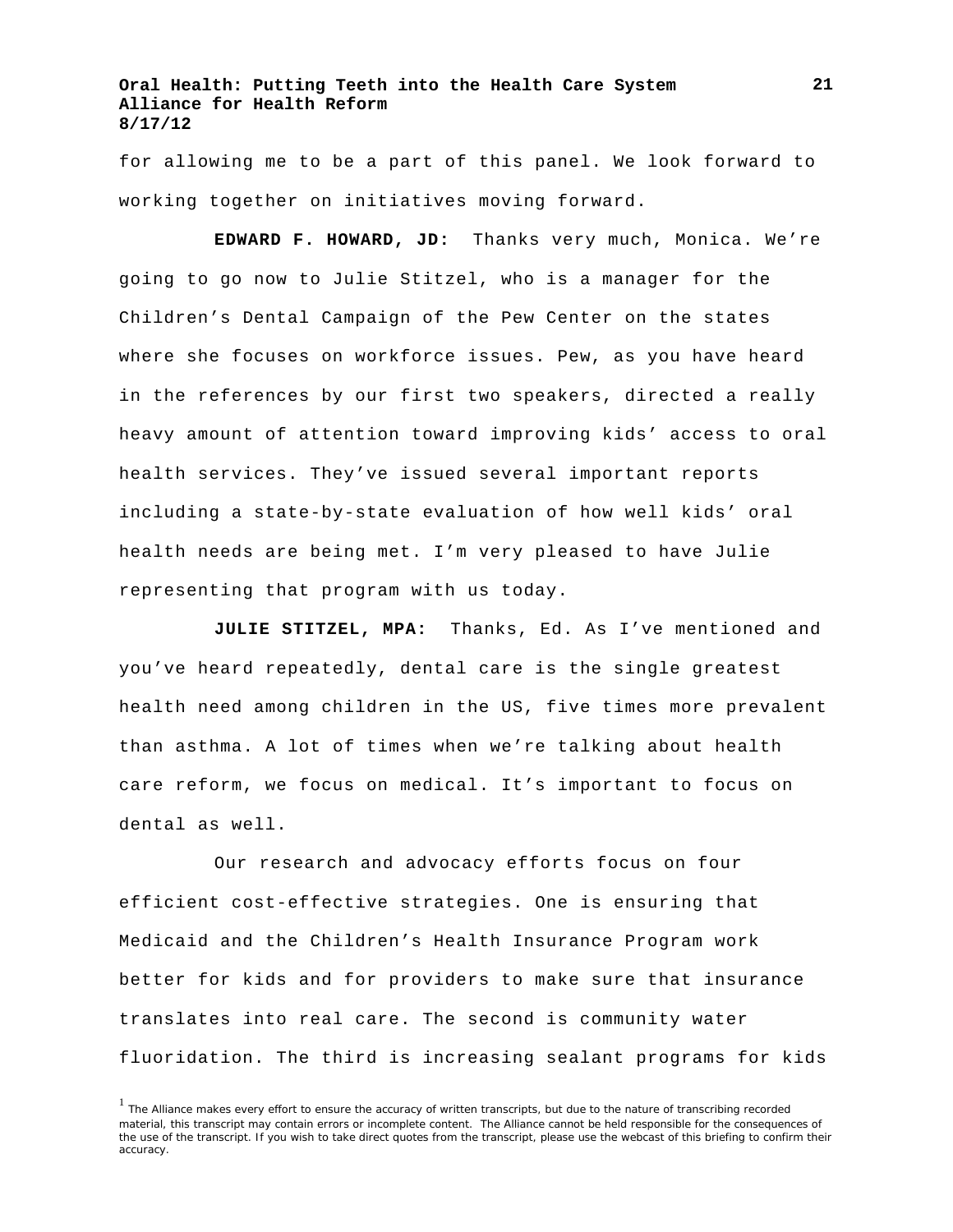who need it most. The fourth is expanding the number of professionals who can provide high-quality dental care to lowincome kids.

As I've mentioned, a lot of you might be familiar with our work. We released two state reports that essentially used eight benchmarks to evaluate oral health access. If you haven't taken a look at where your state stands on the grade, I highly recommend it. These are the grades from our most recent report, Making Coverage Matter, which you can find on our website. But a lot of the folks in this room have effectively used these reports as policy levers to increase oral health access in your state.

Earlier this year Pew released a report on emergency room utilization for preventable dental conditions. We examined a large sample of emergency room data collected by a federal agency called the Agency for Health Care Research and Quality. We then projected the national number of emergency room visits by identifying the specific hospital codes for dental problems that are considered to be preventable. Unfortunately, this data is not available from all 50 states for two reasons.

First, not all 50 states collect or mandate that hospitals submit their discharge records. Also some states collect ER data, but they're not required to interpret it or report it. Here's an example of our overall findings. You also

<sup>&</sup>lt;sup>1</sup> The Alliance makes every effort to ensure the accuracy of written transcripts, but due to the nature of transcribing recorded material, this transcript may contain errors or incomplete content. The Alliance cannot be held responsible for the consequences of the use of the transcript. If you wish to take direct quotes from the transcript, please use the webcast of this briefing to confirm their accuracy.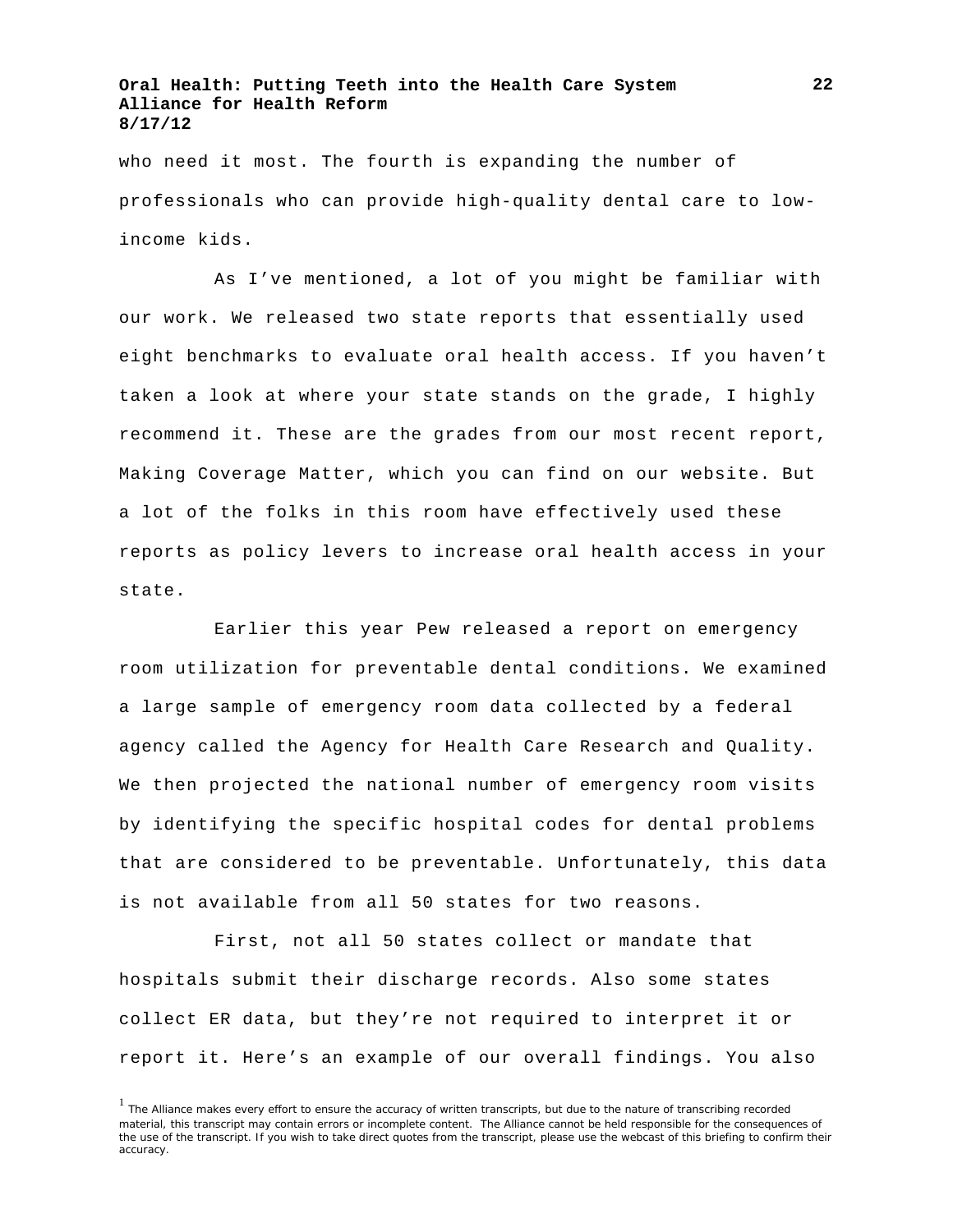I believe have a copy of this in the packet, or it's on one of the tables. I highly recommend picking it up.

What we found was: preventable dental conditions were the primary diagnosis in more than 830,000 visits to the hospital emergency room nationwide in 2009. Children accounted for nearly 50,000 ER visits, and many of the visits were made by Medicaid enrollees or the uninsured. States are paying a high price for the significant number of children and adults who are seeking this type of care in the hospital emergency rooms. It could have been prevented and treated more effectively elsewhere.

What's really tragic about this scenario is that the kind of care that folks are receiving who go into the ER with a toothache is, it generally won't provide lasting relief. You traditionally don't have a dentist in the ER, and their response is to either subscribe a pain medication or antibiotic. This is not actually solving the problems. It's the wrong care at the wrong place at the wrong time for desperate patients. The more than 830,000 visits to the emergency room represent a 16-percent increase from this number in 2006. That's the bad news.

The good news is that there is a real opportunity for states to save money because these visits, again, are totally preventable. We know that getting treated in an emergency room

<sup>&</sup>lt;sup>1</sup> The Alliance makes every effort to ensure the accuracy of written transcripts, but due to the nature of transcribing recorded material, this transcript may contain errors or incomplete content. The Alliance cannot be held responsible for the consequences of the use of the transcript. If you wish to take direct quotes from the transcript, please use the webcast of this briefing to confirm their accuracy.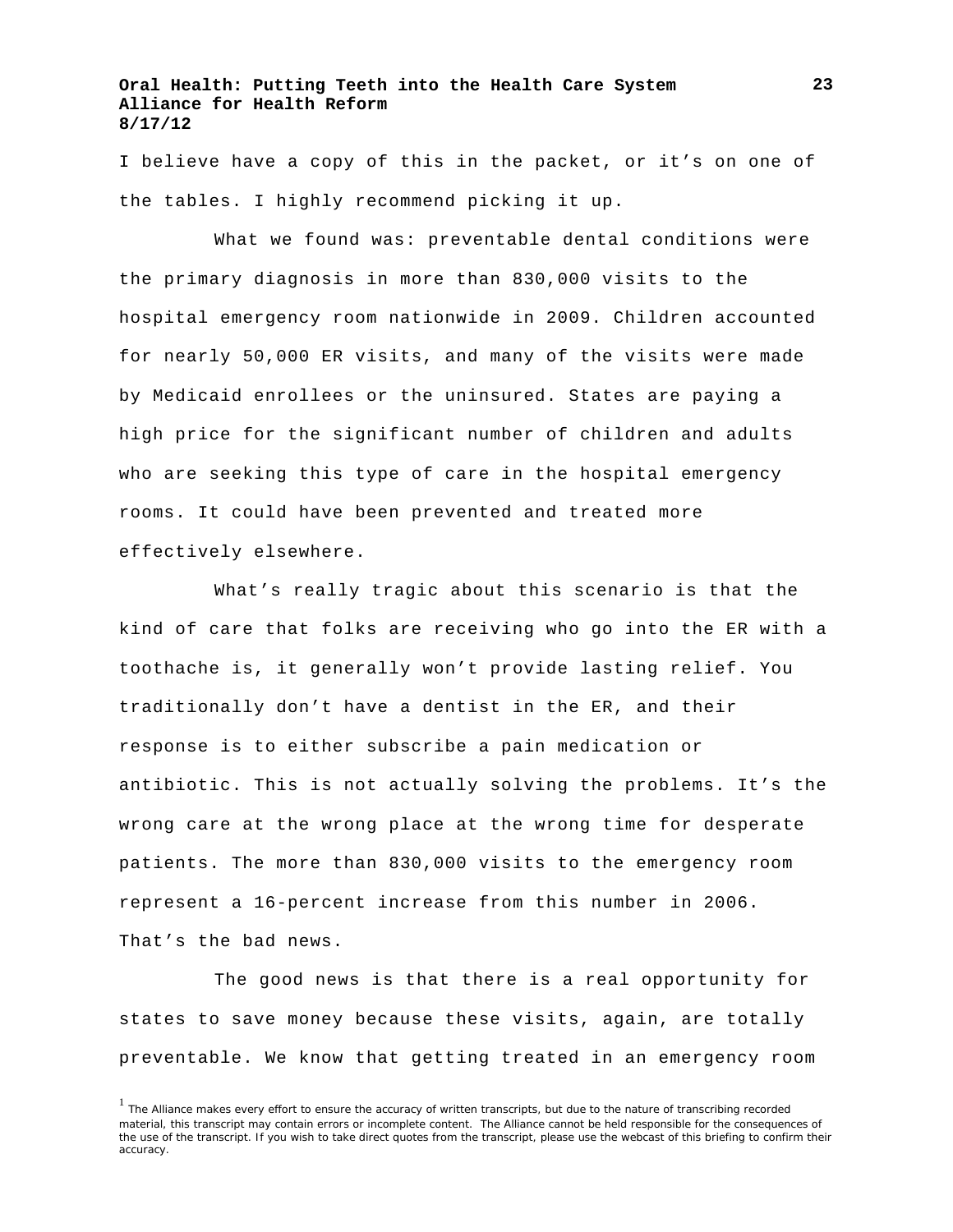is much more costly than the care delivered in a dental office, and states are bearing a significant share of these expenses through Medicaid and other public programs. I'll give you two examples. In Florida, dental related visits to the emergency room produce charges exceeding \$88 million in 2010. About one out of three emergency trips were paid by Medicaid.

In Washington State, dental problems were the leading reason for emergency room visits by people who were uninsured. Here are just more examples from the report that show that essentially tax payers and consumers are paying a high price for this incomplete care that's delivered in the emergency rooms. Why is this happening? Well, it boils down to access. The current system is not working for everyone.

This chart is taken from the American Dental Association. While it uses 2000 census data, it shows that roughly one third of Americans lack access to care, dental care, in the US. This is in line with what we're seeing from the 2010 census data. The logical next step is to look at the dental safety net. Well, the dental safety nets are at capacity. They are only able to treat 10 percent of this third of the population that's left out of the system.

Something else needs to happen. In addition, many people lack dental insurance. Even if that's not a problem for you, a lot of people have trouble finding a dentist. Many

<sup>&</sup>lt;sup>1</sup> The Alliance makes every effort to ensure the accuracy of written transcripts, but due to the nature of transcribing recorded material, this transcript may contain errors or incomplete content. The Alliance cannot be held responsible for the consequences of the use of the transcript. If you wish to take direct quotes from the transcript, please use the webcast of this briefing to confirm their accuracy.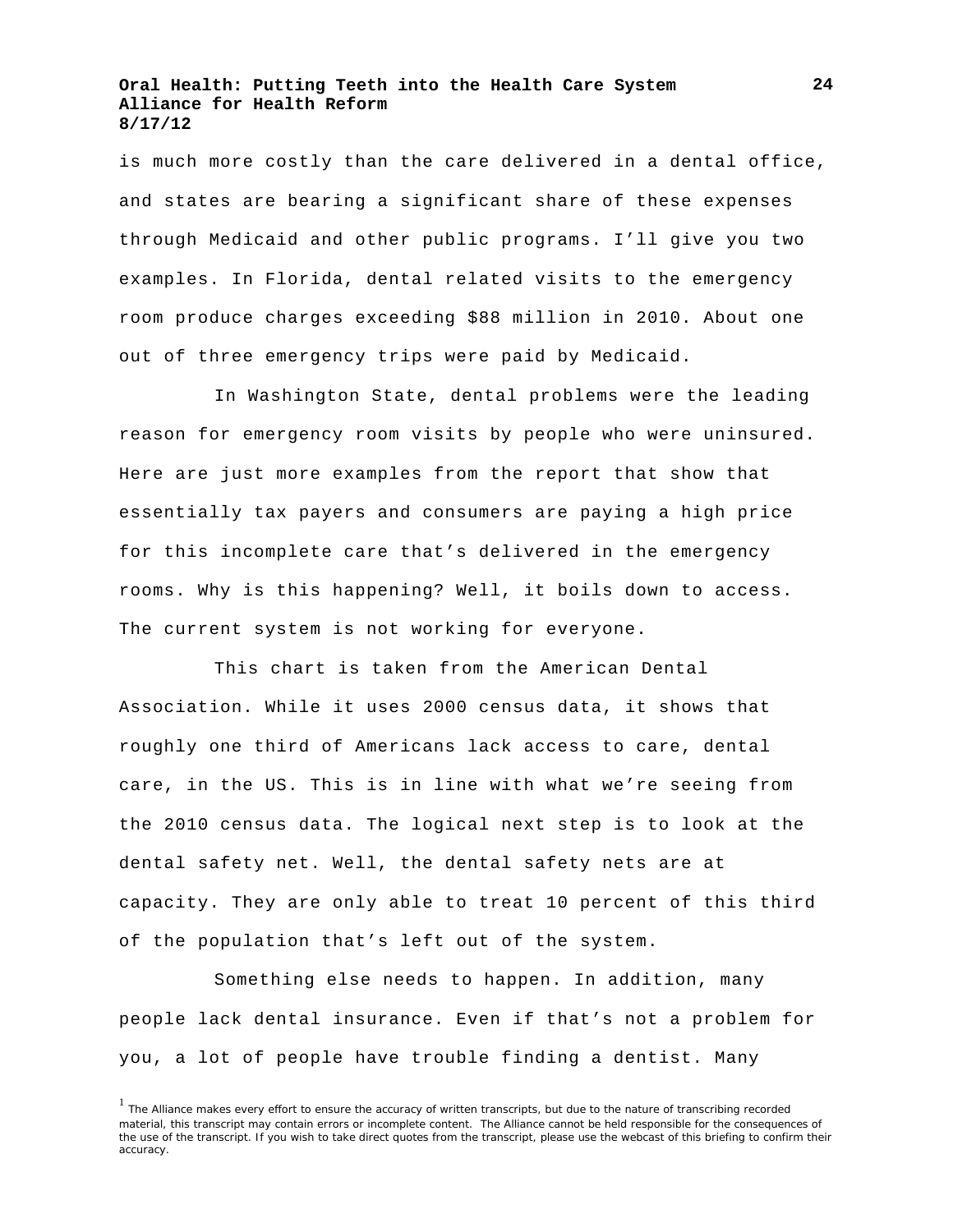people have to drive 20 to 30 miles to access a dentist. Currently more than 40 million Americans live in an area that has a shortage of dentists.

What can we do about it? As you heard from Dr. Hebl, there is no silver bullet when you're talking about increasing access to care. It's a pretty complicated situation that requires multiple solutions, but a lot of states are taking a look at evaluating the existing makeup of the dental workforce by talking about allied providers. Now I don't know how many of you guys are new to the dental world, but when I first started I thought allied providers was just one provider. It's actually a larger umbrella.

Dr. Hebl talked about the Community Dental Health Coordinator. Christy Jo Fogarty is going to talk a little bit about the dental therapy in the Advanced Dental Therapy in Minnesota. There are multiple models that we're talking about when we say allied providers, including the Dental Health Aide Therapist in Alaska and the Advanced Dental Hygiene Practitioner across the US. It begs the question, why are we having this conversation now?

Well, in addition to research showing that this is a viable solution to increasing access to care, we can't afford not to. While it's clear that states are bearing the consequence of folks not having adequate access to care, in

<sup>&</sup>lt;sup>1</sup> The Alliance makes every effort to ensure the accuracy of written transcripts, but due to the nature of transcribing recorded material, this transcript may contain errors or incomplete content. The Alliance cannot be held responsible for the consequences of the use of the transcript. If you wish to take direct quotes from the transcript, please use the webcast of this briefing to confirm their accuracy.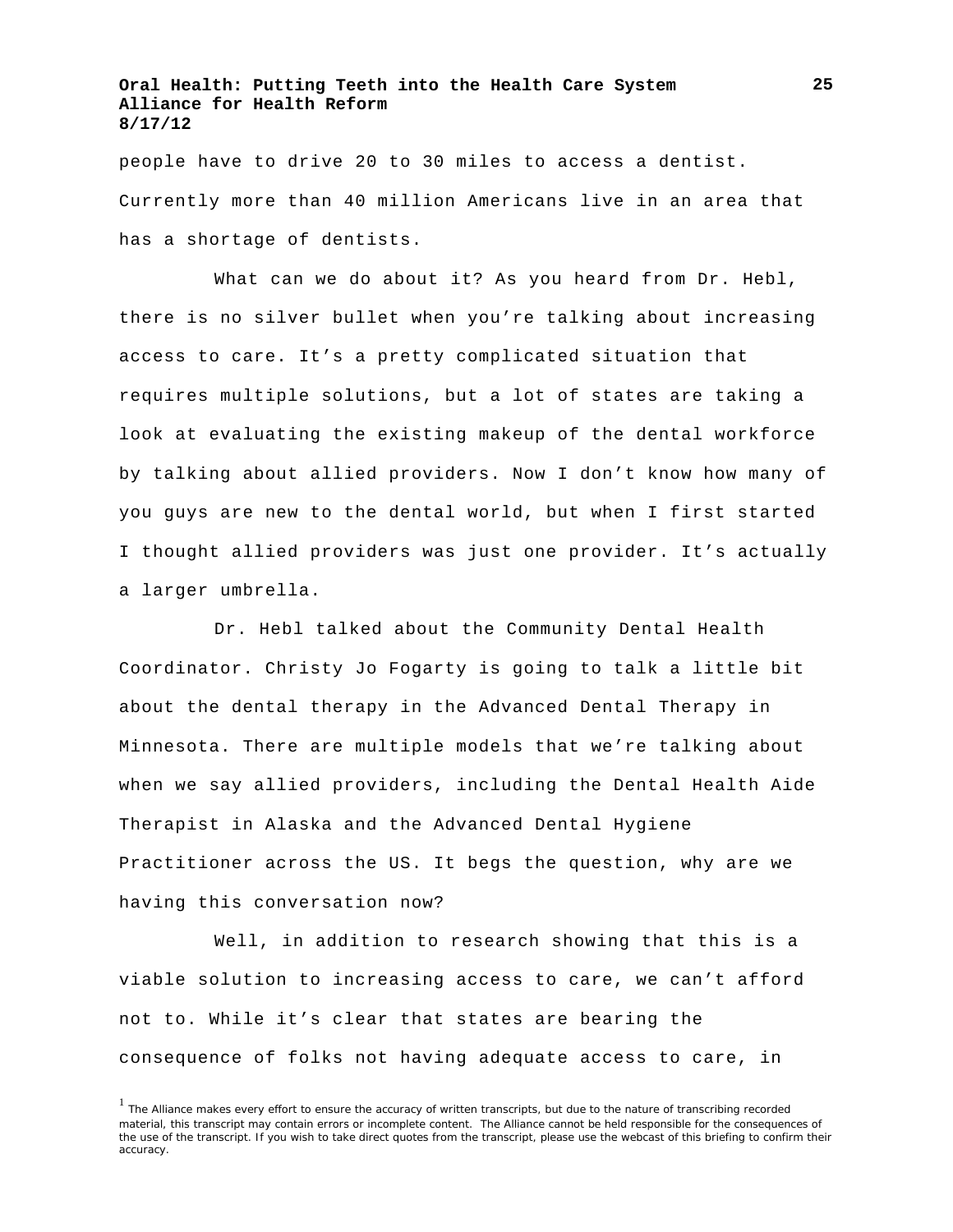certain circumstances the consequences can be much dire. A lot of people who are not new to the dental world are familiar with the tragedy of a Maryland boy, Diamonte Driver, in Maryland. This is continuing to happen in my home state of Ohio. We recently had a dad, an unemployed dad, who passed away at 27 because he did not have appropriate access to care.

This map is constantly changing, but it gives you an idea of which states are talking about workforce. The blue states show states that have authorized new providers: Alaska and Minnesota. The green states represent states where Pew is working, states where Kellogg is working, states where the American Dental Association is working, and states that have taken the initiative on their own. I commend them for doing this because it's not an easy conversation to have. I also appreciate the Alliance and Robert Wood Johnson Foundation for making this a focus of the briefing today.

If you'd like to keep up with the information of what we're doing at Pew Children's Dental Campaign, please feel free to sign up for our dental news and views. My colleague, Matt Jacob's information is right there. We're happy to share what we're doing monthly. Here's my contact information if you have additional questions after this briefing. Thank you.

**EDWARD F. HOWARD, JD:** Terrific. Thank you, Julie. Finally we hear from Christy Jo Fogarty, who is as Julie

<sup>&</sup>lt;sup>1</sup> The Alliance makes every effort to ensure the accuracy of written transcripts, but due to the nature of transcribing recorded material, this transcript may contain errors or incomplete content. The Alliance cannot be held responsible for the consequences of the use of the transcript. If you wish to take direct quotes from the transcript, please use the webcast of this briefing to confirm their accuracy.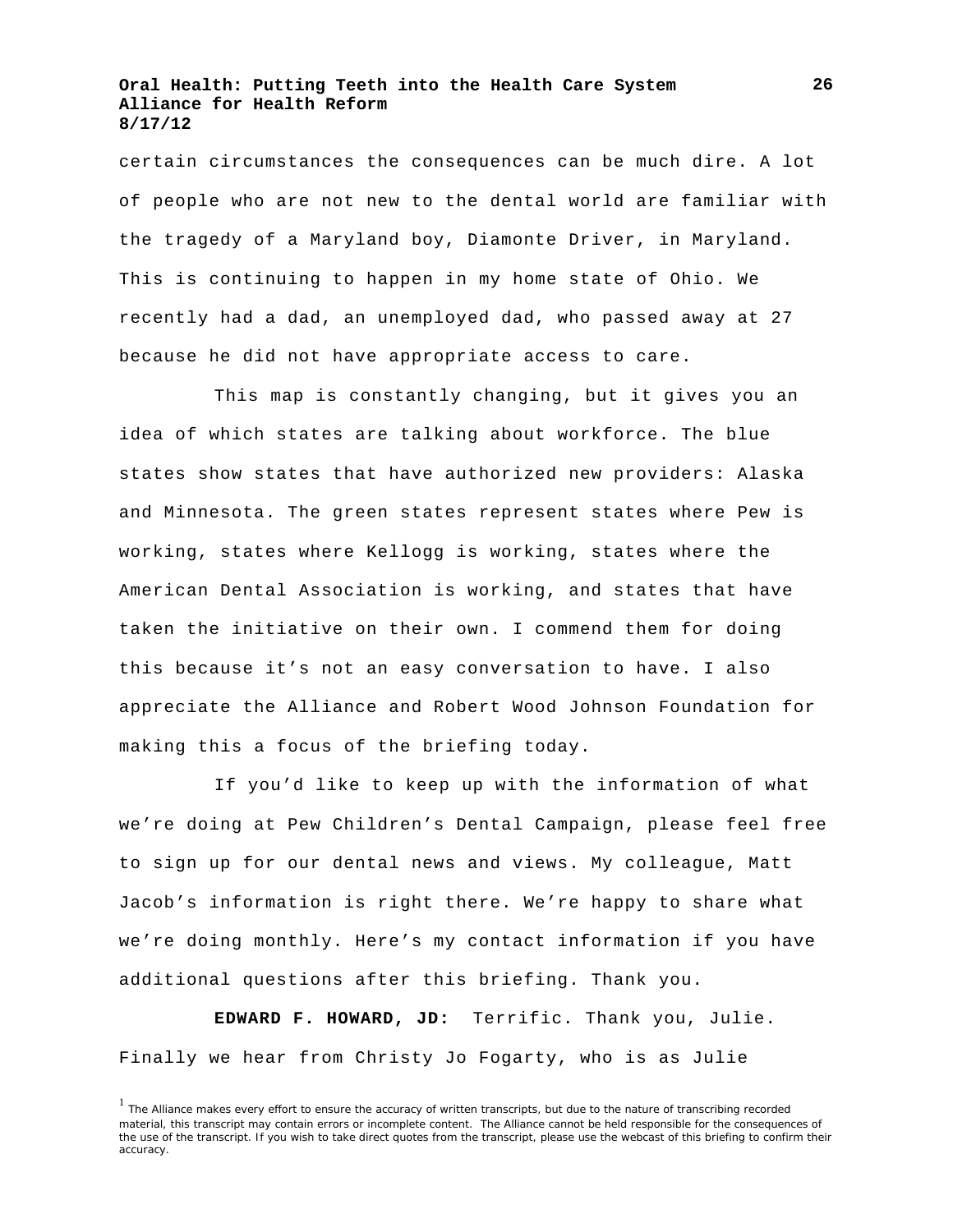described a licensed dental therapist; one of the first two people in the nation to receive this recognition. She started as a dental assistant and then became a licensed dental hygienist. Last year she finished two years of training as an advanced dental therapist and received a master's degree as an Oral Health Practitioner. She works for Children's Dental Services in Minneapolis. Some of you may have seen her featured in a recent PBS documentary on oral health. We're pleased to have you here to tell us about your experience. Christy?

**CHRISTY JO FOGARTY, RDH, MSOHP:** Well, thank you so much for having me here and allowing me to share the Minnesota story and what we're doing there, the real-life demonstration project that we have going on up there. I'm just going to cover a few topics rather briefly. I'm going to talk a little bit about the Advanced Dental Therapist and what we do, talk about our testing and training, tell you a little bit about where I work, the things that we do there, the demographics that I serve, and then a little bit about the financial model that we're starting to see develop as I now am there practicing.

I have been practicing for Children's for about a year. I'm also as was noted a licensed dental hygienist and a licensed dental therapist. Those two together, that dual licensure, really serves me well for this community. Then talk just a little about what's going on in the future and what

<sup>&</sup>lt;sup>1</sup> The Alliance makes every effort to ensure the accuracy of written transcripts, but due to the nature of transcribing recorded material, this transcript may contain errors or incomplete content. The Alliance cannot be held responsible for the consequences of the use of the transcript. If you wish to take direct quotes from the transcript, please use the webcast of this briefing to confirm their accuracy.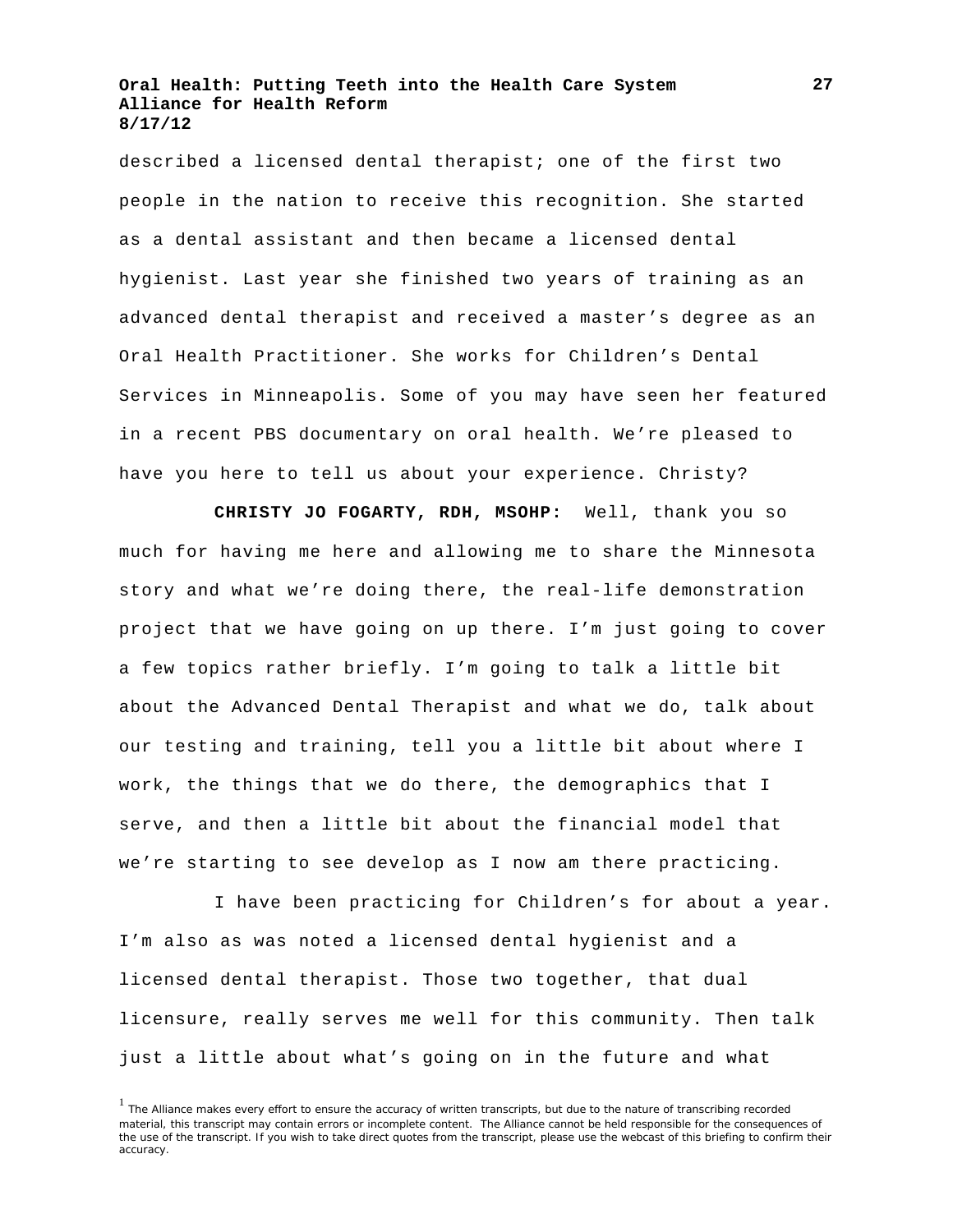we're looking at in Minnesota. I'll talk a little bit here briefly about what a dental therapist is; a midlevel practitioner.

The best comparison that's been made is much like a nurse practitioner but in dentistry. I can do just about any kind of fillings. I can do extractions of primary teeth, baby teeth. I can do stainless steel crowns. I can do pulpotomies, which is like a root canal, on a baby tooth. I can also do all kinds of space maintainers.

In Minnesota there are actually two types of therapists. There is the dental therapist and an advanced dental therapist. According to legislation, dental therapists are required to have a bachelor's, but many do have a master's. Currently the University of Minnesota is the only school that is teaching dental therapy. Advanced dental therapists are required by legislation to have a master's degree.

Currently, Metropolitan State University where I attended school is the only school that teaches advanced dental therapy. One of their prerequisites is that you are an experienced hygienist. When I applied to the program, I had to have worked at least 2000 hours, at least one year fulltime as a hygienist. I had 13 years of experience. I was probably right in the middle at the level of experience. The least amount of

<sup>&</sup>lt;sup>1</sup> The Alliance makes every effort to ensure the accuracy of written transcripts, but due to the nature of transcribing recorded material, this transcript may contain errors or incomplete content. The Alliance cannot be held responsible for the consequences of the use of the transcript. If you wish to take direct quotes from the transcript, please use the webcast of this briefing to confirm their accuracy.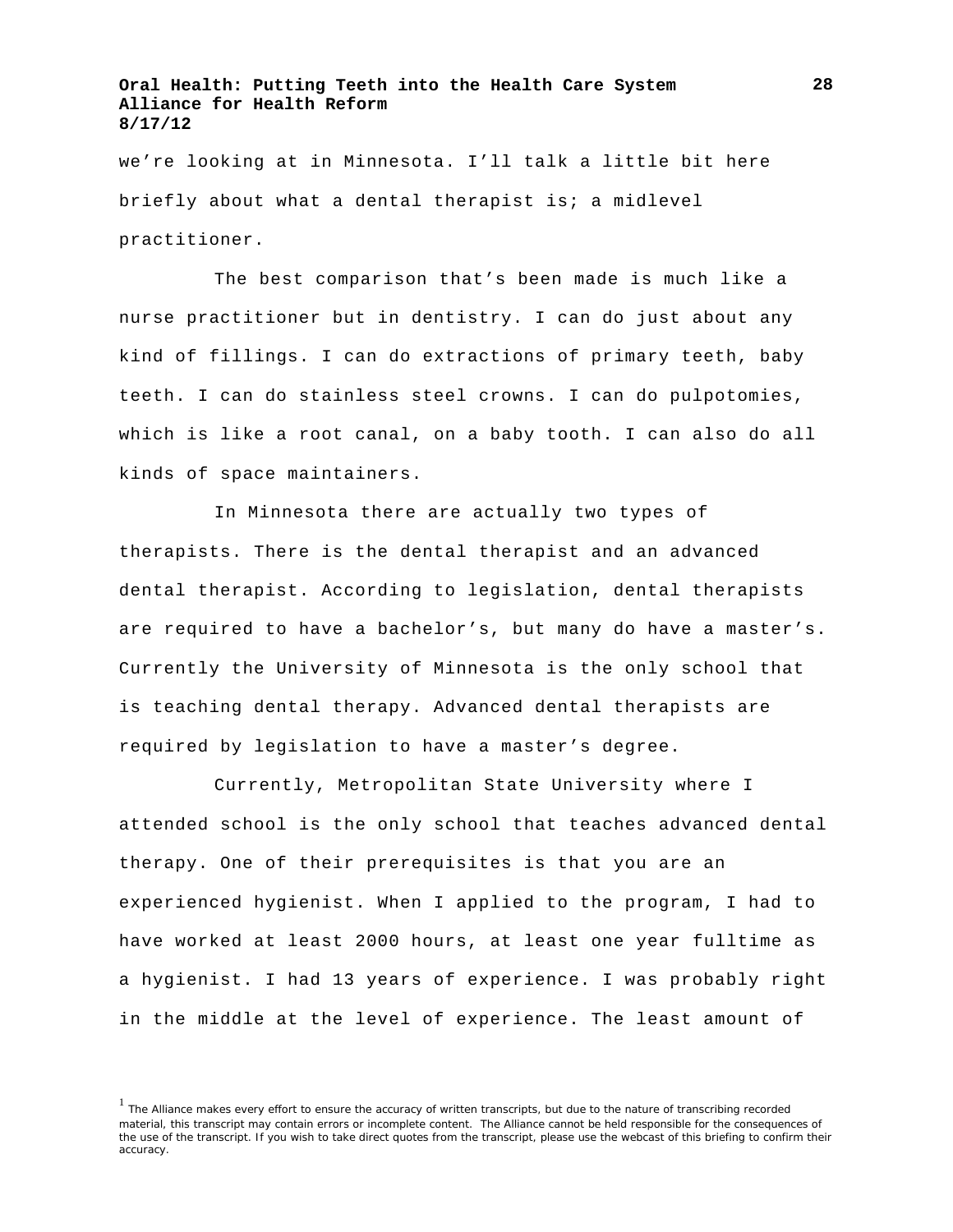experience was six years, and we had one hygienist who had been a hygienist for 18 years.

After I complete 2000 hours, which is a lot like a residency, I will become an advanced dental therapist. The Minnesota Board of Dentistry currently is trying to figure out exactly what they're going to do to test me when I hit that number some time in about November of this year so that I can get that licensure. The biggest difference between the two is the supervision level. Dental therapists have to be in what we call in direct supervision. It means the dentist needs to be on the premises at all times while different types of procedures are being performed.

Once I become an advanced dental therapist I can do what's called general supervision. Meaning I can do everything within my scope of practice, but I can do it without a dentist needing to be on site with me. That's a huge advantage, especially when it comes to talking about working with mobile equipment in rural areas. You'll see later, there are some people who travel very far distances to come and see me and to get access to dental care. If I can get to them and not have to have a dentist in the same building as me, it's going to open up access to care significantly.

One thing I do always like to make sure people understand is it's my dual licensure that allows me to do a lot

<sup>&</sup>lt;sup>1</sup> The Alliance makes every effort to ensure the accuracy of written transcripts, but due to the nature of transcribing recorded material, this transcript may contain errors or incomplete content. The Alliance cannot be held responsible for the consequences of the use of the transcript. If you wish to take direct quotes from the transcript, please use the webcast of this briefing to confirm their accuracy.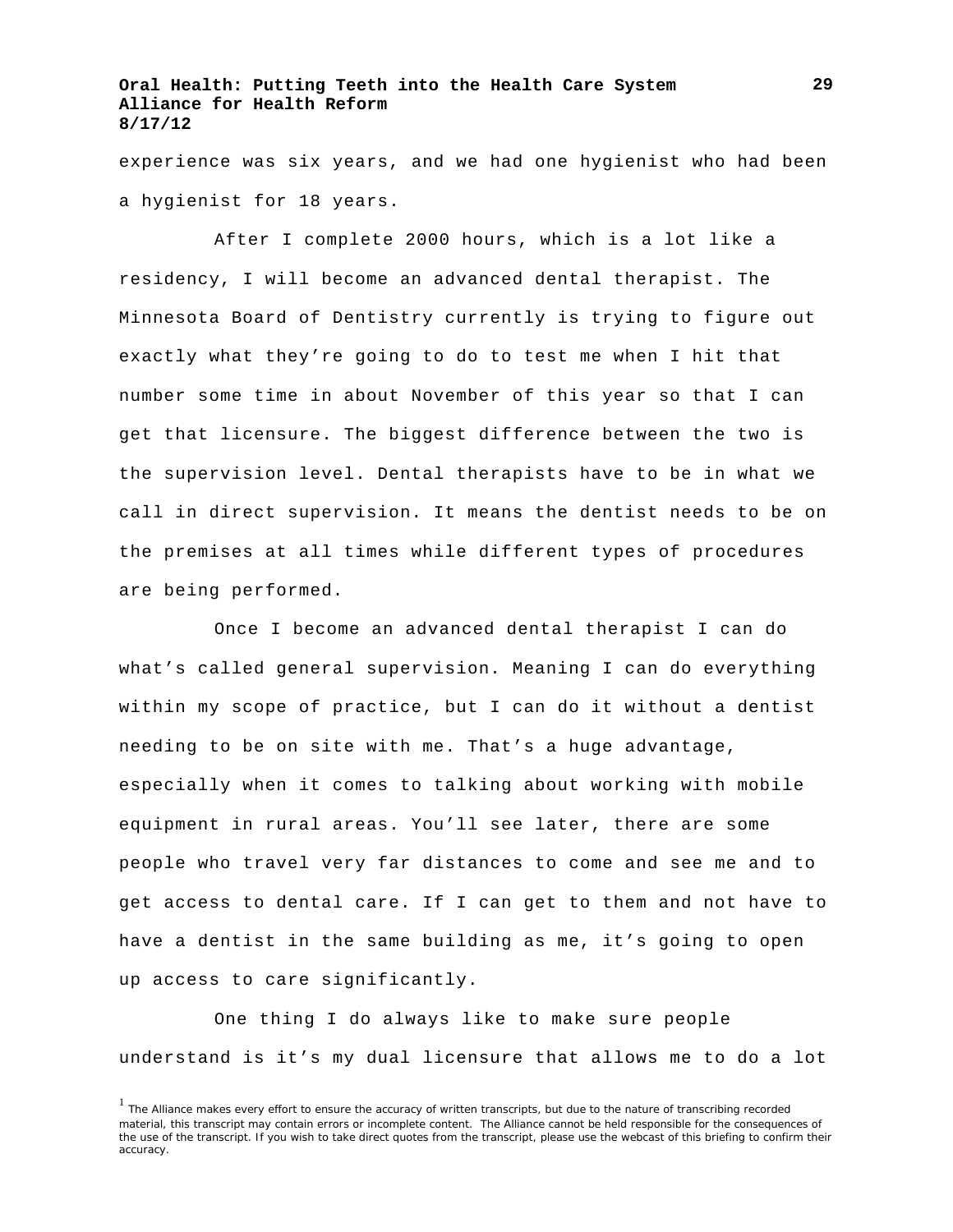of things. By legislation, dental therapists and advanced dental therapists can't do a simple cleaning. They can't do any kind of [inaudible] work. I can do both, which really helps.

When you get this population into your chair, people are struggling to get access to dental care. You certainly want to do as much as you possibly can. It's not uncommon for me to do a stainless steel crown, a couple of fillings, clean their teeth, do sealants, and apply fluoride. For the training and the testing that we go through, I went through 27 months in a master's program, Metropolitan State. In my scope of practice, I'm trained to the level of a dentist.

I actually brought a code book here that talks about the 75 pages of codes that a dentist is licensed to do. Of those 75 pages, there are six that I can do as a dental therapist and an advanced dental therapist. There are three that I can do as a hygienist. If you can imagine, in 27 months for the exact scope of practice I do, I am trained excellent.

I am trained very highly the same levels as a dentist. I am trained by a dentist side by side with dentists. The testing that we're given is the same testing a dentist does. In fact, the testers do not know if it's a dental therapist or a dentist who's taking the clinical exam. After I have received licensure, I was able to get into a collaborative management

<sup>&</sup>lt;sup>1</sup> The Alliance makes every effort to ensure the accuracy of written transcripts, but due to the nature of transcribing recorded material, this transcript may contain errors or incomplete content. The Alliance cannot be held responsible for the consequences of the use of the transcript. If you wish to take direct quotes from the transcript, please use the webcast of this briefing to confirm their accuracy.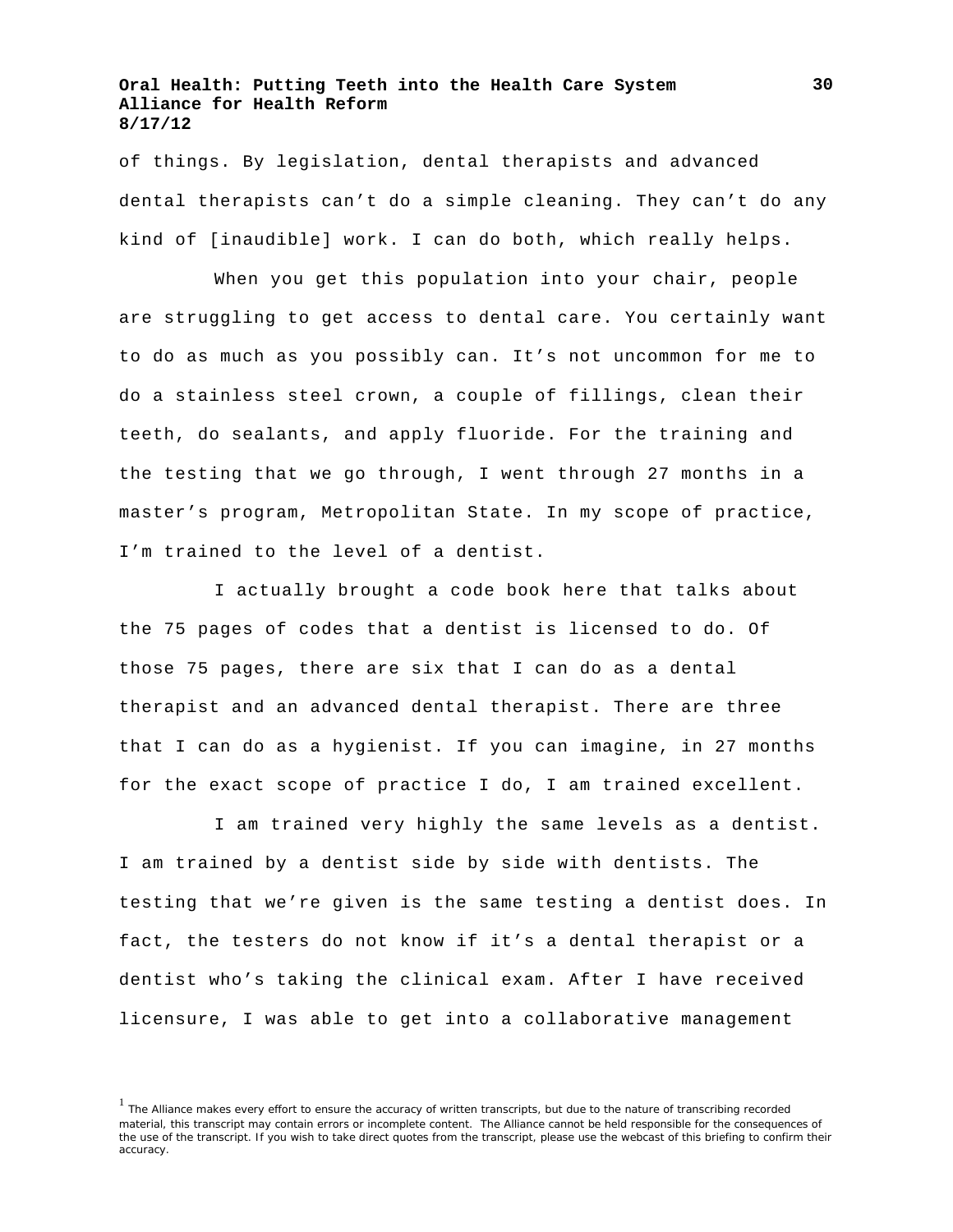practice agreement. Currently where I work I am in collaboration with nine separate dentists.

As I started out, there are different levels of supervision that they give me. By statute, they have to know what I'm doing and they have to be in the building. Some when they begin with me start by kind of seeing some of my prep, seeing some of my work. Most of them now just want to know what I'm doing.

A little bit about us: Last year we provided care to about 28,000 children. This year we're on track to do about 30,000. We work with mobile equipment you can see. Where at Head-Start-based programs at about 200 sites statewide, we're at about 300 sites. The vast majority of our care is actually not done at our headquarters, which is located in Northeast Minneapolis. The vast majority of our work is done on site in community centers, schools, and different types of permanent sites that we've established. You can see that we take anyone with any kind of insurance. We also have a sliding phase fee scale.

Basically we turn away no one. We see children under the age of 21, from birth to 21, and pregnant women. We also work a lot with children with special needs. I see a lot of children with autism, wheelchair bound; really the whole spectrum. We also at our headquarters can provide quiet rooms

<sup>&</sup>lt;sup>1</sup> The Alliance makes every effort to ensure the accuracy of written transcripts, but due to the nature of transcribing recorded material, this transcript may contain errors or incomplete content. The Alliance cannot be held responsible for the consequences of the use of the transcript. If you wish to take direct quotes from the transcript, please use the webcast of this briefing to confirm their accuracy.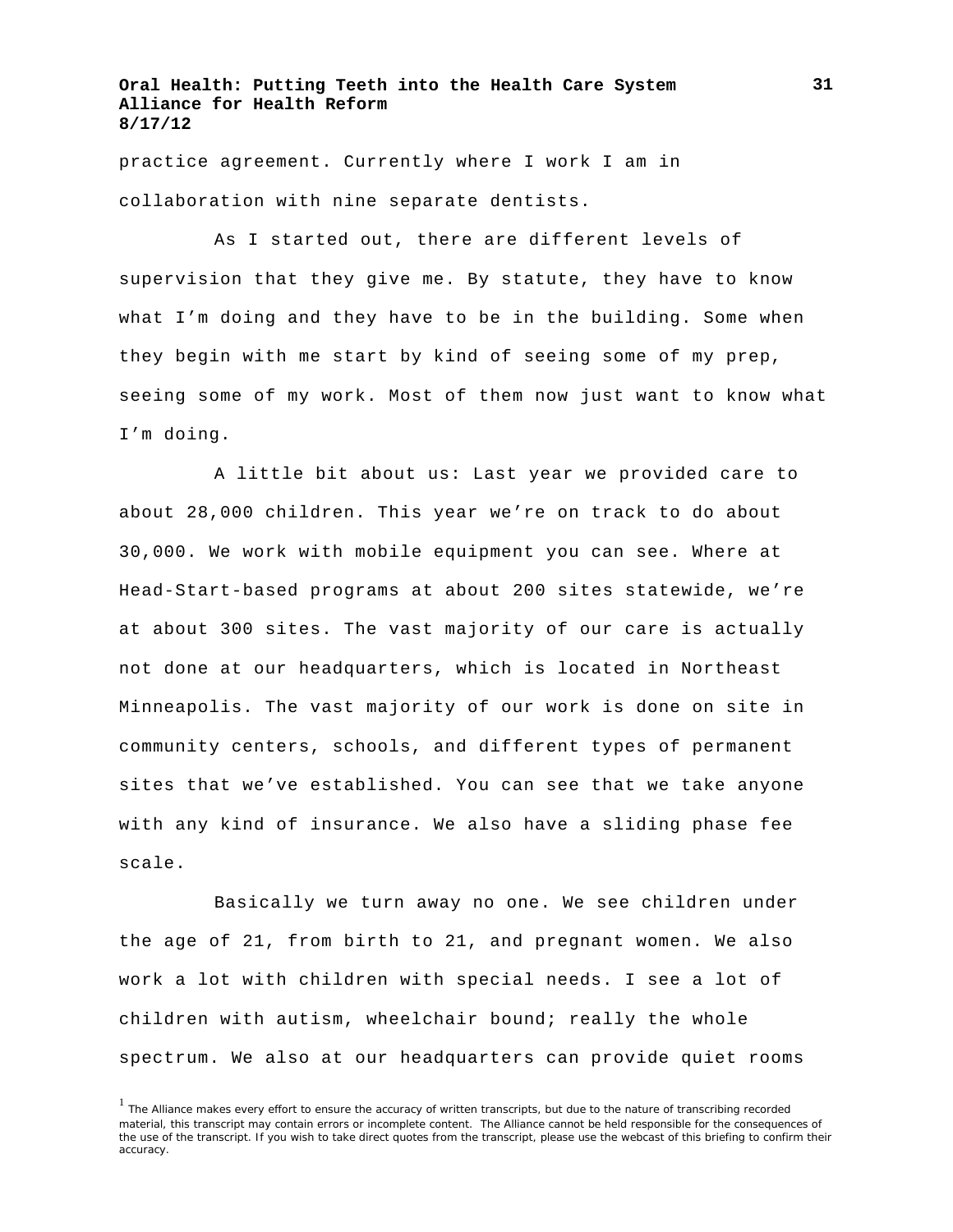where we can decrease the stimuli and really help access those children who struggle not only to get care, once they get care they struggle to be cooperative with the care.

We also do have surgeons that—we also do have dentists who do surgeries in hospital care. Obviously I don't do that. We do have one dentist who comes in twice a month to do root canals for children. A little bit about the epidemics that I've served since December of 2011, I've seen about 900 patients. You can see the demographics there. I always like to just tell one little story because it kind of brings home exactly why I do what I do and why I believe so much we need to work on access to care.

When I first started doing dental therapy working in the clinic, a mom brought in a two-year-old little boy. You can imagine, with this sad, little face. He was in so much pain. The mom said he had not slept all night. He had fallen the week before. He bumped his front teeth. She had spent the entire morning calling around to dental offices being told again and again and again we don't take your public assistance insurance. We can't see you. We were her last call before she was going to take her son to the emergency room.

All of you guys had heard it's expensive, and it's not conclusive treatment. They would have given an antibiotic, some pain medication, and told the mother to find a dentist, which

<sup>&</sup>lt;sup>1</sup> The Alliance makes every effort to ensure the accuracy of written transcripts, but due to the nature of transcribing recorded material, this transcript may contain errors or incomplete content. The Alliance cannot be held responsible for the consequences of the use of the transcript. If you wish to take direct quotes from the transcript, please use the webcast of this briefing to confirm their accuracy.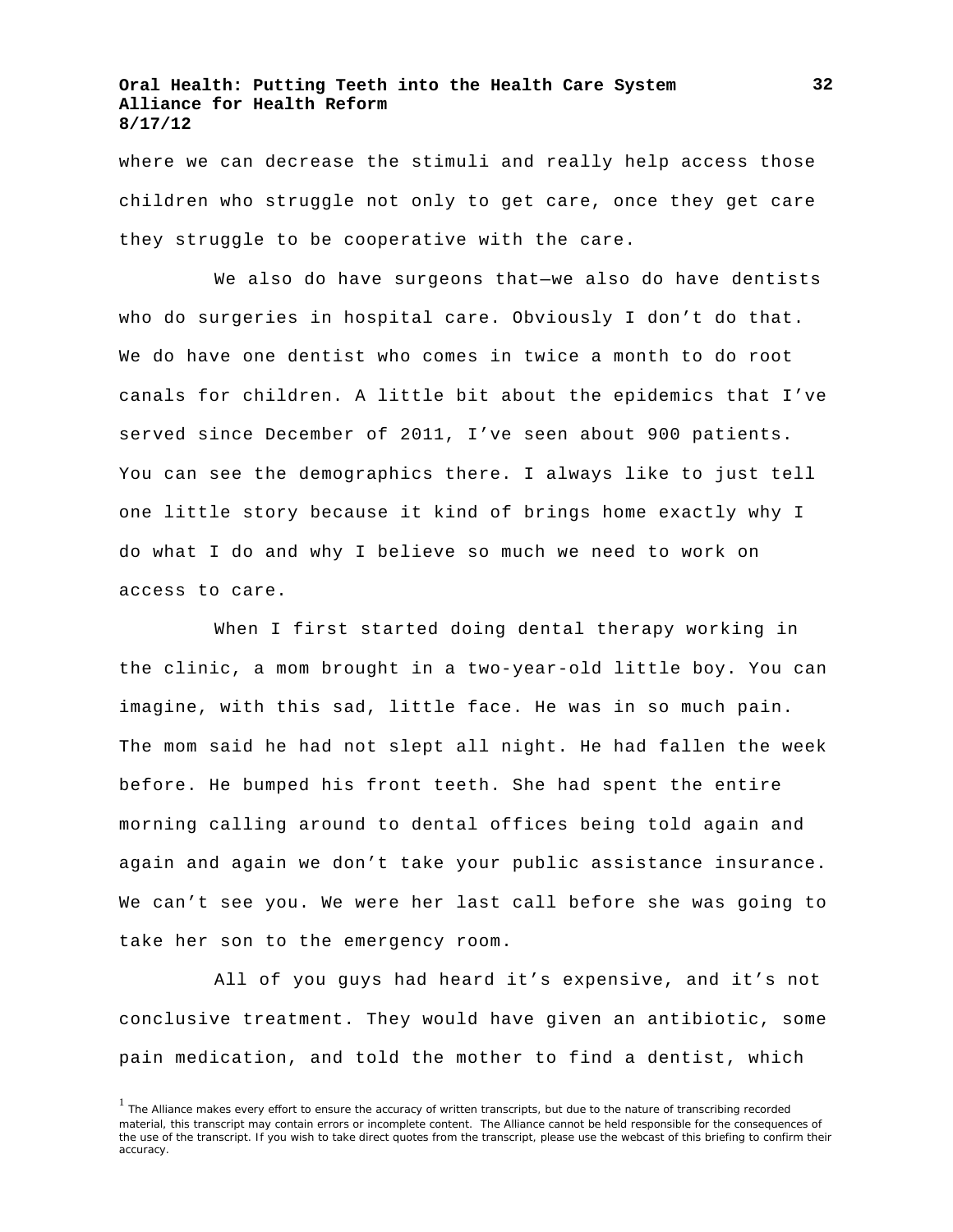she had already tried to do all morning. She was tremendously grateful that our clinic was willing to see her son. Once we got him in the chair, I worked with my collaborative practice dentist. We determined that the tooth needed to be extracted. You can imagine that a two-year-old, not a non-traumatic experience. It was pretty awful for him, not to mention he hadn't slept and he was in pain.

You can imagine anyone who has a child how awful that situation is. The mother was so grateful we were able to get the tooth out for him, get him out of pain. Because I'm a hygienist, all I think of is preventive, preventive, preventive. I convinced the mother, please come back in next week. Get him in for a regular exam. Let's make sure there's nothing else that's going on now that we've got him out of pain.

A week later, I'm standing in the hallway and I see this little two-year-old boy come around the corner; ear-to-ear grin with a big missing tooth in the front. He takes off in as much of a sprint as a two-year-old can do, and he wraps himself around my leg. The mom comes up behind him and she says, "All he can remember is: You're the lady who took his pain away." This is why I do what I do. This is why I'm so passionate about it. The mother was grateful for care. The child needed the

<sup>&</sup>lt;sup>1</sup> The Alliance makes every effort to ensure the accuracy of written transcripts, but due to the nature of transcribing recorded material, this transcript may contain errors or incomplete content. The Alliance cannot be held responsible for the consequences of the use of the transcript. If you wish to take direct quotes from the transcript, please use the webcast of this briefing to confirm their accuracy.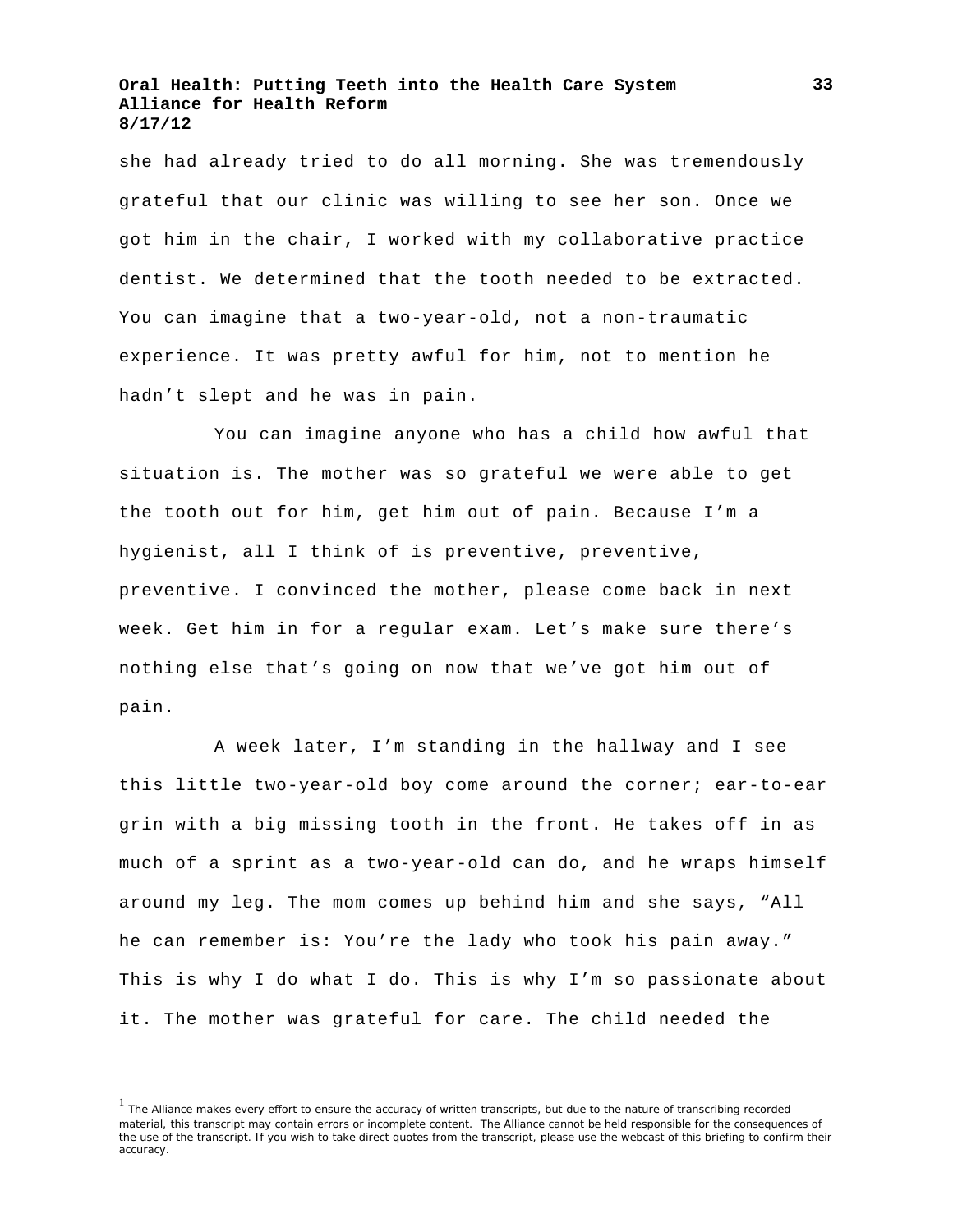care. It could have gotten so awful for this child. Instead, he's on the right path to a good dental home. Excuse me.

Just a little bit about talk about the finances. This is a slide actually that one of the managers at our office was giving: A presentation to other dental clinics about kind of the business aspect to dental therapy. He put this slide up. One person raised their hand and said, okay. That's great. You save about \$12,000 a week having a dental therapist work in your office instead of a dentist. In collaboration it reduces the number of dentists we need to have in our office. It doesn't eliminate the need for a dentist, but that's great.

How do you get grant funding? How do you get funding to pay her salary? How do you afford her? He was a little confused by the question because he hadn't put this slide up yet. This slide shows that I produce more than the majority of the dentists in our office. There are two reasons for that: One, I work in a headquarters, which is very efficient; very busy all the time. Two, I have amazing collaborative dentists who really let me work hard and complete a lot of work.

I'm fortunate that because I'm not disturbed by an advanced dental therapist asking for my checks, or to be doing exams because I'm not quite licensed to do that yet. I won't be able to until I'm an advanced dental therapist. I can get quadrant dentistry done, which can be very challenging in this

<sup>&</sup>lt;sup>1</sup> The Alliance makes every effort to ensure the accuracy of written transcripts, but due to the nature of transcribing recorded material, this transcript may contain errors or incomplete content. The Alliance cannot be held responsible for the consequences of the use of the transcript. If you wish to take direct quotes from the transcript, please use the webcast of this briefing to confirm their accuracy.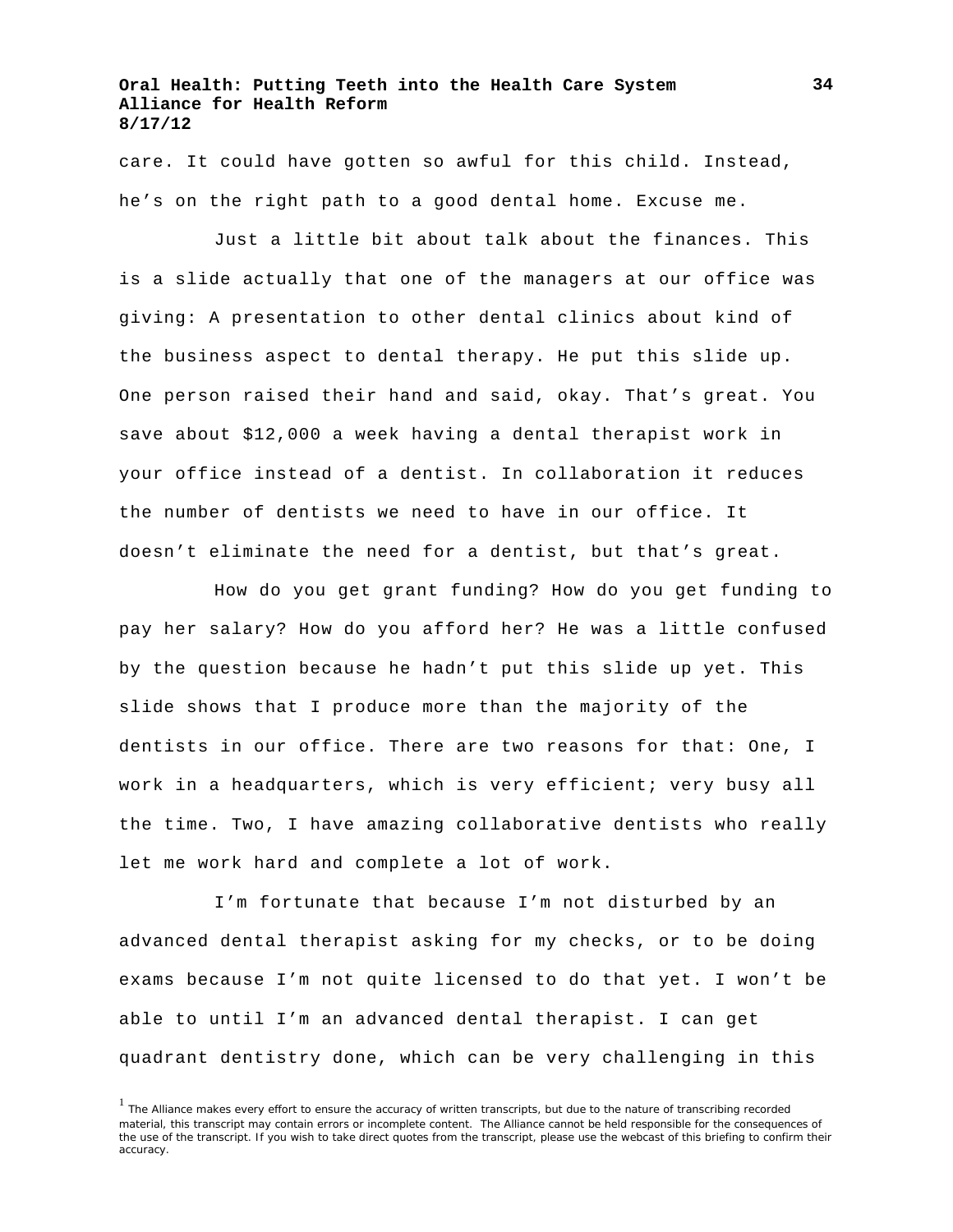group. That helps a lot as well. My boss likes to say this is actually a really unfair slide because it shows that you're the third highest producer in the practice for the month of May.

The reality is you shouldn't even be compared to dentists because your scope of practice isn't the 75 pages that I talked about. It's six. Granted, they're probably the sixth most critical—six pages that are most critical of the procedures that need to be done by this population. It's a very important set of pages, but the dentist obviously would have an advantage in production because there are far more expensive procedures that they can do.

Now I just—we did pull out the month of May. This is not the only month that I've been the third highest producer. It is the highest I've ever been. I generally sit in third, fourth, or fifth every single month. My numbers do continue to rise. While I was the fifth highest producer in the month of July, my production did go up to \$320 an hour. The question that he got, he said really this: You don't need grant money. You just need to work them into your practice in the proper way.

For the future, I'm continuing to work working towards my 2000 hours. I expect to hit it November of this year. What Julie didn't mention in her slide that she showed, the grades that the states are getting, Minnesota has an A. Actually it

<sup>&</sup>lt;sup>1</sup> The Alliance makes every effort to ensure the accuracy of written transcripts, but due to the nature of transcribing recorded material, this transcript may contain errors or incomplete content. The Alliance cannot be held responsible for the consequences of the use of the transcript. If you wish to take direct quotes from the transcript, please use the webcast of this briefing to confirm their accuracy.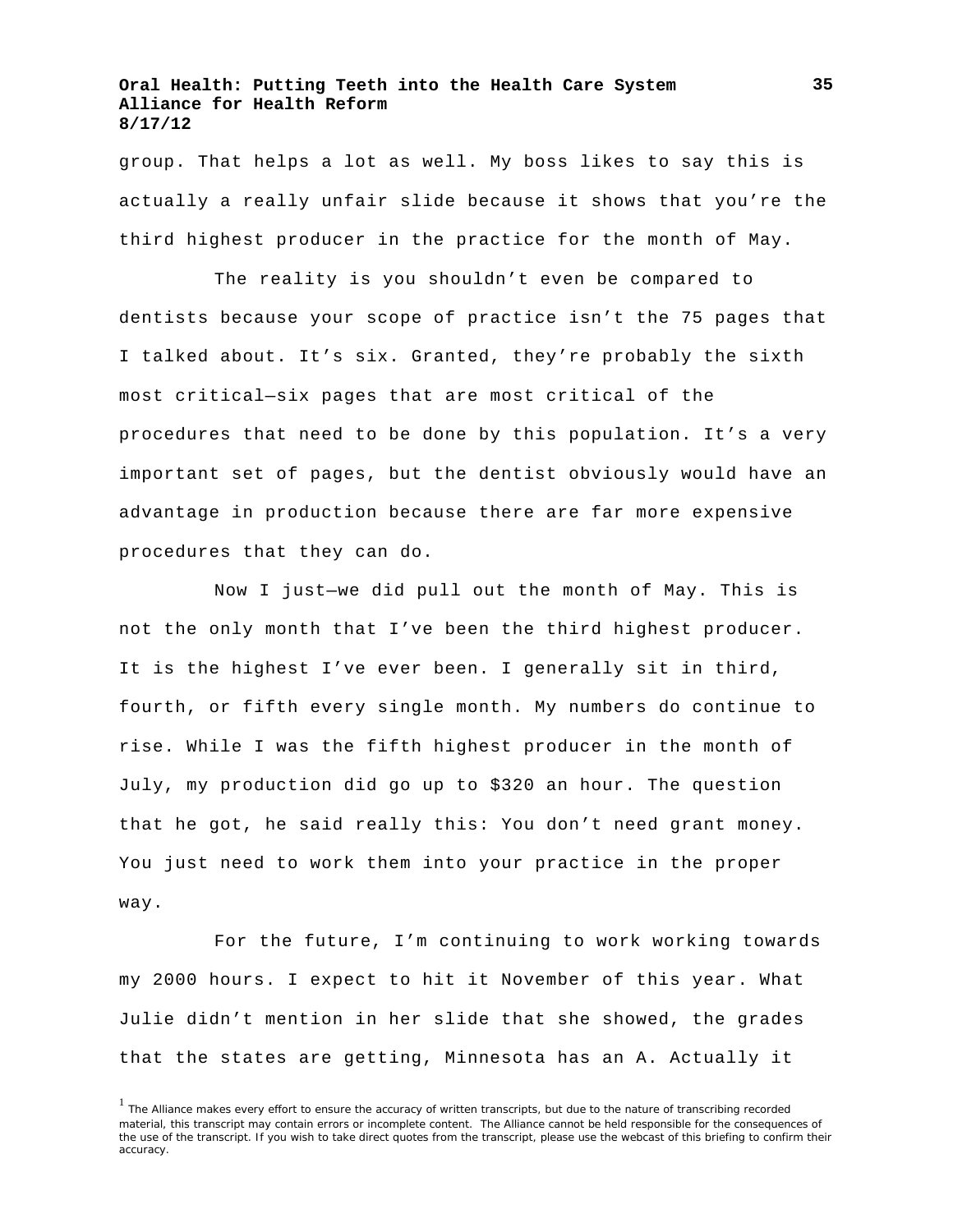was an A minus. Being the type of person I am, I'm really hoping once I become the first advanced dental therapist in the country that Pew will reconsider that grade.

The other question that I get a lot that I think is really important for people to know is: What's the acceptance been like? I thank God every day for nurse practitioners because it becomes very easy to explain what a midlevel practitioner is, what I do, and what I can be licensed to do. In one year of practice I've had one parent say I prefer my child see a dentist. The acceptance rate is extremely high. You have to remember, you're talking about a population that really needs dental care and is so grateful to have the care.

It's a very important message to get out there that this is one great tool. We're no silver bullet. There is no one silver bullet. You need a great big tool box to solve access to dental care. I think what I'm saying is, dental therapy is that great wrench you can use. Any time, that works. That's it. Thank you.

**EDWARD F. HOWARD, JD:** Perfect. Thanks very much, Christy. We get to this part of the program, and you get a chance to ask our panelists what you want to get out of this conversation. You have the opportunity to ask questions orally. You can take out the green card in your packets, write a question, hold it up; hold the card up. We'll bring it forward

<sup>&</sup>lt;sup>1</sup> The Alliance makes every effort to ensure the accuracy of written transcripts, but due to the nature of transcribing recorded material, this transcript may contain errors or incomplete content. The Alliance cannot be held responsible for the consequences of the use of the transcript. If you wish to take direct quotes from the transcript, please use the webcast of this briefing to confirm their accuracy.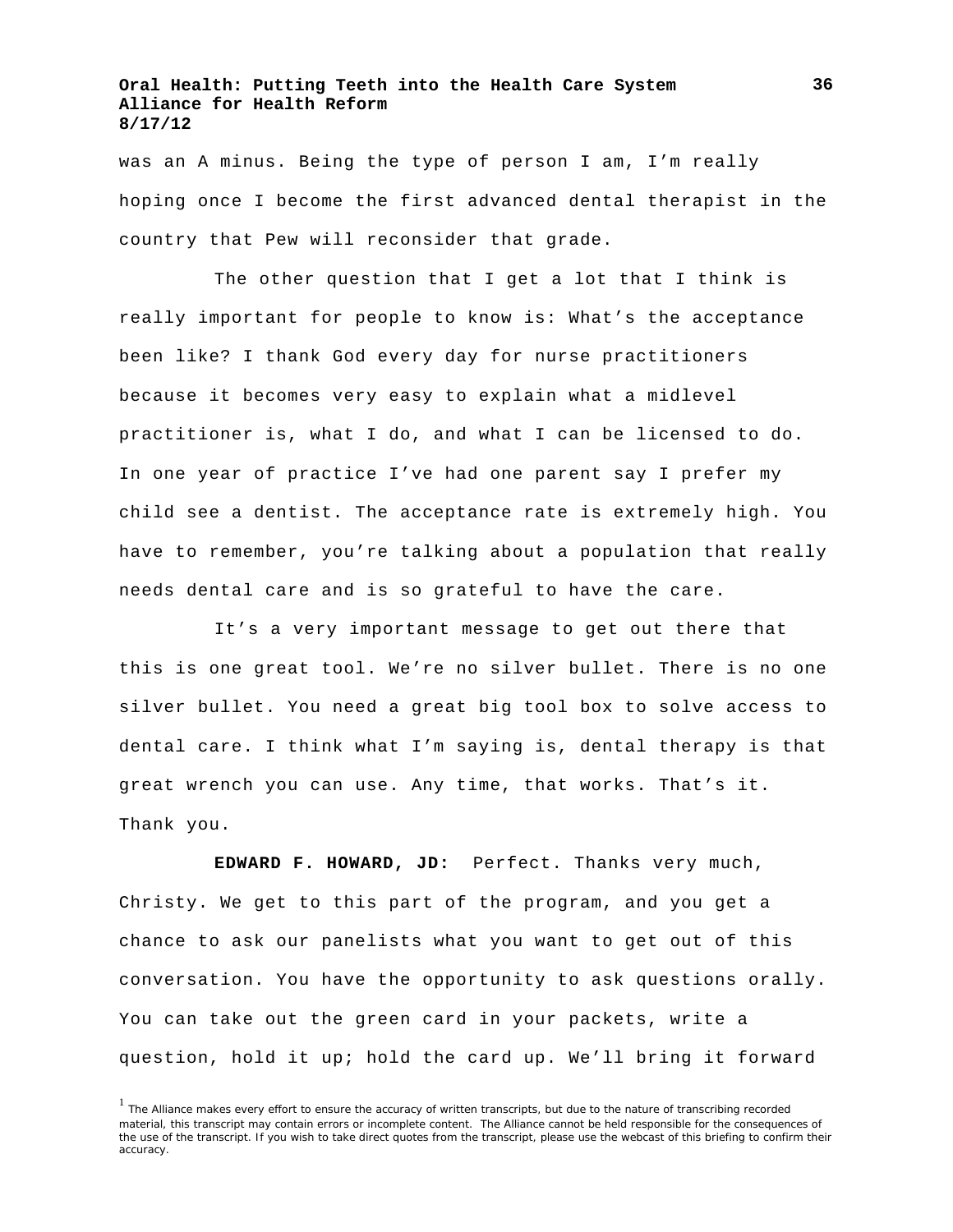and give a chance for that person to respond to it and invite Dr. Krol to join in the questioning. I wonder if while we're getting started I could ask Dr. Hebl about the Give Kids A Smile program that you were talking about, the effort that you described in 2006 to focus on continuity of care and establishment of a dental home. How do you do that in a volunteer situation?

> **MONICA HEBL, DDS:** Well, there are training—is that on? **EDWARD F. HOWARD, JD:** You're on.

**MONICA HEBL, DDS:** —training opportunities and best practices so that programs that provide care on the one day, and found ways to get dentists to accept the patient's ongoing who's a train the trainer kind of a thing. Dentists are pretty generous. If they build that relationship, a lot of dentists are willing to take those kids on once they get to know the families.

**EDWARD F. HOWARD, JD:** Okay, a question for Julie. I was looking at the map that you were displaying about the impact of emergency department visits. I wonder if there's much of a variation from state to state, among the states that you were able to get data for. You've got 800,000 of these visits a year out of a total number of visits of something like 140 million. Some of these percentages are just stunning in that context.

<sup>&</sup>lt;sup>1</sup> The Alliance makes every effort to ensure the accuracy of written transcripts, but due to the nature of transcribing recorded material, this transcript may contain errors or incomplete content. The Alliance cannot be held responsible for the consequences of the use of the transcript. If you wish to take direct quotes from the transcript, please use the webcast of this briefing to confirm their accuracy.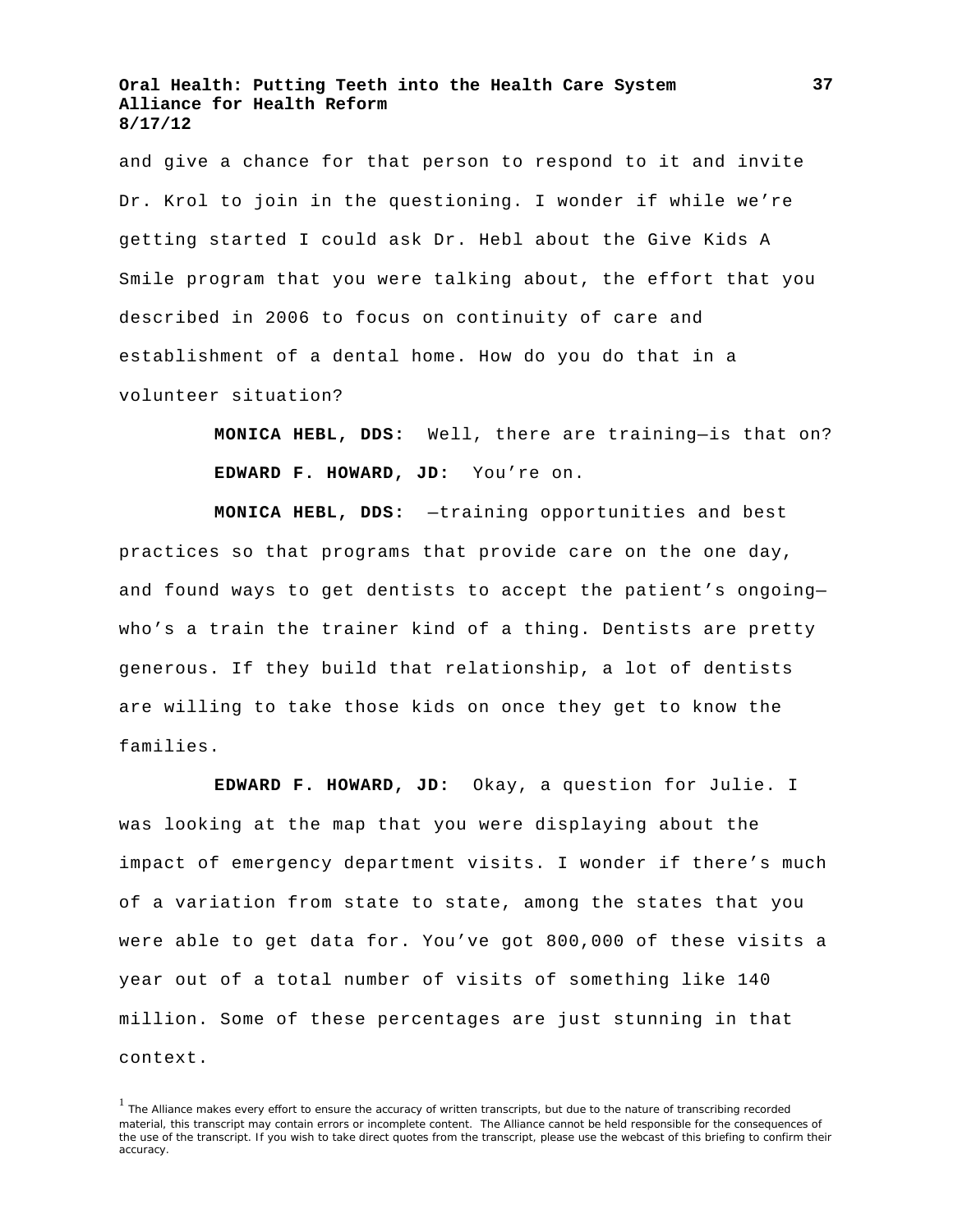**JULIE STITZEL, MPA:** Again, we were only able to—I'm sorry. We were only able to gather data I think from 24 states. It's not all 50 states, but I think the general takeaway is that people are utilizing emergency rooms because they don't have access to care. It is an issue.

**EDWARD F. HOWARD, JD:** David?

**DAVID M. KROL, MD, MPH, FAAP:** A question for Dr. Mouden: With the Medicaid expansion coming, what are the efforts to broaden the provision of dental benefits, especially for adults? What do you see on the horizon?

**LYNN MOUDEN, DDS, MPH:** As we learned after the Supreme Court decision recently, we are still in the position where states can provide dental services for adults under Medicaid or not. That has not changed. Obviously we're still concerned that once they—an underserved area, a child has dental services until they turn 21. Now we just cut them loose. That doesn't mean that their dental problems or need for dental care have gone away. Unfortunately, we're still in the position where it's up to the states individually to decide whether or not they're going to provide adult dental services under Medicaid. With competing priorities in state budgets, it's going to continue to be a concern.

**DAVID M. KROL, MD, MPH, FAAP:** Have there been any discussions about dental benefits and Medicare?

<sup>&</sup>lt;sup>1</sup> The Alliance makes every effort to ensure the accuracy of written transcripts, but due to the nature of transcribing recorded material, this transcript may contain errors or incomplete content. The Alliance cannot be held responsible for the consequences of the use of the transcript. If you wish to take direct quotes from the transcript, please use the webcast of this briefing to confirm their accuracy.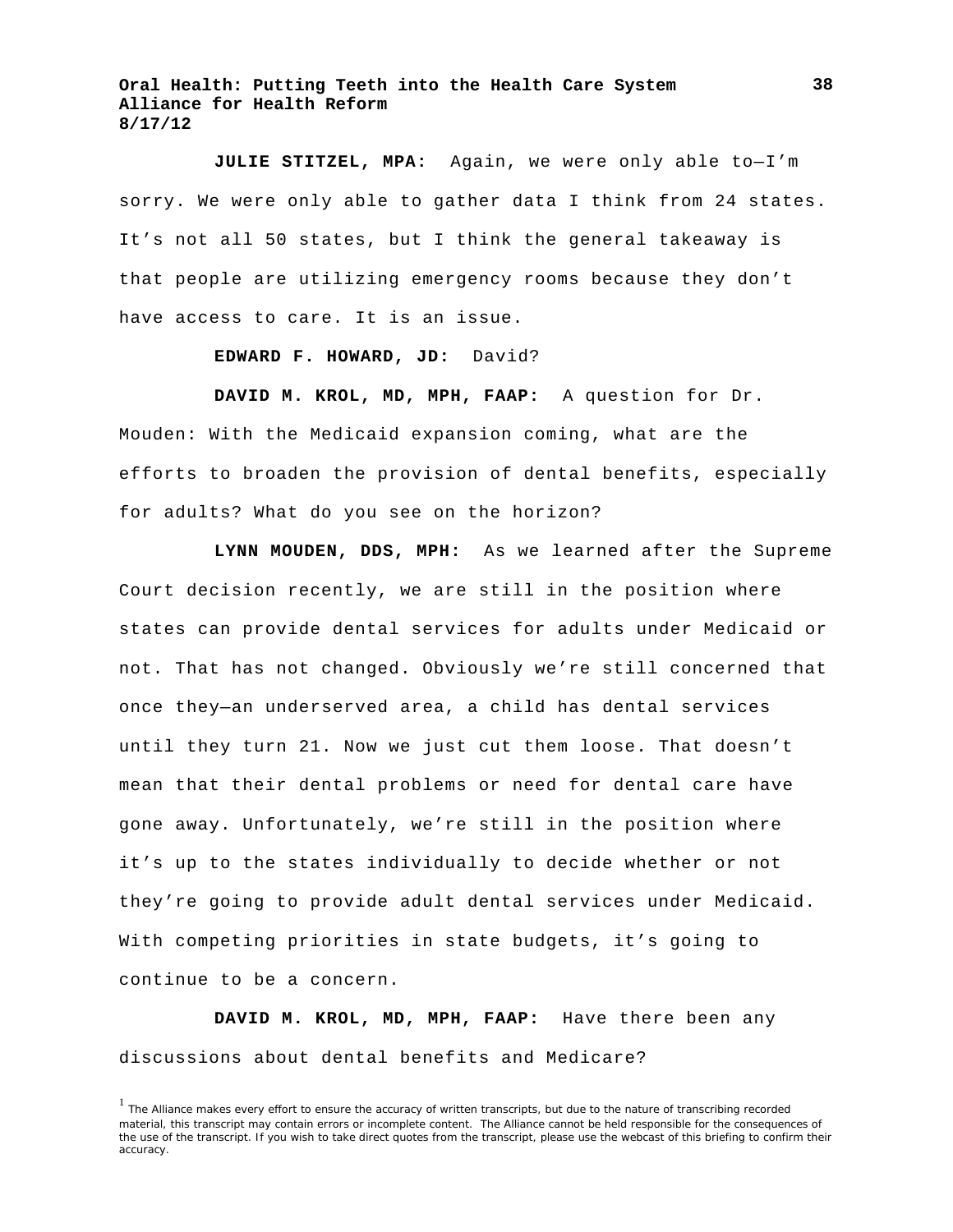**LYNN MOUDEN, DDS, MPH:** In my office there have been those discussions. Unfortunately, as I get within a couple of years of that magic number—it's amazing that when people turn 65 in this country, we apparently no longer care about their oral health. I'm obviously being a little flippant about that, but the tremendous unmet need we have of seniors and their oral health is obviously a huge discussion for budget issues. I can only hope that maybe Medicare will catch up by the time I get there.

**DAVID M. KROL, MD, MPH, FAAP:** A question for Christy, and maybe even Julie. You can help out with this. Can you talk a little bit about the process that Minnesota went through to get this legislation passed?

**JULIE STITZEL, MPA:** Go ahead, Christy.

**CHRISTY JO FOGARTY, RDH, MSOHP:** The process actually they say it's like making sausage. You don't really want to see it. You just want the end product. It was a lot like that. I fortunately had a lot of great advocates out there working really hard. I think the best thing that Minnesota did is: prior to going to the legislators and prior to presenting their case about why this was going to be such an important thing—you know because if you look at Julie's information, Minnesota was not the state by any means most in need of access to dental care.

<sup>&</sup>lt;sup>1</sup> The Alliance makes every effort to ensure the accuracy of written transcripts, but due to the nature of transcribing recorded material, this transcript may contain errors or incomplete content. The Alliance cannot be held responsible for the consequences of the use of the transcript. If you wish to take direct quotes from the transcript, please use the webcast of this briefing to confirm their accuracy.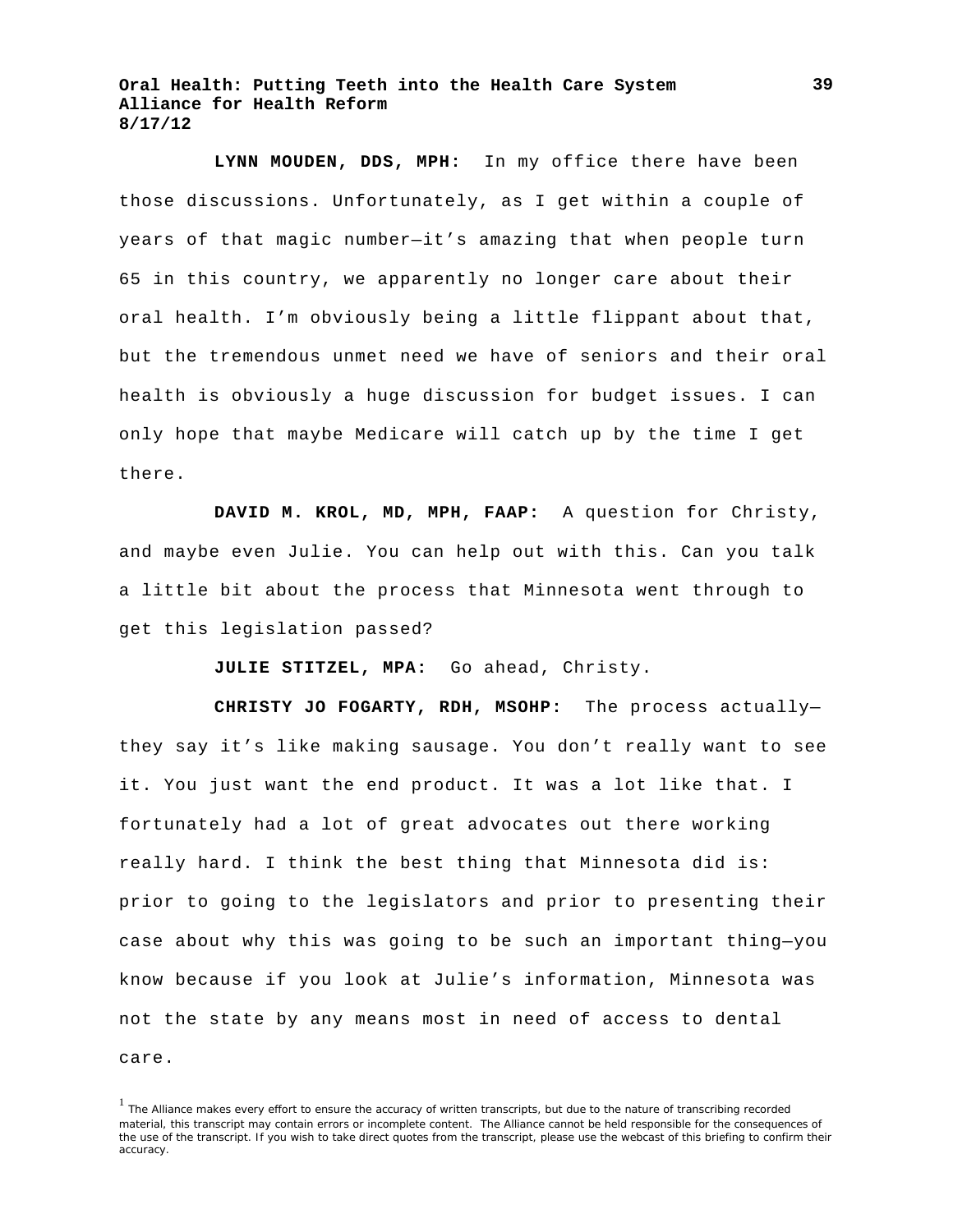We created a huge coalition of people. One of the biggest advocates we had was a pediatrician who said if dentistry doesn't fix this, we're going to have to fix it because I'm seeing kids every single day with toothaches. We don't have any solutions. I think the best thing we did was creating this huge band of safety net coalitions, pediatricians, dentists, and a broad spectrum of people from a broad, broad background to come to the legislature and say we agree that this is something that we want to try. We want to expand the dental work force. This is how we want to do it, and we want your support.

**JULIE STITZEL, MPA:** But it was—it's not an easy, again, conversation to have because you have a lot of different perspectives coming to the table. It's important to take the time to understand where people are coming from, to respect where they're coming from and try your best to build some sort of consensus as you're moving forward. That it's not just the policy win, but you have an infrastructure in place to sustain that new policy. You have lasting change with respect to access.

**CHRISTY JO FOGARTY, RDH, MSOHP:** And I can vouch how little on setting that up. Way before the legislation was even presented Metropolitan state university already had an entire program approved by MnSCU in Minnesota. The education piece was

<sup>&</sup>lt;sup>1</sup> The Alliance makes every effort to ensure the accuracy of written transcripts, but due to the nature of transcribing recorded material, this transcript may contain errors or incomplete content. The Alliance cannot be held responsible for the consequences of the use of the transcript. If you wish to take direct quotes from the transcript, please use the webcast of this briefing to confirm their accuracy.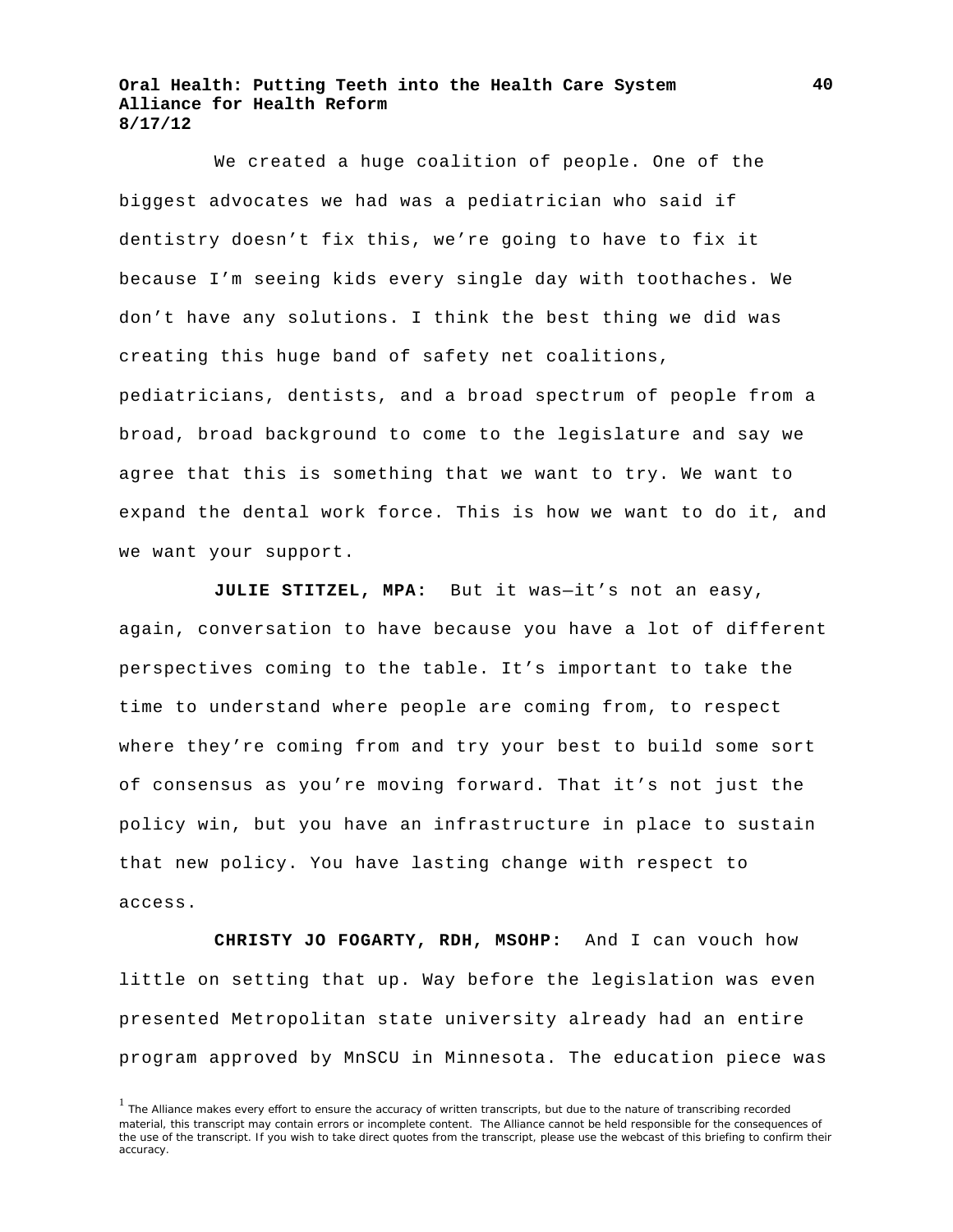already approved through the proper channels. As soon as the legislation was passed, I literally was sitting in a classroom three weeks before the legislation was signed. It was so ready to go.

**EDWARD F. HOWARD, JD:** Julie, if I can just follow up on the general topic of how you get states to act. You folks did the wonderful state by state evaluations of children's dental health policies. As I understand it, after the death of Diamonte Driver the state of Maryland really made major improvements. They don't show up on your map here with respect to dental therapists. What kinds of things did they do, and how did that happen?

**JULIE STITZEL, MPA:** Specifically with the state of Maryland, there might—actually I'd see Alice. She might be able to talk a little bit about what they did, but I'd say that they focused more on—let me just touch on our benchmarks. The eight benchmarks that we used to grade the states are—I'd say three are focused on prevention. One is focused on workforce. Another is on Medicaid or reimbursement rates. I'd say that Maryland tackled more of the prevention and the reimbursement rates on access. Not necessarily the workforce ones, but I'm sure others in the crowd might be able to add to that discussion. Yeah, okay.

<sup>&</sup>lt;sup>1</sup> The Alliance makes every effort to ensure the accuracy of written transcripts, but due to the nature of transcribing recorded material, this transcript may contain errors or incomplete content. The Alliance cannot be held responsible for the consequences of the use of the transcript. If you wish to take direct quotes from the transcript, please use the webcast of this briefing to confirm their accuracy.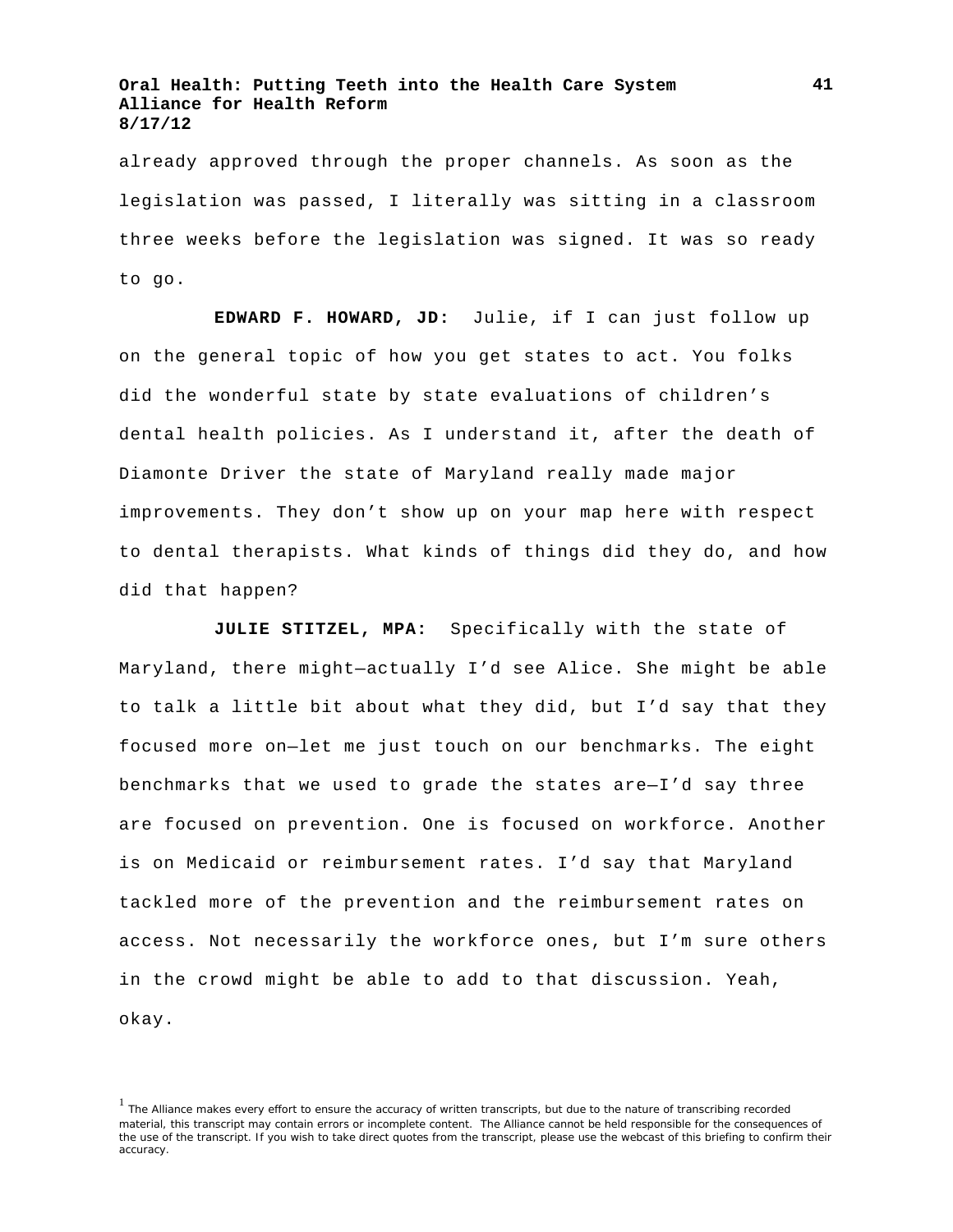**DAVID M. KROL, MD, MPH, FAAP:** Just a followup on the number of student: How many students are enrolled in the Metropolitan State University program? What's the pipeline? How do things look going forward?

**CHRISTY JO FOGARTY, RDH, MSOHP:** Sure. The first cohort that I was in was seven. We are very small in numbers. The second cohort is about halfway through. They are four. My understanding from the University of Minnesota, and please don't quote me because I did not go to school there, their first class I believe was nine and their second class I believe is seven. We're looking somewhere in the 20 number range in the next 12 months. We'll be out there working in Minnesota.

**DAVID M. KROL, MD, MPH, FAAP:** Can they—other than Minnesota, can they practice in any other state? I guess including Alaska.

**CHRISTY JO FOGARTY, RDH, MSOHP:** No. We're not licensed—well, Minnesota is the only state that has dental therapy as part of state statute. It's actually a part of our Dental Practice Act. In Alaska it's a different situation. Probably there's someone on this panel who can speak more authoritatively than me, but I could not practice in Alaska. I cannot practice in any other state.

We have had several people move from other states to Minnesota, including one of the first in the cohort from the

<sup>&</sup>lt;sup>1</sup> The Alliance makes every effort to ensure the accuracy of written transcripts, but due to the nature of transcribing recorded material, this transcript may contain errors or incomplete content. The Alliance cannot be held responsible for the consequences of the use of the transcript. If you wish to take direct quotes from the transcript, please use the webcast of this briefing to confirm their accuracy.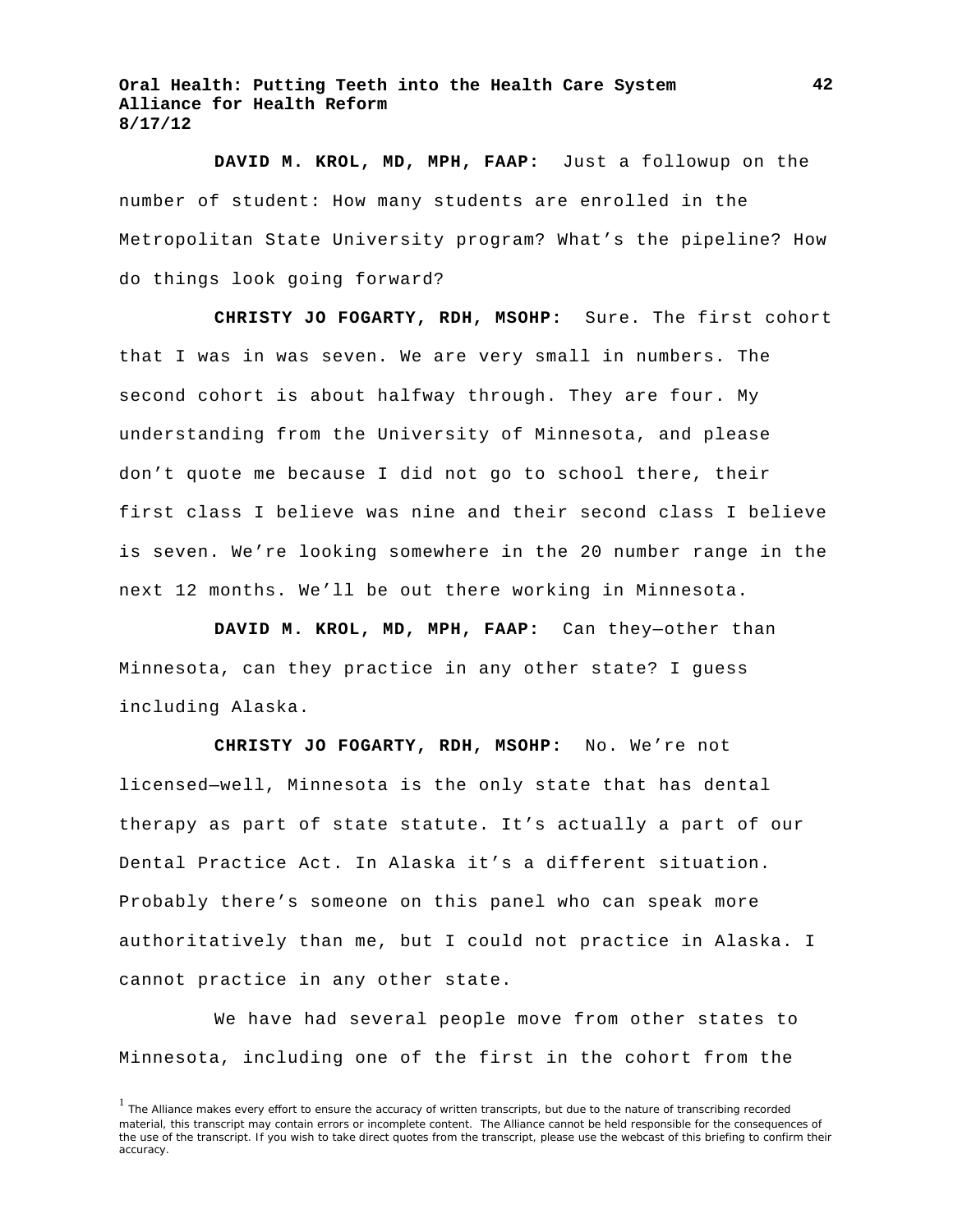University of Minnesota who moved from Florida, because she was seeing such problems with access there, to Minnesota to become a part of the solution. Even though she could not go back to Florida, which I think is really what she would have loved to have done: To help in Florida. We can't practice in any other state right now.

**EDWARD F. HOWARD, JD:** I can do this. I've got a question. It sort of grows out of the presentations as we heard them, and it's directed to Dr. Hebl. What is the American Dental Association's take on advanced dental therapists like Christy? Are they in the ADA's view providing appropriate care at the appropriate level? How do you feel about Minnesota becoming a model for other states?

**MONICA HEBL, DDS:** I knew I was going to get this question. The ADA believes that with the scarce resources available to improve access to oral health, we believe a lot more can be done to fix the current delivery system. We have demonstration projects all over the United States. Healthy Kids Dental in Michigan is just one. I know Dr. Mouden knows about a few other successful programs. We really believe that the providers are there. We just need to fix the system around them.

We caution against a rush to create new work force models that are allowed to perform irreversible surgical

**43**

<sup>&</sup>lt;sup>1</sup> The Alliance makes every effort to ensure the accuracy of written transcripts, but due to the nature of transcribing recorded material, this transcript may contain errors or incomplete content. The Alliance cannot be held responsible for the consequences of the use of the transcript. If you wish to take direct quotes from the transcript, please use the webcast of this briefing to confirm their accuracy.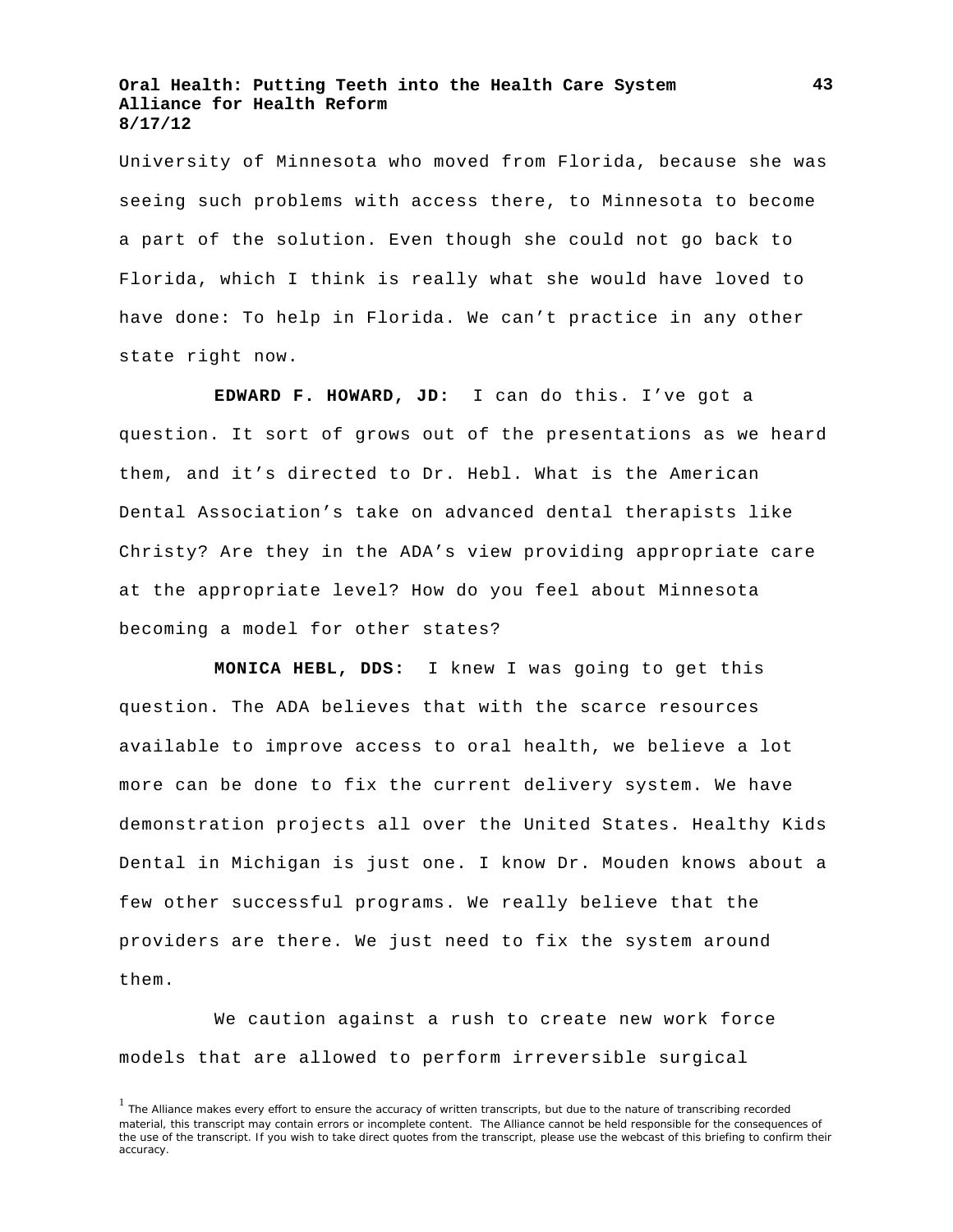procedures, especially about the scarce resources that could be directed toward dentists providing the care. It seems a little upside down to me to be having—the sickest people should be treated by the highest trained. I don't think that treating a two-year-old with a dental abscess is a simple extraction.

In fact in preparation for this event, it just seems like I have been inundated with some really difficult extractions; primary teeth. Hardest extraction I've had in the last two weeks, a gentleman that came in with softball-sized swelling. A woman who I took a tooth out that I thought was going to be a simple extraction and had a bleeding emergency.

I was—I think that that's—we'd like to see dentists be involved in the cutting of hard and soft tissue. We think it can happen with a better system. All of us working together to make that happen instead of diluting the message and having it be on this divisive issue of workforce.

**EDWARD F. HOWARD, JD:** Do we need more dentists as well?

**MONICA HEBL, DDS:** Well, there are 20 new schools in the pipeline. When you look at Christy's training, that's about six years of training. Dental school is eight. I just think that it takes a long time. I don't know that that necessarily is going to be an immediate help, and we need the help now. We should find ways to make it so that we can involve all the

<sup>&</sup>lt;sup>1</sup> The Alliance makes every effort to ensure the accuracy of written transcripts, but due to the nature of transcribing recorded material, this transcript may contain errors or incomplete content. The Alliance cannot be held responsible for the consequences of the use of the transcript. If you wish to take direct quotes from the transcript, please use the webcast of this briefing to confirm their accuracy.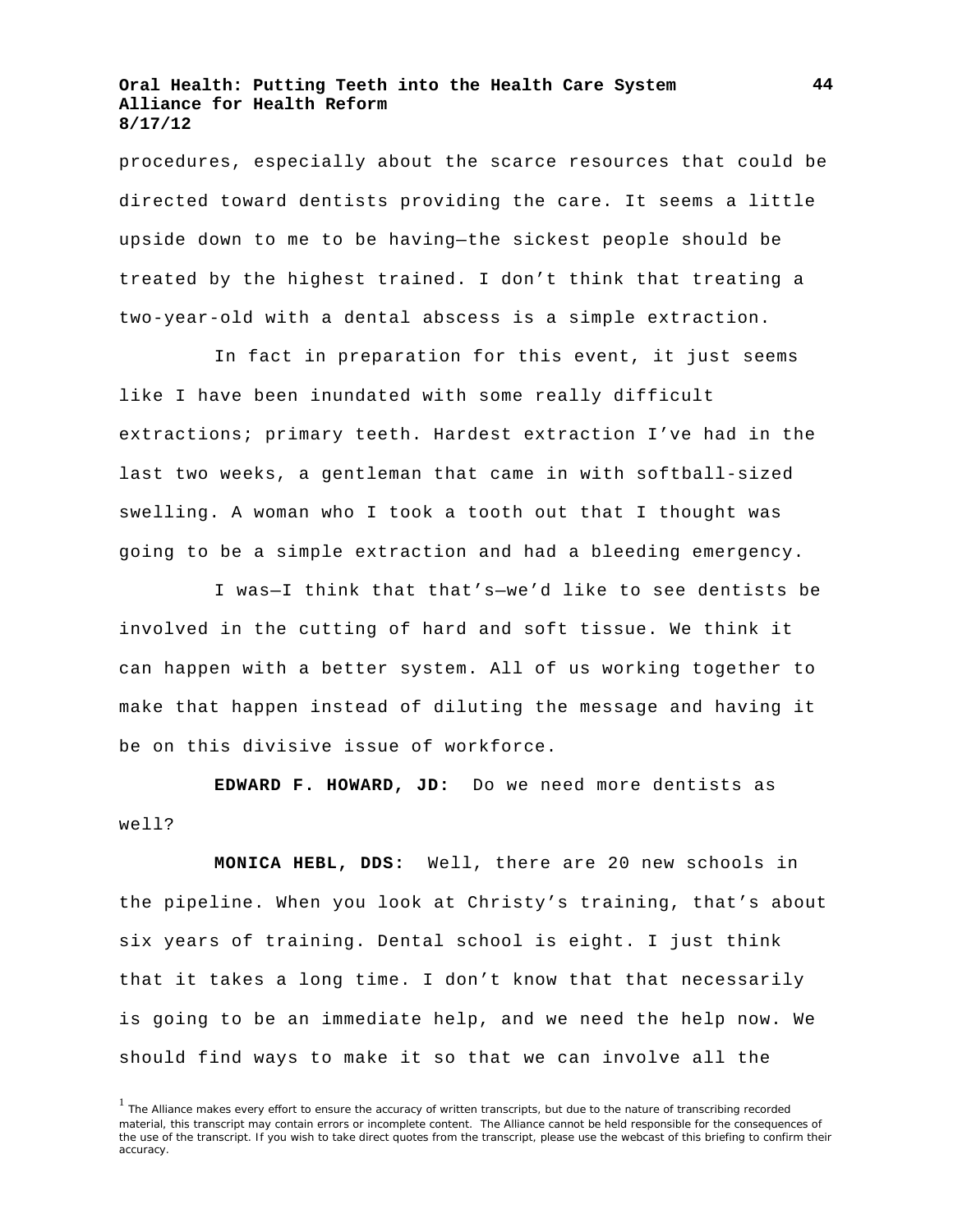people that are already members of the team and use them to their fullest capacity.

We have hygienists who can't find jobs and aren't used. We have dentists who aren't busy right now. It's an economic issue. When you work in a subsidized system, you can make things happen. We need to try and figure out how we can make the health care dollar for oral health work in the system that exists.

**EDWARD F. HOWARD, JD:** Yes. We have some folks who are standing at the microphones. We would ask them to keep their questions as brief as they possibly can and to identify themselves.

**BOB GRISS:** Bob Griss with the Institute of Social Medicine and Community Health. I was—I think Dr. Mouden mentioned that Medicaid pays maybe 20 percent of the private pay rate.

**LYNN MOUDEN, DDS, MPH:** Let me stop you right there because I was speaking from my personal experience practicing in Missouri almost 20 years ago. That's not national data by any means.

**MR. GRISS:** Alright. My question is: How could Medicaid as a federal agency allow states to pay so much less than the private insurance market or the private pay market bears? The Medicaid statute says that the Medicaid program is supposed to

<sup>&</sup>lt;sup>1</sup> The Alliance makes every effort to ensure the accuracy of written transcripts, but due to the nature of transcribing recorded material, this transcript may contain errors or incomplete content. The Alliance cannot be held responsible for the consequences of the use of the transcript. If you wish to take direct quotes from the transcript, please use the webcast of this briefing to confirm their accuracy.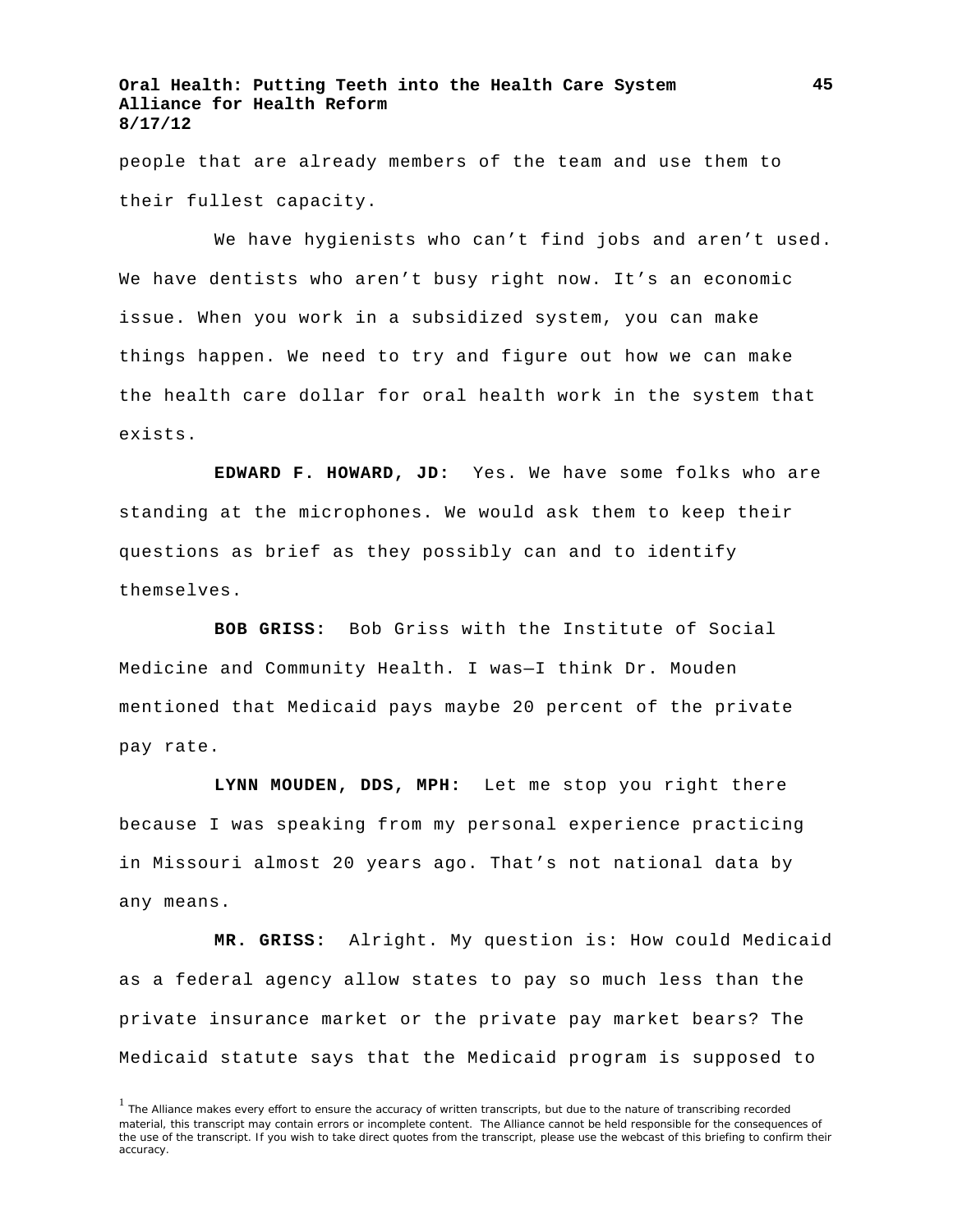ensure equal access, and that usually means paying a rate comparable to private pay. I'm surprised that states are allowed to pay less, but I'm also curious what percentage of dentists choose not to take Medicaid patients and why that is allowed also as a licensing issue. In other words, shouldn't states use their licensing authority to ensure that dentists are making their services available to the population within their area?

**LYNN MOUDEN, DDS, MPH:** I'll give those both a try because what you've actually asked about are two state issues. There is something called sufficiency in the Medicaid program where access is to be basically equal to what's available in the private market. Again, that's a state issue, which is totally dependent on budget.

The second thing you ask about is licensing, very much a state issue. Whether any health care provider—be it dentist, physician, nurse, or otherwise—is required to take public assistance programs is a discussion that I don't think I'm allowed to have.

**EDWARD F. HOWARD, JD:** Don't feel constrained if you'd like to weigh in. Anyone else? Yes, go ahead.

**KATHIE WESTPHELING, MPH:** Do I get to speak? Hi, I'm Kathie Westpheling, Executive Director of the Association of Clinicians for the Underserved. First, thank you for a very

<sup>&</sup>lt;sup>1</sup> The Alliance makes every effort to ensure the accuracy of written transcripts, but due to the nature of transcribing recorded material, this transcript may contain errors or incomplete content. The Alliance cannot be held responsible for the consequences of the use of the transcript. If you wish to take direct quotes from the transcript, please use the webcast of this briefing to confirm their accuracy.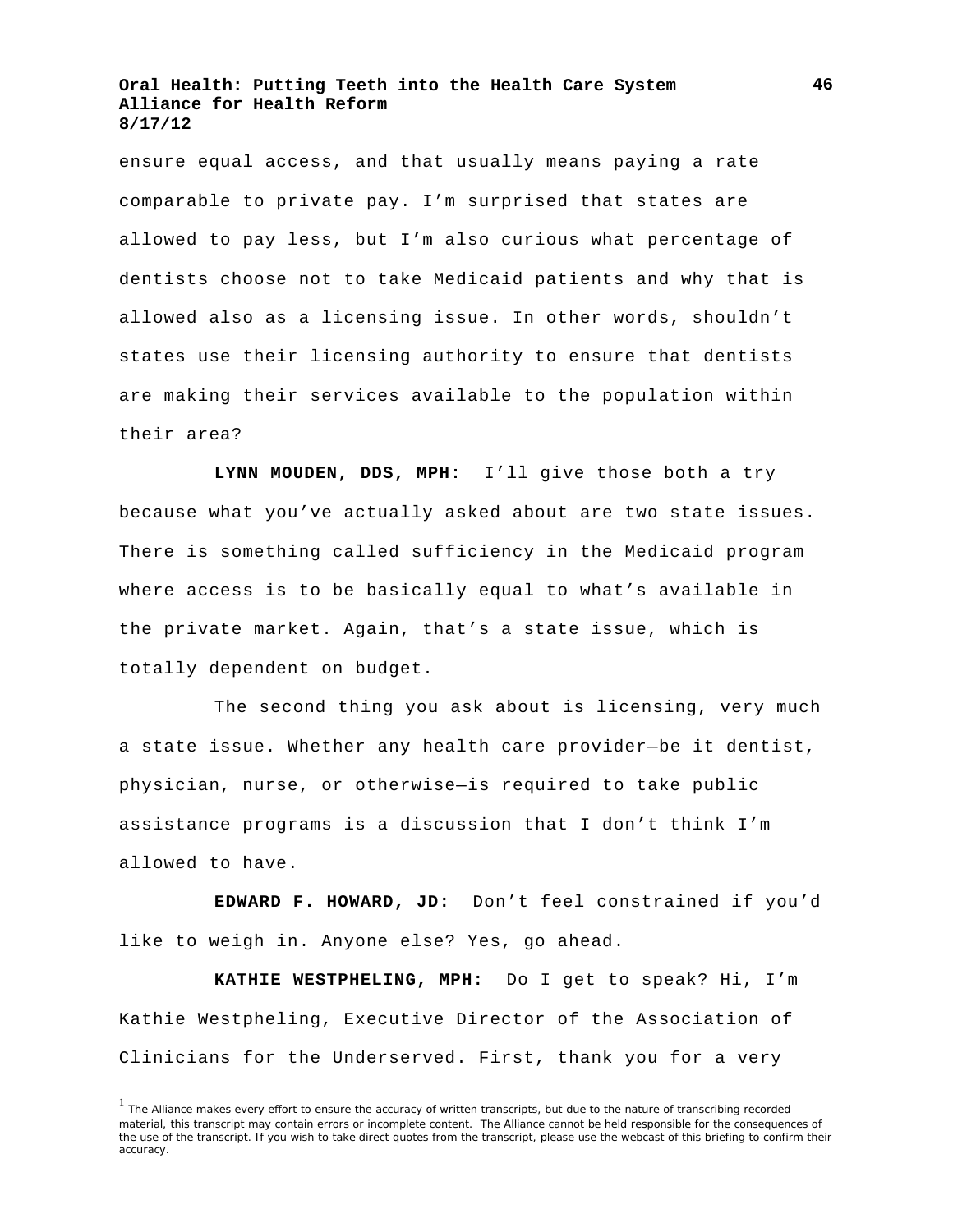informative panel. It's nice. David Krol and I have worked on this issue of oral health for a number of years. It was the first topic that we actually brought together, people across the disciplines, to look at early childhood caries prevention. My question is addressed to Christy. What is the cost of the preparation for your advanced dental therapist, and what are the opportunities for state or federal loan repayment in the future?

**CHRISTY JO FOGARTY, RDH, MSOHP:** That's actually a really good question, and one that—a little bit of a struggle in Minnesota. The answer to the first question is: education to become an advanced dental therapist. Now remember, the program that I went to required that I already have a bachelor's in dental hygiene. When we were talking about six years of education versus eight, we do have an educated hygiene workforce right now that could step in and 27 months be out producing and doing work. It's not another six years. I just want to clarify that.

Just the dental therapy program at Metropolitan State is about \$70,000. I know that a dentist that I work with, when she came out of dental school she was about \$350,000 in debt. It's not—we are among the most expensive professionals to be trained: Dentists, hygienists, and therapists. It's an expensive process to train us.

<sup>&</sup>lt;sup>1</sup> The Alliance makes every effort to ensure the accuracy of written transcripts, but due to the nature of transcribing recorded material, this transcript may contain errors or incomplete content. The Alliance cannot be held responsible for the consequences of the use of the transcript. If you wish to take direct quotes from the transcript, please use the webcast of this briefing to confirm their accuracy.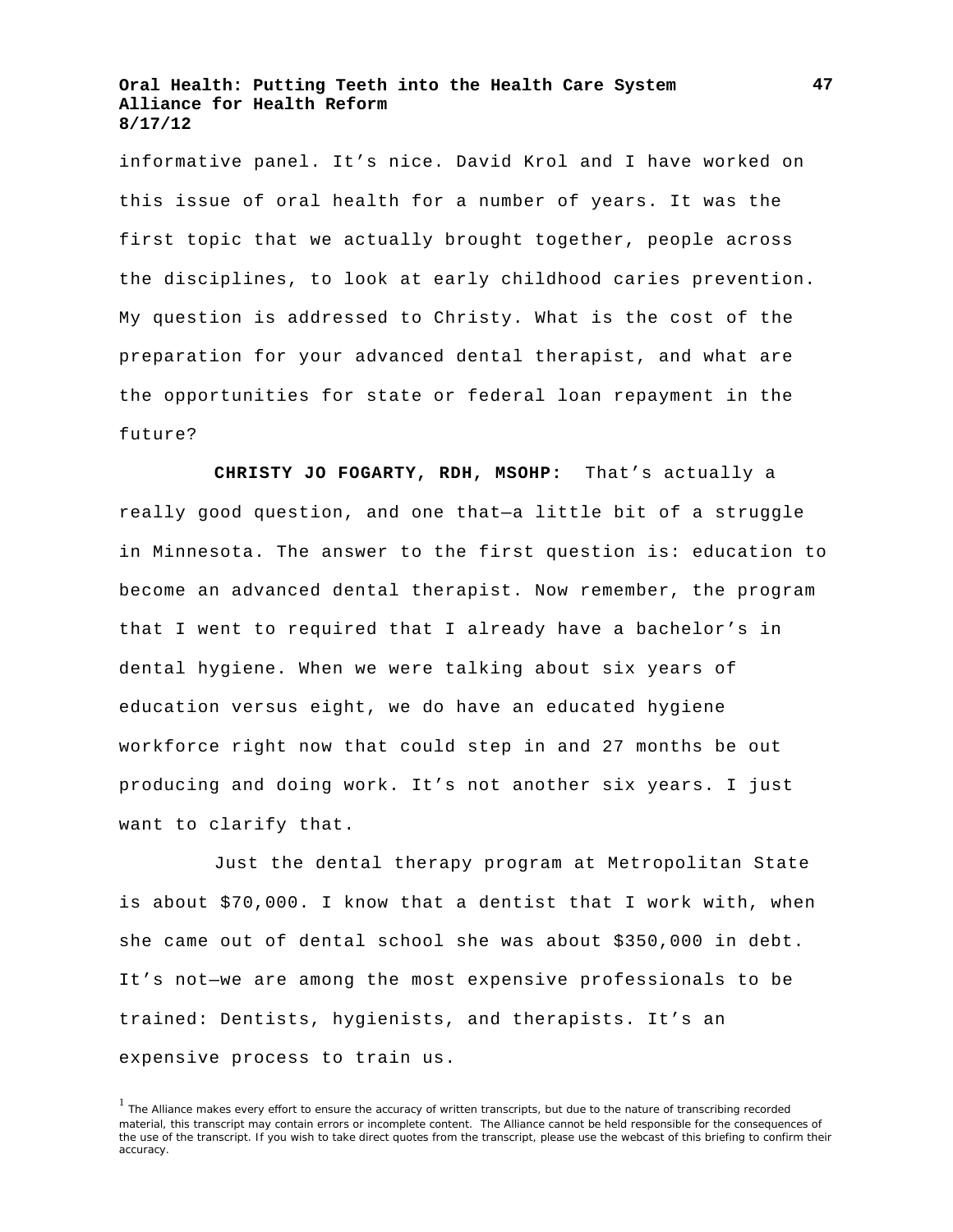The second answer to the question is: I was able to apply for some loan forgiveness. However, it's a national program. I qualified because I'm a licensed hygienist. Dental therapists are not right now eligible for the program. Unless you're going through a program that starts in a foundation of hygiene, you won't be eligible for any loan repayments statewide or nationally right now.

**EDWARD F. HOWARD, JD:** Do we know anything about the total cost of the program as opposed to the costs that the students are asked to bear? In either case, whether we're talking about dentists or any of the other professionals.

**CHRISTY JO FOGARTY, RDH, MSOHP:** I do not have those numbers, but I can get them.

**EDWARD F. HOWARD, JD:** Do you have any idea? If we can get those, we'll make sure we post them on our website. Yes.

**COKIE SMITH**: Hi, my name's Cokie Smith. I'm a reporter for Youth Today. My question is rather basic, and I apologize if people mostly know the answer. I'd like to know: Why is there a shortage of dentists in the country? What are the factors affecting that? Why is the answer getting more dental therapists for example? Why not recruit more people to become dentists?

**EDWARD F. HOWARD, JD:** Dr. Hebl, you want to start?

<sup>&</sup>lt;sup>1</sup> The Alliance makes every effort to ensure the accuracy of written transcripts, but due to the nature of transcribing recorded material, this transcript may contain errors or incomplete content. The Alliance cannot be held responsible for the consequences of the use of the transcript. If you wish to take direct quotes from the transcript, please use the webcast of this briefing to confirm their accuracy.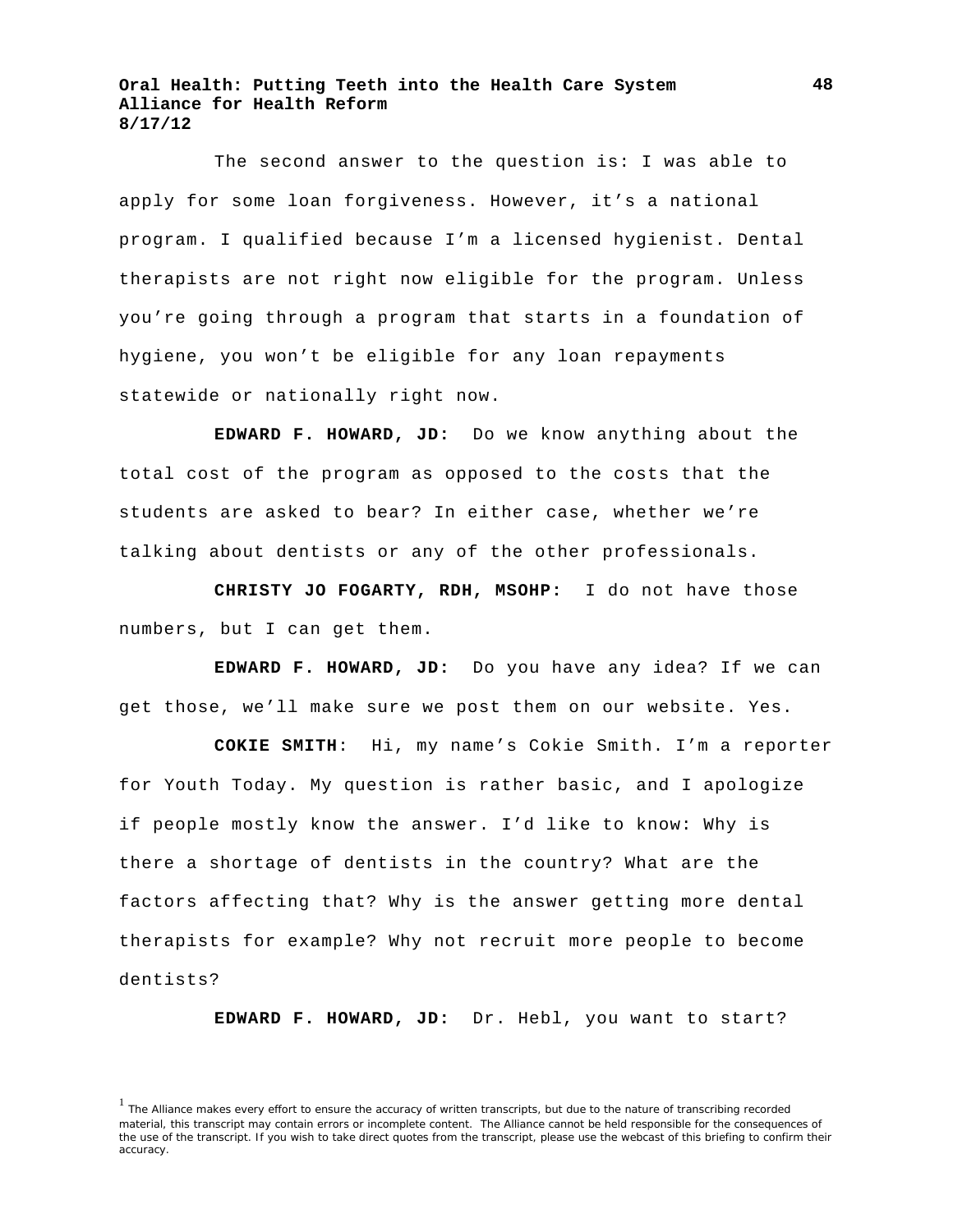**MONICA HEBL, DDS:** Actually there is a maldistribution of dentists. The rural areas and the urban areas, there aren't enough dentists because you can't economically sustain a practice in those areas. We need to find ways with loan forgiveness and incentives to get dentists to be able to practice there so they can sustain. We just had a pediatric dentist that had to sell his practice to a hospital system because he couldn't compete. He's not a federally qualified health center. He doesn't get the subsidization from the government. He couldn't keep dentists employed. They would leave and go somewhere else.

I think that that's where I was talking about. The system that we have with 20 new dental schools opening, we have the capacity. Baby boomers aren't retiring like they were before the economy downturned. There are professionals. There are hygienists that are already on the ground that we could expand the scope of what they do and utilize them to their full effect; even dental assistants. We think the capacity is there. It's just where they're located is the problem.

#### **EDWARD F. HOWARD, JD:** Julie?

**JULIE STITZEL, MPA:** Yes. Also, I'd reiterate a stat that I used in my presentation, that 40 million Americans currently live in an area where they don't have access to a dentist. The research shows that, well, that is the fact. The

<sup>&</sup>lt;sup>1</sup> The Alliance makes every effort to ensure the accuracy of written transcripts, but due to the nature of transcribing recorded material, this transcript may contain errors or incomplete content. The Alliance cannot be held responsible for the consequences of the use of the transcript. If you wish to take direct quotes from the transcript, please use the webcast of this briefing to confirm their accuracy.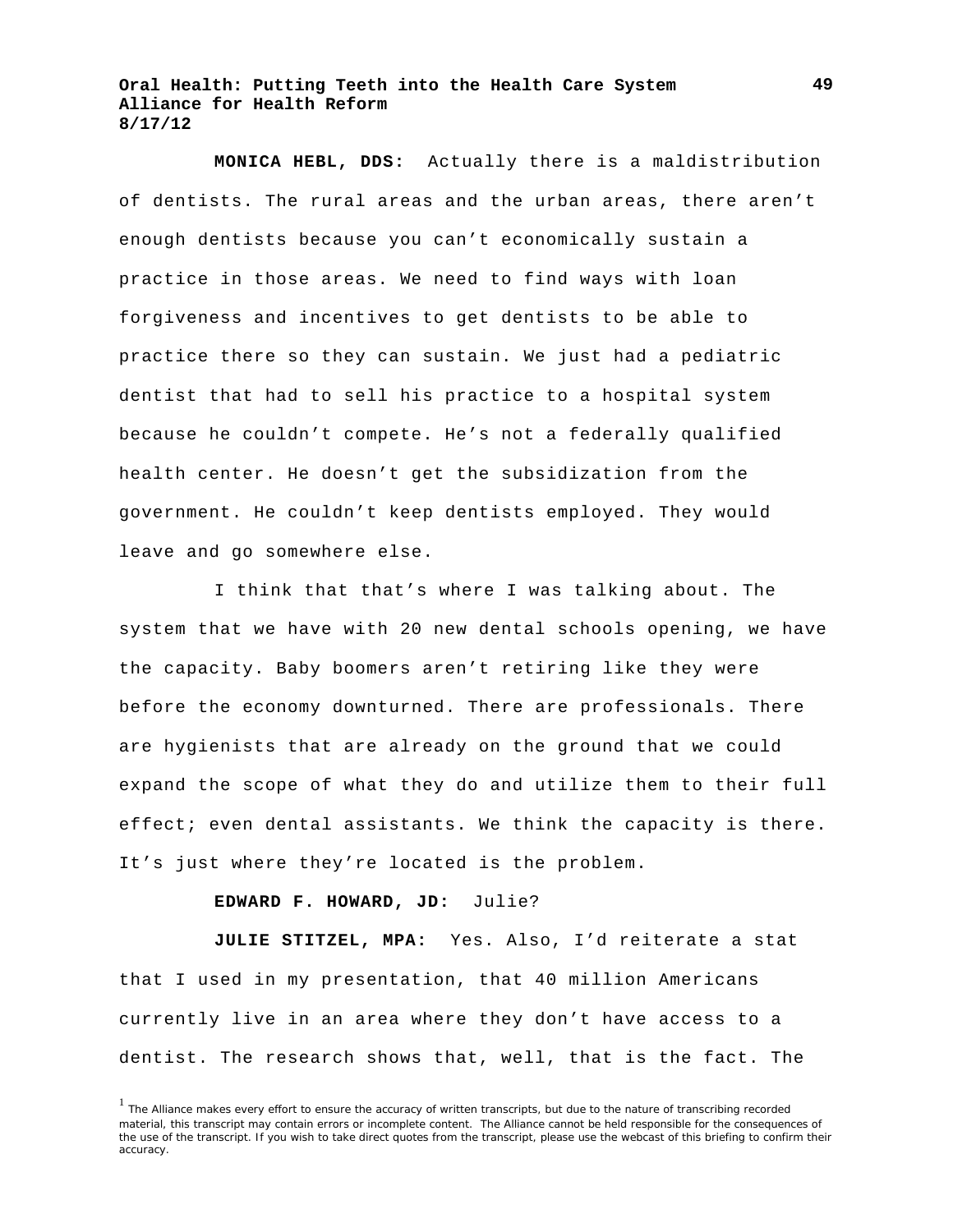reason why we believe that dental therapy is a possible solution is because it does make economic sense. Pew released a report in 2010 that produced an economic model that showed that adding this dental therapy, as Christy Jo's real data backs up— I mean at the time it was a theoretic economic model, but Christy Jo is living proof that this actually does—it does not affect the bottom line of the private practice.

Our model focused on private practice. That's one of the reasons why we're in it. Our overall reason is because we believe it increases access to care, and a third of our population is currently left out of the system.

**KAREN S. SEALANDER, JD**: Hi, I'm Karen Sealander with McDermott Will & Emery. We represent the American Dental Hygienist Association. Thanks so much to the Alliance for holding this briefing. I just wanted to respond to something that Dr. Hebl said that seemed to call into question the safety and efficacy of irreversible procedures provided by advanced dental therapists like Christy.

While it may be new in the United States, more than 50 other countries for nearly a century have used non-dentists to deliver these so-called irreversible procedures. Every single study demonstrates that they can safely and effectively provide these services. There's rigorous research that absolutely demonstrates that non-dentists can deliver safely and

<sup>&</sup>lt;sup>1</sup> The Alliance makes every effort to ensure the accuracy of written transcripts, but due to the nature of transcribing recorded material, this transcript may contain errors or incomplete content. The Alliance cannot be held responsible for the consequences of the use of the transcript. If you wish to take direct quotes from the transcript, please use the webcast of this briefing to confirm their accuracy.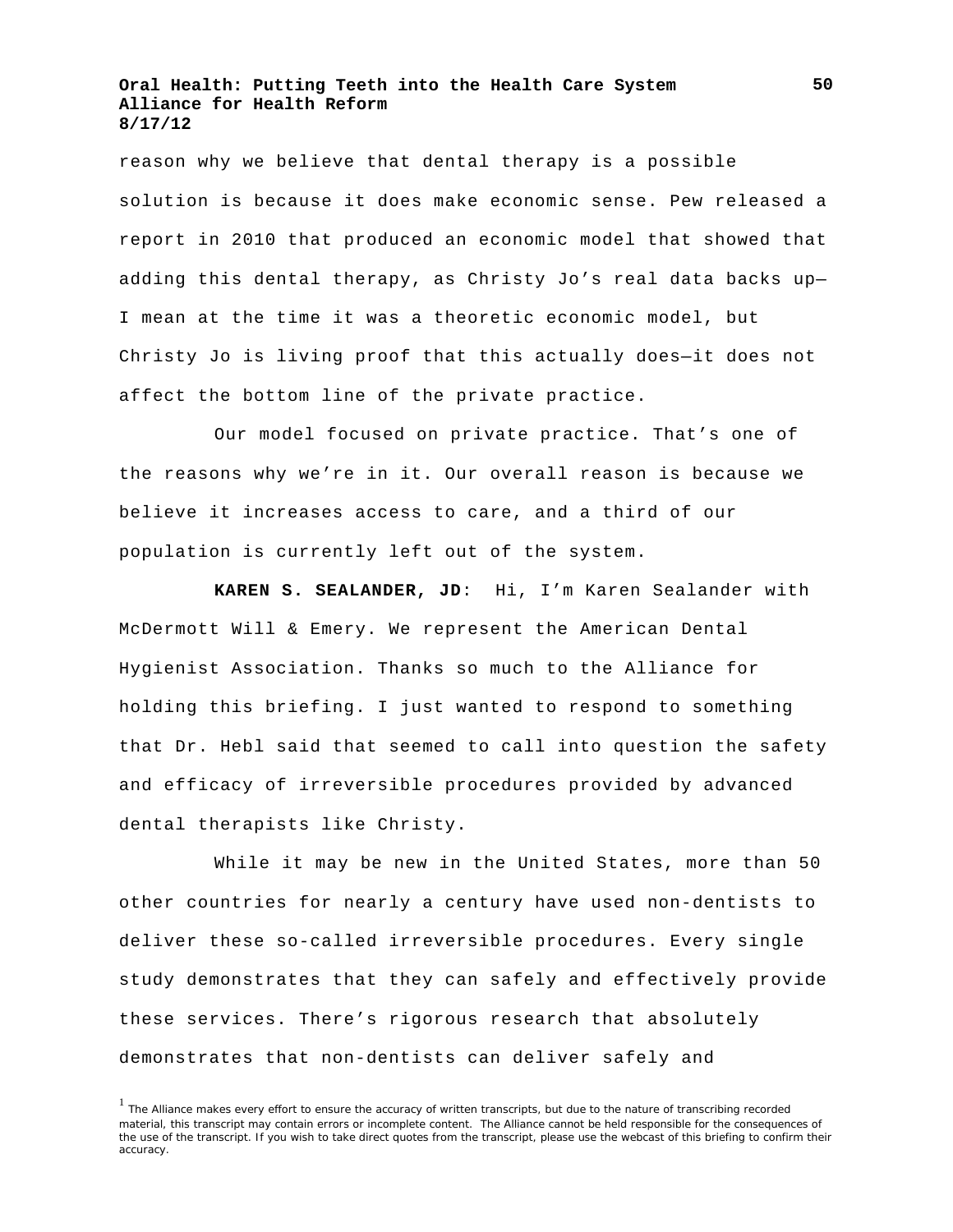effectively irreversible procedures. I just—I've never seen a study that shows anything contrary. I don't know if Dr. Hebl has some studies to share with us, but—

**MONICA HEBL, DDS:** I guess my response would be that whether we have Christy Jo out there or you have Dr. Monica Hebl or you know anybody; unless we get people navigated to those places and teach them that they need to access ongoing prevention to stay healthy—that they need to brush and floss their own teeth—it doesn't—it almost doesn't matter who's out there.

**KAREN S. SEALANDER, JD:** Well, I completely agree that oral health literacy really, really needs to be improved. I think that advanced dental therapists like Christy Jo, any hygienist; I think they really do know when a patient needs to be referred to a dentist. I don't think anybody wants to supplant the dentist. But because there aren't enough dentists, I think we need to supplement the care that's provided by dentists.

**EDWARD F. HOWARD, JD:** Thank you.

**KAREN S. SEALANDER, JD:** Thank you.

**FEMALE SPEAKER 1**: First of all, thank you very, very much Robert Wood Johnson for organizing the session, Dr. Krol, and for all of the speakers. I'd like to change the direction of the discussion just a little bit. What my perception of what

<sup>&</sup>lt;sup>1</sup> The Alliance makes every effort to ensure the accuracy of written transcripts, but due to the nature of transcribing recorded material, this transcript may contain errors or incomplete content. The Alliance cannot be held responsible for the consequences of the use of the transcript. If you wish to take direct quotes from the transcript, please use the webcast of this briefing to confirm their accuracy.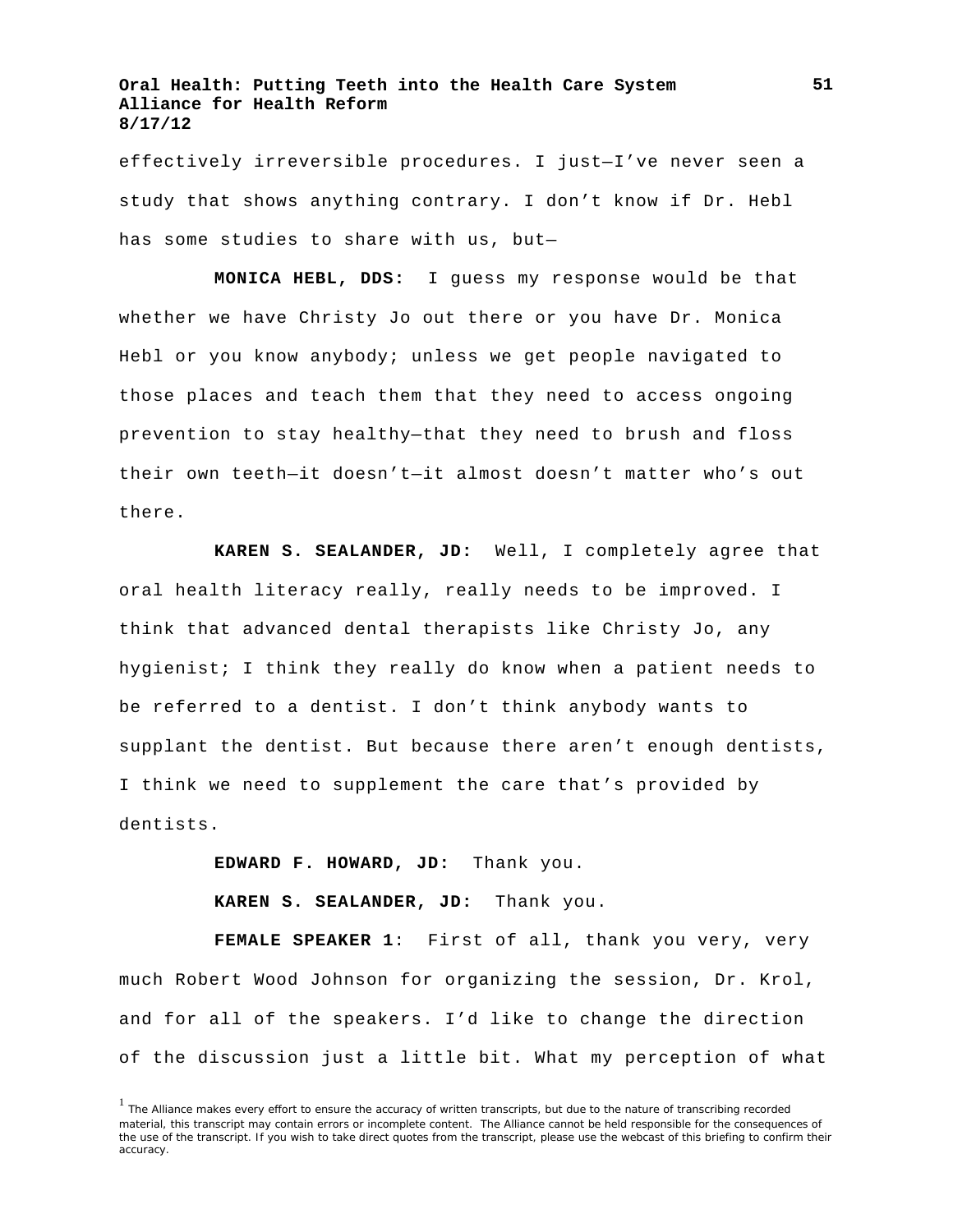we're talking about is who gets to hold the drill to fill the holes that we could have prevented. I think this is really so unfortunate.

We know, and this has been stated by at least three of the speakers, we know how to prevent tooth decay. That is basically the disease we're talking about. When fluorides are used appropriately and pit and fissure sealants, we can prevent caries for the most part tooth decay. Yet we're focusing on who's going to hold the drill. Why aren't we sharing more information about, to the general public, especially lowincome?

People with low health literacy, they don't even know that this disease can be prevented. We have data in Maryland that demonstrated clearly that low-income, low-educated don't know what fluoride is, how it works, that it prevents tooth decay; never heard of pit and fissure sealants. Fluoride has been around and used for almost 75 years, pit and fissure sealants for about four decades. Yet we haven't shared that information?

It seems to me where we should put focus is on trying to educate both health care providers because they don't necessarily know the correct information either as well as the general public. Which brings to mind a question for Dr. Hebl: On your slide, one slide what it said what the new campaign is

<sup>&</sup>lt;sup>1</sup> The Alliance makes every effort to ensure the accuracy of written transcripts, but due to the nature of transcribing recorded material, this transcript may contain errors or incomplete content. The Alliance cannot be held responsible for the consequences of the use of the transcript. If you wish to take direct quotes from the transcript, please use the webcast of this briefing to confirm their accuracy.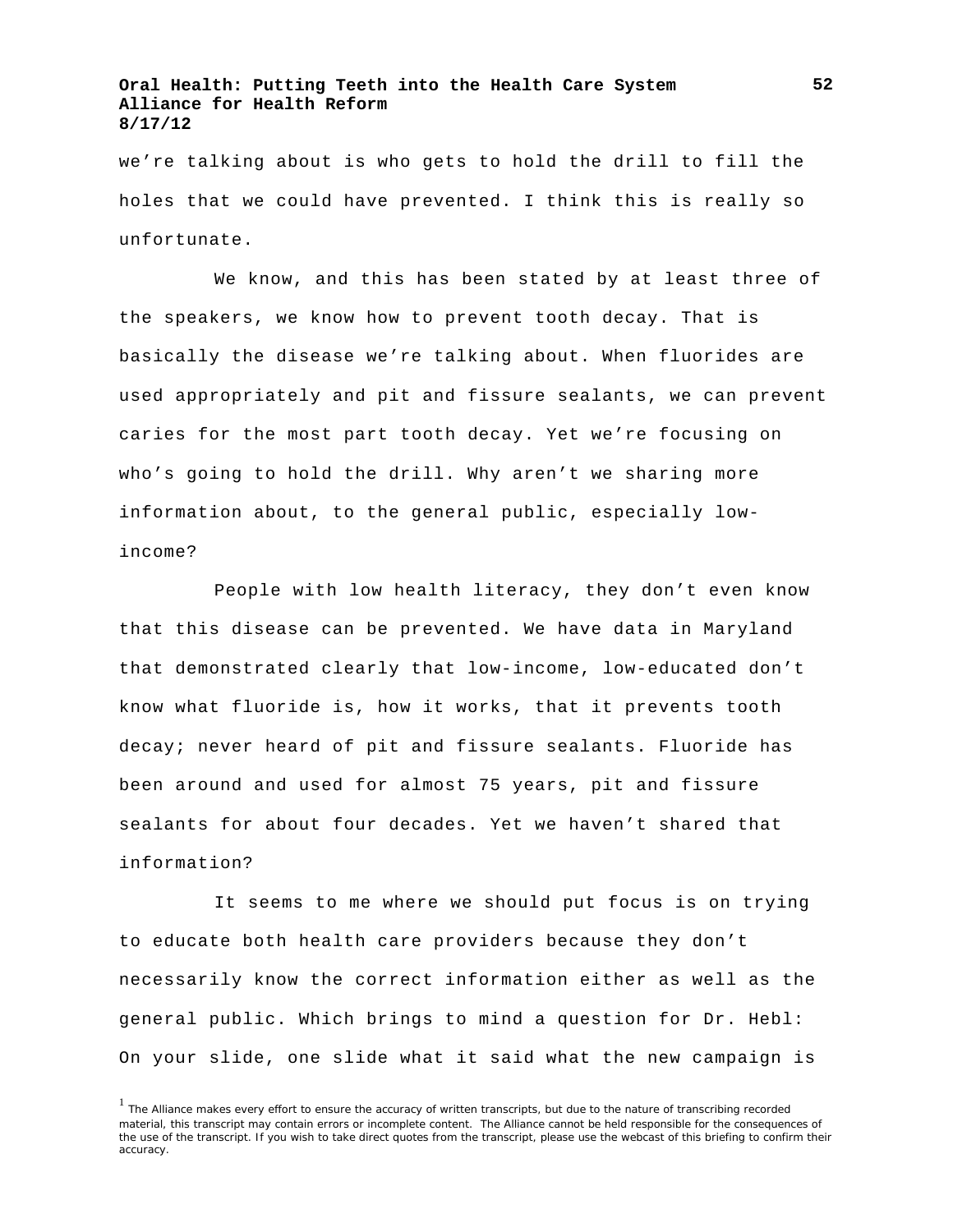about. I think ADA put in several million into that as I recall. It says toothbrushing two times a day for two minutes to prevent tooth decay.

Now there is no evidence that brushing two times a day for two minutes will prevent tooth decay. You have to put fluoride on the tooth brush, and yet that word isn't even used in any of the documents that are online. Not online, but are available to the general public. This would be a major step ahead if you even used that word. Thank you.

#### **EDWARD F. HOWARD, JD:** Sure.

**MONICA HEBL, DDS:** The ADA was part of that huge coalition. The group that does that ad council really does a lot of research in focus groups. We kind of had to take a step back a little bit and take off our hats of wanting to try and control that message and trust them that they knew what they were doing in the marketing world; that this was through their focus group research that this was an appropriate message to get at what you're talking about. I agree that it seems like, is this going to work?

A big part of this campaign is to measure the results. If it doesn't get results, it won't continue to happen. It could be tweaked. The group, the marketing firm that does this is the same one that did the messages of the little baby in the crib for E\*TRADE. They usually do really put out some effective

<sup>&</sup>lt;sup>1</sup> The Alliance makes every effort to ensure the accuracy of written transcripts, but due to the nature of transcribing recorded material, this transcript may contain errors or incomplete content. The Alliance cannot be held responsible for the consequences of the use of the transcript. If you wish to take direct quotes from the transcript, please use the webcast of this briefing to confirm their accuracy.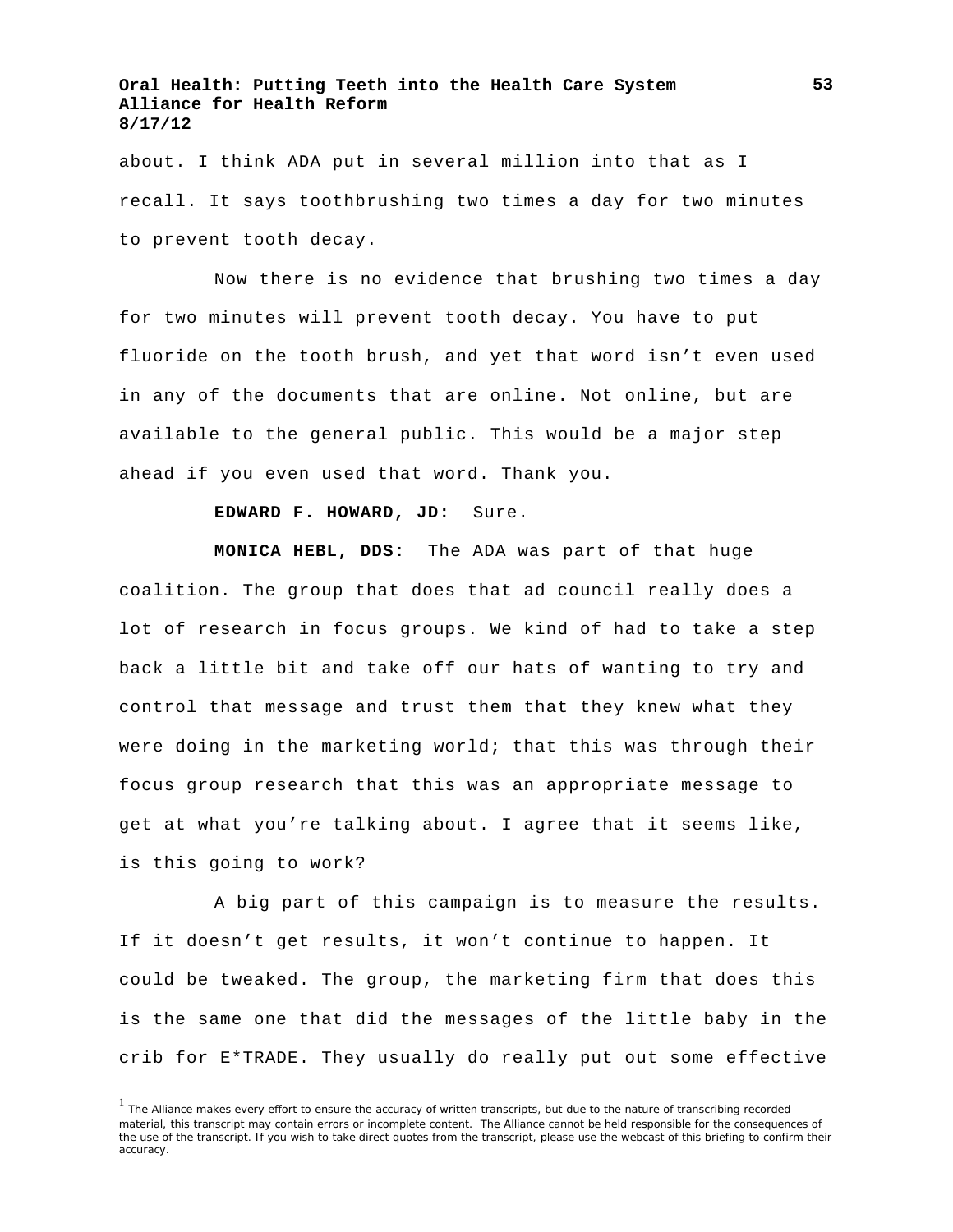campaign. I'm hopeful that this is the first step and that we can get to the point that you're talking about. Yes.

**EDWARD F. HOWARD, JD:** A couple of people now have talked about prevention, both fluoridation and the sealants. Where is that in a national policy sense? Is it covered by any of the Medicaid programs? Do the private insurance companies that we all rely on for the most part cover that service? Where is there some opportunity for progress?

**LYNN MOUDEN, DDS, MPH:** Well, I'll jump in. For starters, obviously Medicaid is very supportive of dental sealant programs, which is why application of at least one dental sealant is one of our oral health goals. We also obviously in states cover the provision of fluoride treatments including fluoride varnish and including fluoride varnish provided by non-dentists, by physicians and nurses especially on toddlers.

Whether there is a national program on community water fluoridation, that we leave up to our colleagues at the CDC division of oral health, which has provided a considerable amount of funding to various state programs to support water fluoridation. I'm always very thankful to some of the private foundations that have also helped support community water fluoridation across the country.

<sup>&</sup>lt;sup>1</sup> The Alliance makes every effort to ensure the accuracy of written transcripts, but due to the nature of transcribing recorded material, this transcript may contain errors or incomplete content. The Alliance cannot be held responsible for the consequences of the use of the transcript. If you wish to take direct quotes from the transcript, please use the webcast of this briefing to confirm their accuracy.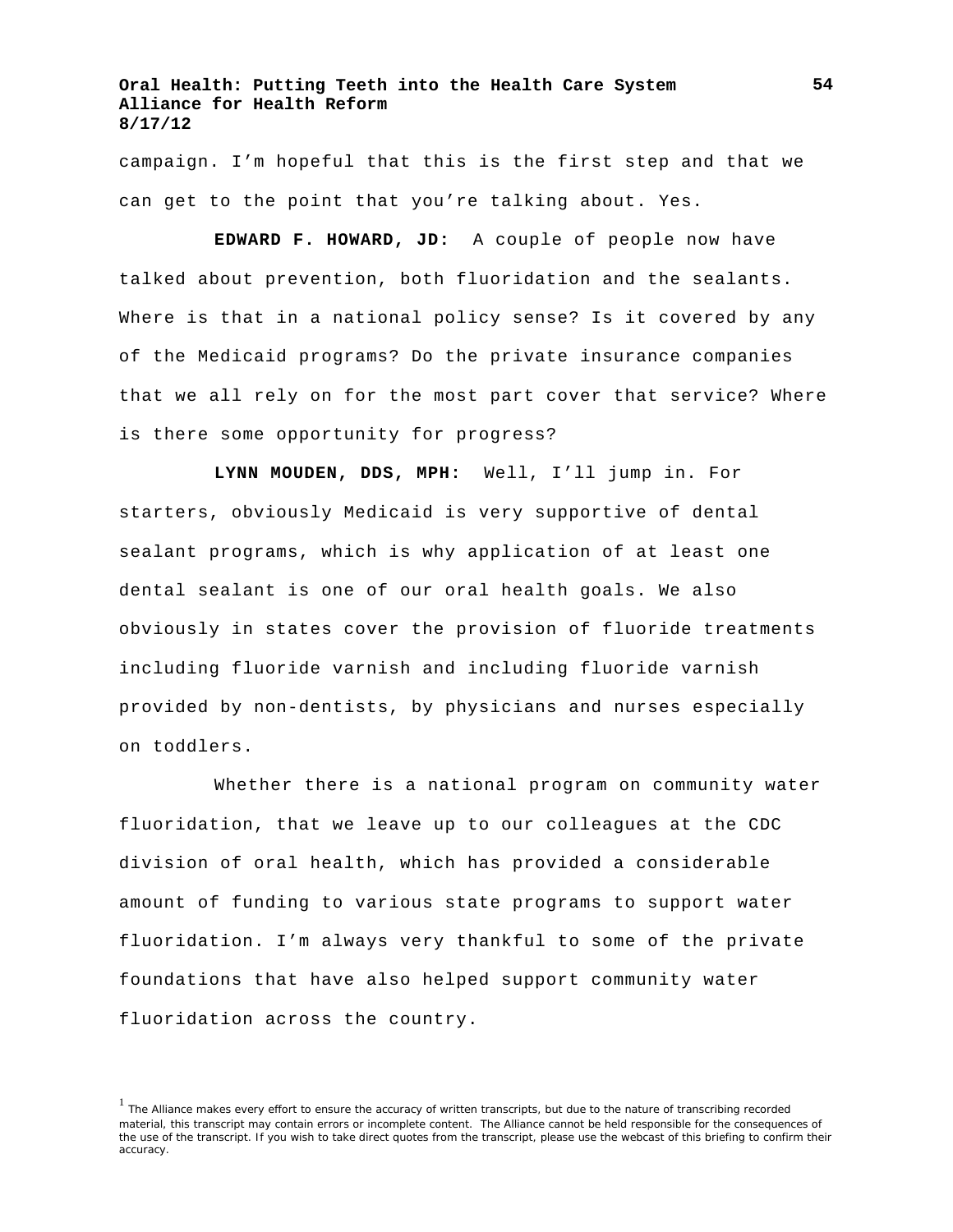**JULIE STITZEL, MPA:** At Pew we've—that's one of our areas of focus because we know that 74 million folks on the private water system do not have access to community water fluoridation. We are working to create a sort of national home base with the website I like, myteeth.org I believe. I always get the org or the com mixed up. I like myteeth.org. That provides a toolkit for folks who are interested in fighting either roll-back attempts or increasing fluoridation in their water.

It's a tricky topic because the antis are somewhat effective in planting a fear factor, which you have to then combat with science. You tend to lose people that way. Finding the right balance of communicating education but also providing tactics so that people can effectively keep their water fluoridated or get their water fluoridated is a challenge.

**EDWARD F. HOWARD, JD:** How about the—

**FEMALE SPEAKER 1:** Could I just add on that? I'm over here. I jump around. I recognize what you're saying, and I agree with that. Here's a major problem. With all the bottled water that's available, including in here, most people are not drinking tap water. A large part of it is because they don't know that fluoride's in it and it's good for them. It seems to me we need major educational campaign about water fluoridation and get it from the tap. It doesn't do any good to have tap

<sup>&</sup>lt;sup>1</sup> The Alliance makes every effort to ensure the accuracy of written transcripts, but due to the nature of transcribing recorded material, this transcript may contain errors or incomplete content. The Alliance cannot be held responsible for the consequences of the use of the transcript. If you wish to take direct quotes from the transcript, please use the webcast of this briefing to confirm their accuracy.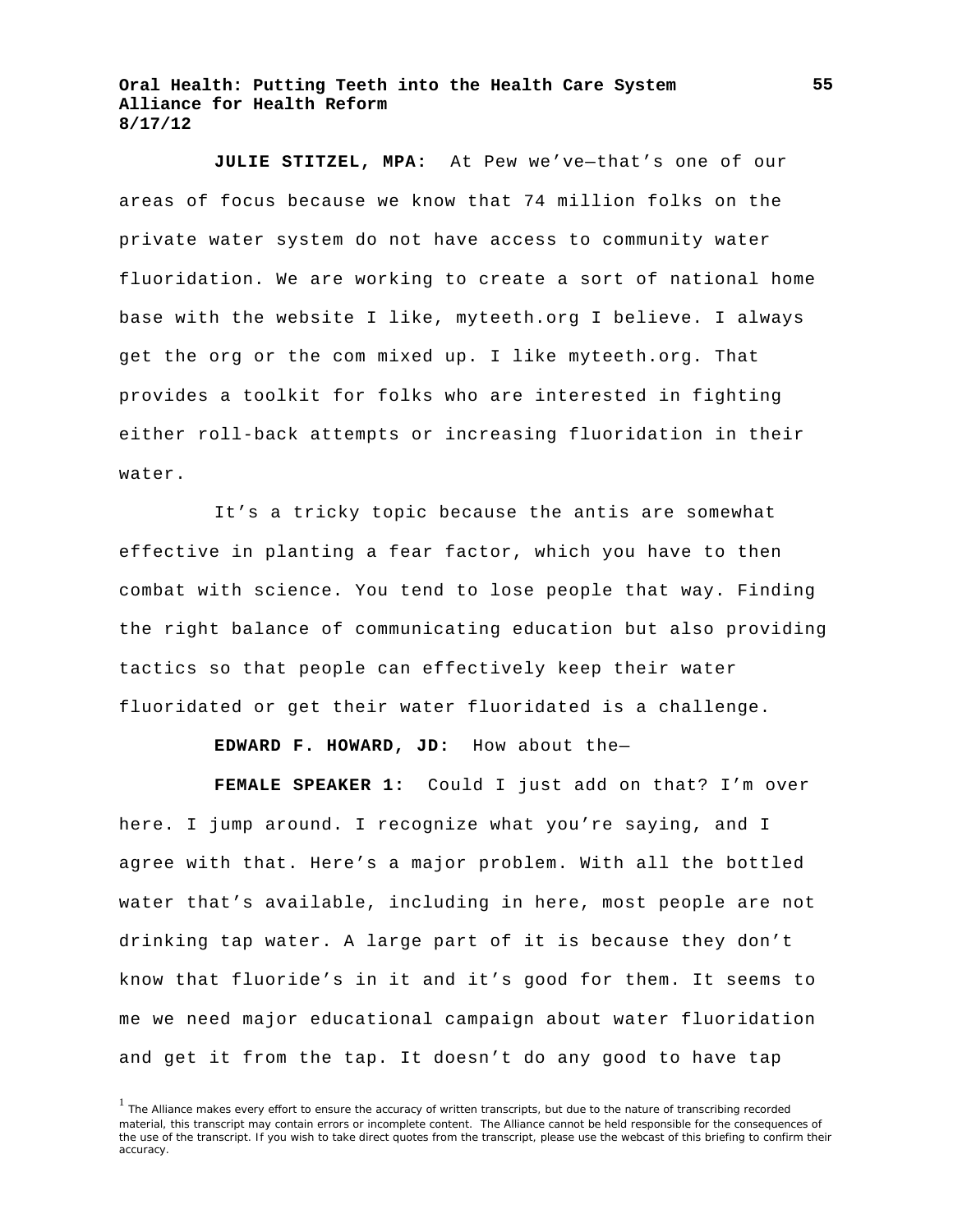water in community water fluoridation if it's not being consumed. You got to drink it. You can't just wash the car with it.

**EDWARD F. HOWARD, JD:** You have anything there that you'd like to get to?

**MALE SPEAKER 1:** Dr. Mouden mentioned the focus on issues at a state level. Is there a national oral health plan or a national strategy for oral health? Are there opportunities for coalitions like the US National Oral Health Alliance or other organizations to help push a national oral health agenda?

**LYNN MOUDEN, DDS, MPH:** Well, I'll jump right in. The Oral Health Coordinating Committee, again made up of the dental representatives from various federal agencies, is in discussion now about what could be called a plan. We tend to not use that word because there have been too many plans. Whether it's called a strategy or whatever, getting the different federal agencies to work together in a combined effort to improve oral health and access to oral health care.

Beyond that of course we've had the Healthy People goals now in our—what are we now in, our fourth iteration of Healthy People plans? We continue to see oral health as a major focus in healthy people, now Healthy People 2020. We would obviously want everybody that is represented in this room and anybody else watching to take those seriously. They're not just

<sup>&</sup>lt;sup>1</sup> The Alliance makes every effort to ensure the accuracy of written transcripts, but due to the nature of transcribing recorded material, this transcript may contain errors or incomplete content. The Alliance cannot be held responsible for the consequences of the use of the transcript. If you wish to take direct quotes from the transcript, please use the webcast of this briefing to confirm their accuracy.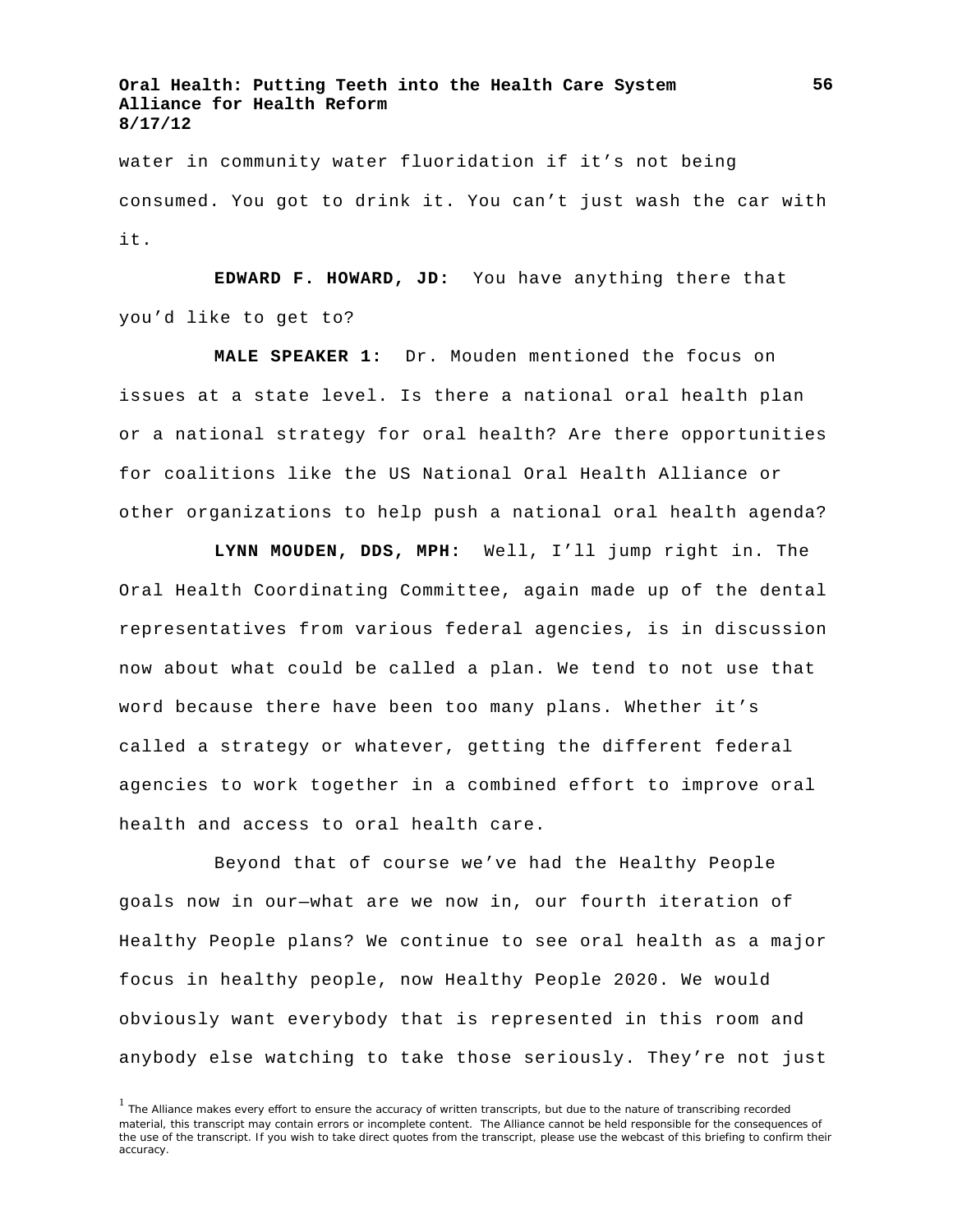pie in the sky. There are things that seriously can be done through various partnerships; federal, state, and local.

**EDWARD F. HOWARD, JD:** Yes. We have a repeat offender here.

**COKIE SMITH:** I'm Cokie Smith from Youth Today again. I just had a couple of follow-up questions just based on I guess my previous question on why dental care is not readily available in certain low-income areas. I guess the question is then: Does that mean that dental care is too expensive for most people? Then the question is why. Because if we do have more dental therapists for example as part of the solution, from what I understand they can only address a few of the procedures, not the full spectrum of dental care.

If there is a low-income person who needs more advanced care, that's still going to be very expensive. Who then pays for that? How do they still get access to that more advanced care? I guess connected to that is the second question: What is the Affordable Care Act doing to address dental care? Can you speak to that?

What kind of larger solution is there for low-income people to have access to the full range of dental services? Not just the small piece that dental therapists can provide. I understand that's an important part, but I'm just trying to get

<sup>&</sup>lt;sup>1</sup> The Alliance makes every effort to ensure the accuracy of written transcripts, but due to the nature of transcribing recorded material, this transcript may contain errors or incomplete content. The Alliance cannot be held responsible for the consequences of the use of the transcript. If you wish to take direct quotes from the transcript, please use the webcast of this briefing to confirm their accuracy.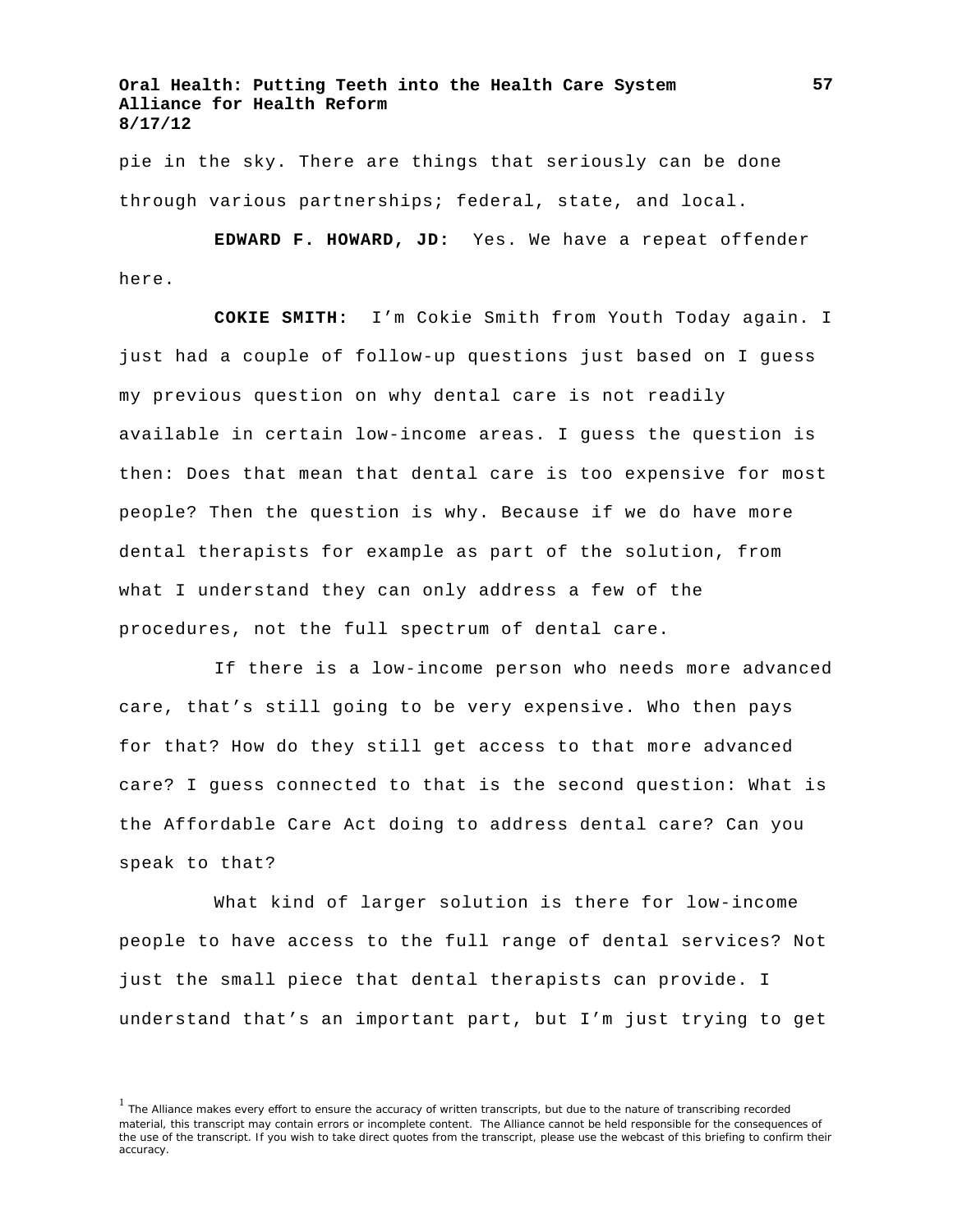the bigger picture. What is the bigger picture? Who do we get care to everybody, the full spectrum of care?

**LYNN MOUDEN, DDS, MPH:** Well, I'll take a small piece of that. Under the Affordable Care Act we have what are called essential health benefits that will be covered under the various insurance entities. Whether it's the exchanges or private pay insurance, it will be a basic package that does include dental benefits.

**MONICA HEBL, DDS:** I'll take another small stab at it. I think that's why prevention is so important, because this is a disease that doesn't have to happen. While there are people out there that need some expensive care, if we can change the perceptions, the home care, the attitudes, and get people to go for preventive visits and ongoing care, we can get them healthy so their oral health care costs are much less.

Then dentistry has always been an industry where there are out-of-pocket costs. It's been treated kind of as a discretionary income kind of thing. That's why this downturn in the economy has been so tough on private practice, because people can put off going to the dentist, going to the eye doctor. The advantage of that is that there is transparency in the costs of oral health care, as opposed to medicine where there isn't a lot of transparency. That's an advantage and one

<sup>&</sup>lt;sup>1</sup> The Alliance makes every effort to ensure the accuracy of written transcripts, but due to the nature of transcribing recorded material, this transcript may contain errors or incomplete content. The Alliance cannot be held responsible for the consequences of the use of the transcript. If you wish to take direct quotes from the transcript, please use the webcast of this briefing to confirm their accuracy.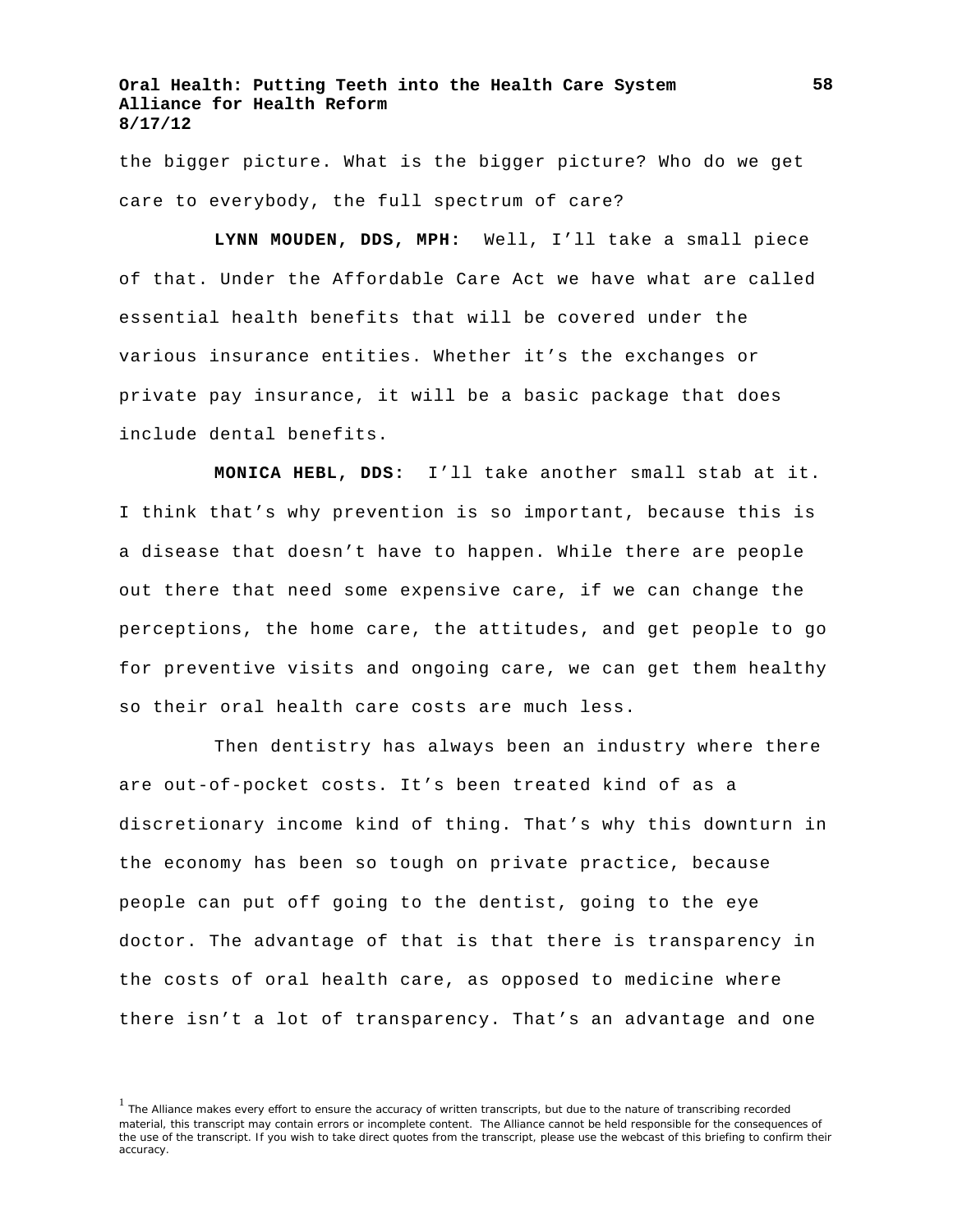thing that we don't think is being translated to the medical world as well.

It's a complicated issue. Again, that's why so many people need to put their heads together to figure out how we're going to do this, how we're going to fund it fairly and effectively and make sure that the most appropriate person is treating the most appropriate patient.

**JULIE STITZEL, MPA:** One more thing about the Affordable Care Act, it appropriates 11—I think what is it—\$11 billion for community health centers over a five-year period. That's something specific that the Affordable Care Act does.

**EDWARD F. HOWARD, JD:** Now the demonstrations that Dr. Mouden was talking about are included in the ACA, but they're subject to appropriations as I understand it.

**JULIE STITZEL, MPA:** Mm-hmm.

**LYNN MOUDEN, DDS, MPH:** That's correct; authorized but not yet appropriated.

**EDWARD F. HOWARD, JD:** By the way, we're getting toward the end of our time with you. I would ask that as you listen to the exchanges, questions, and answers that you pull out the green evaluation form, make that the blue evaluation form and fill it out so that we can try to respond to the kinds of topics and the kinds of speakers and the kinds of formats that you'd like to see in these briefings.

<sup>&</sup>lt;sup>1</sup> The Alliance makes every effort to ensure the accuracy of written transcripts, but due to the nature of transcribing recorded material, this transcript may contain errors or incomplete content. The Alliance cannot be held responsible for the consequences of the use of the transcript. If you wish to take direct quotes from the transcript, please use the webcast of this briefing to confirm their accuracy.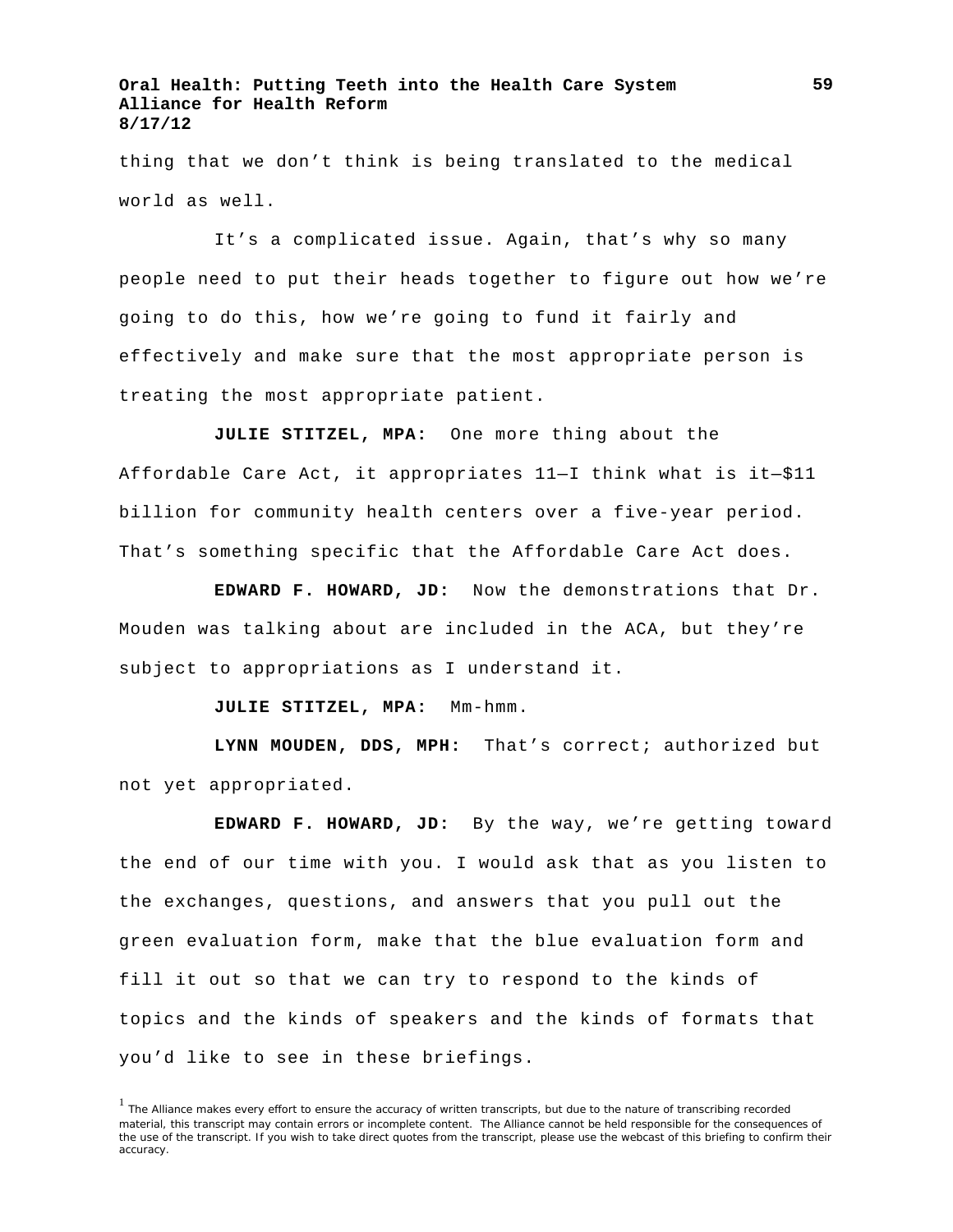**MALE SPEAKER 2:** Can someone explain the difference between the dental therapists—the different types of dental therapists which are limited to a state; but expanded-function dental assistants who seem to have some similar work scope but are widely used and accepted by dentists and dental organizations?

**CHRISTY JO FOGARTY, RDH, MSOHP:** I can probably take a little bit of a stab at that. Nationwide dental assistants, dental hygienists have different scopes of practice. Every state has their own dental practice act. They can allow certain types of procedures to be done. For example, prior to being a dental therapist I was what's called a restorative expanded functions dental hygienist. Assistants can do this as well in the state of Minnesota, where a dentist could go in, prep the tooth for a filling, and that I could come in and do the filling.

What that does is, it allows the dental team to work more efficiently, see more patients, and hopefully open up access to get dental care. That's what it was designed for in Minnesota. Now there are those types of allowances in lots of different states. Not all states allow it. Not all states require licensure. Another thing that I also am is; I'm a collaborative practice dental hygienist in addition to be a

**60**

<sup>&</sup>lt;sup>1</sup> The Alliance makes every effort to ensure the accuracy of written transcripts, but due to the nature of transcribing recorded material, this transcript may contain errors or incomplete content. The Alliance cannot be held responsible for the consequences of the use of the transcript. If you wish to take direct quotes from the transcript, please use the webcast of this briefing to confirm their accuracy.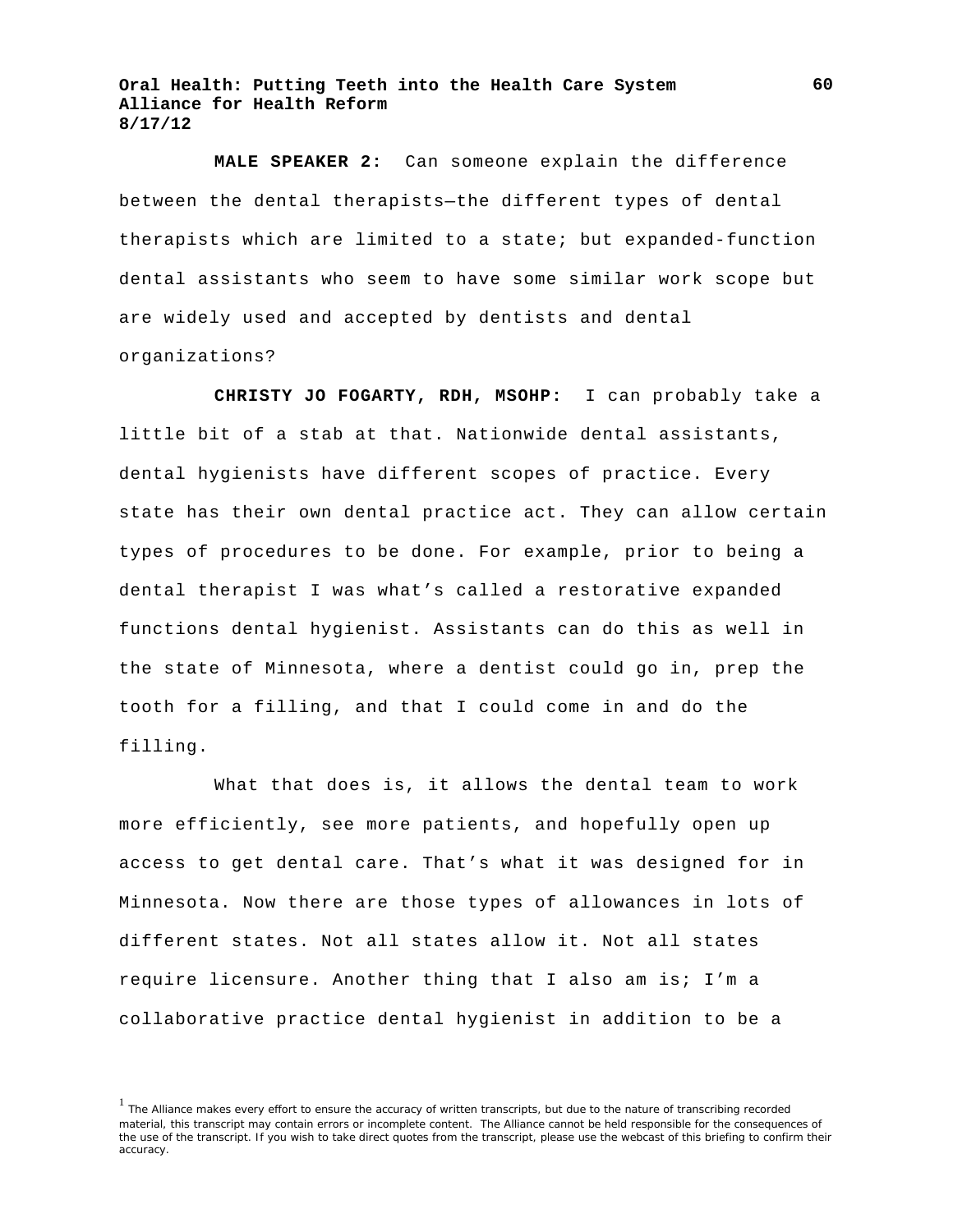dental therapist, which means there are times I still actually just work as a hygienist.

I may go into a school, and I can place dental sealants without a dentist present. I can do a cleaning. I can do all kinds of evaluation. I can do X-rays, things of that nature. Those are all under that collaborative practice agreement. That's allowed in the state of Minnesota for dental hygienists to do. That's what they're talking about. It varies from state to state, which is actually a very appropriate way to do it because the state is best at knowing what its needs are.

**EDWARD F. HOWARD, JD:** Yes, Monica?

**MONICA HEBL, DDS:** Just basically the difference is the cutting of hard and soft tissue. A dental therapist can cut the tooth and do the surgical part of it. An advanced dental assistant just restores it and doesn't cut the prep.

**EDWARD F. HOWARD, JD:** I want to come back to the question of rates and compensation. There are a couple of questions that arose. One is for Christy Jo. Looking at the slide that you displayed showing you the third ranking producer in that practice, what's the mix of pairs? Are there any private insurance numbers in that list?

**CHRISTY JO FOGARTY, RDH, MSOHP:** We do have a small amount of private pay patients. There are some patients who just really enjoy our clinic because it's a great environment

<sup>&</sup>lt;sup>1</sup> The Alliance makes every effort to ensure the accuracy of written transcripts, but due to the nature of transcribing recorded material, this transcript may contain errors or incomplete content. The Alliance cannot be held responsible for the consequences of the use of the transcript. If you wish to take direct quotes from the transcript, please use the webcast of this briefing to confirm their accuracy.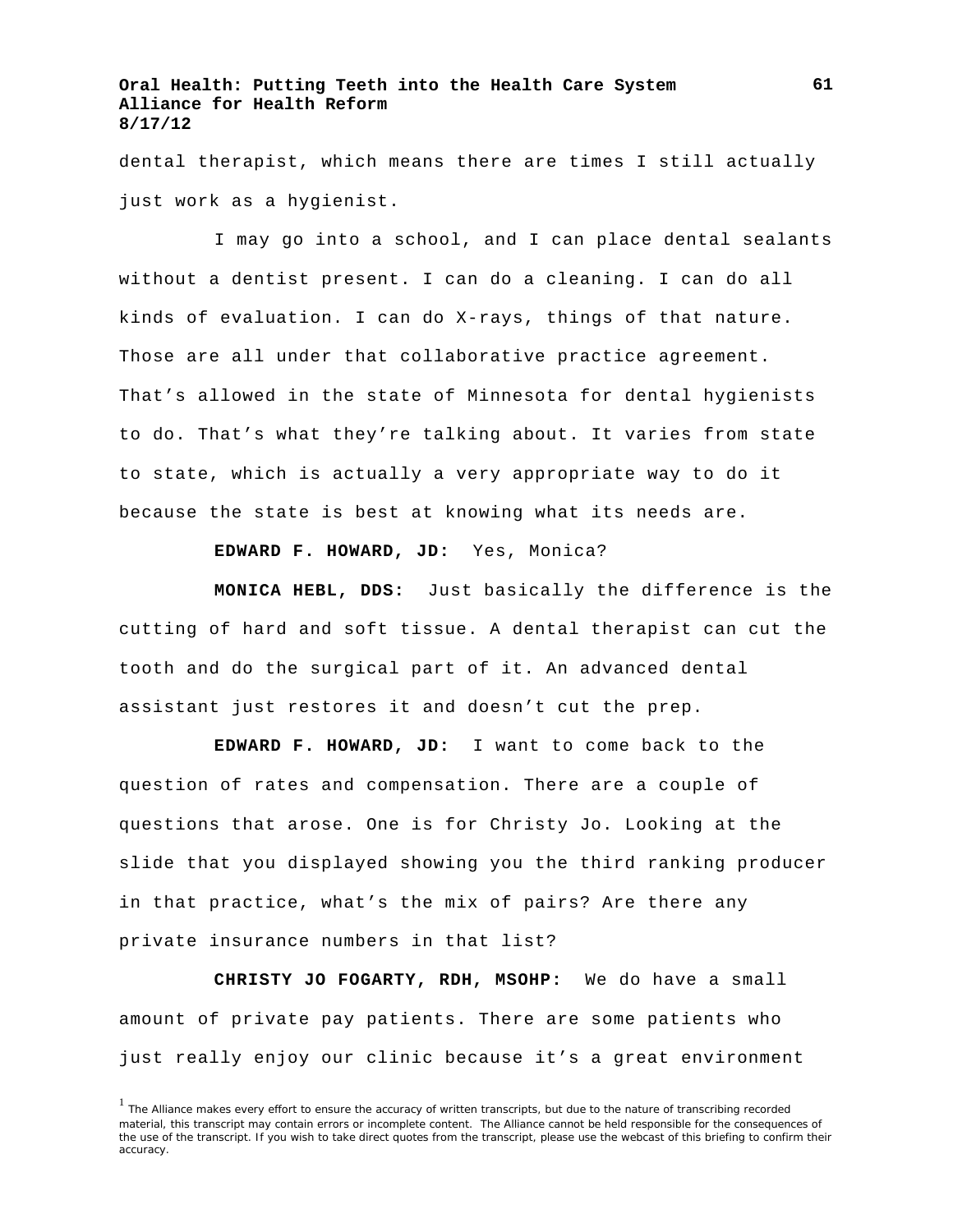for kids. It's a close location to where they live. We also have, I wouldn't say a large number, but a number of people who kind of move in and out of the public system and private system depending on employment and things like that. The vast majority of the patients that I see are on some type of public assistance program or sliding fee scale. We go all the way down to zero as patient responsibility depending on what their income is.

**EDWARD F. HOWARD, JD:** What percentage—that's probably too precise a question. How able are you to respond to the level of need for folks in vulnerable populations, either without any coverage at all or coverage through Medicaid?

**CHRISTY JO FOGARTY, RDH, MSOHP:** You mean in my scope of practice?

**EDWARD F. HOWARD, JD:** No. I mean in terms of the number of Minnesotans who are in need of those kinds of services.

**CHRISTY JO FOGARTY, RDH, MSOHP:** I probably couldn't give you a percentage, but what I can tell is like I said before: We have 300 off sites. We go all over Minnesota. I've been 60 miles south of my home working in a school for the deaf and the blind. We have people who go all the way up on the Iron Range. If you don't know how Minnesota lays out, that's probably about 500 miles from our home. Where we can go up, go

<sup>&</sup>lt;sup>1</sup> The Alliance makes every effort to ensure the accuracy of written transcripts, but due to the nature of transcribing recorded material, this transcript may contain errors or incomplete content. The Alliance cannot be held responsible for the consequences of the use of the transcript. If you wish to take direct quotes from the transcript, please use the webcast of this briefing to confirm their accuracy.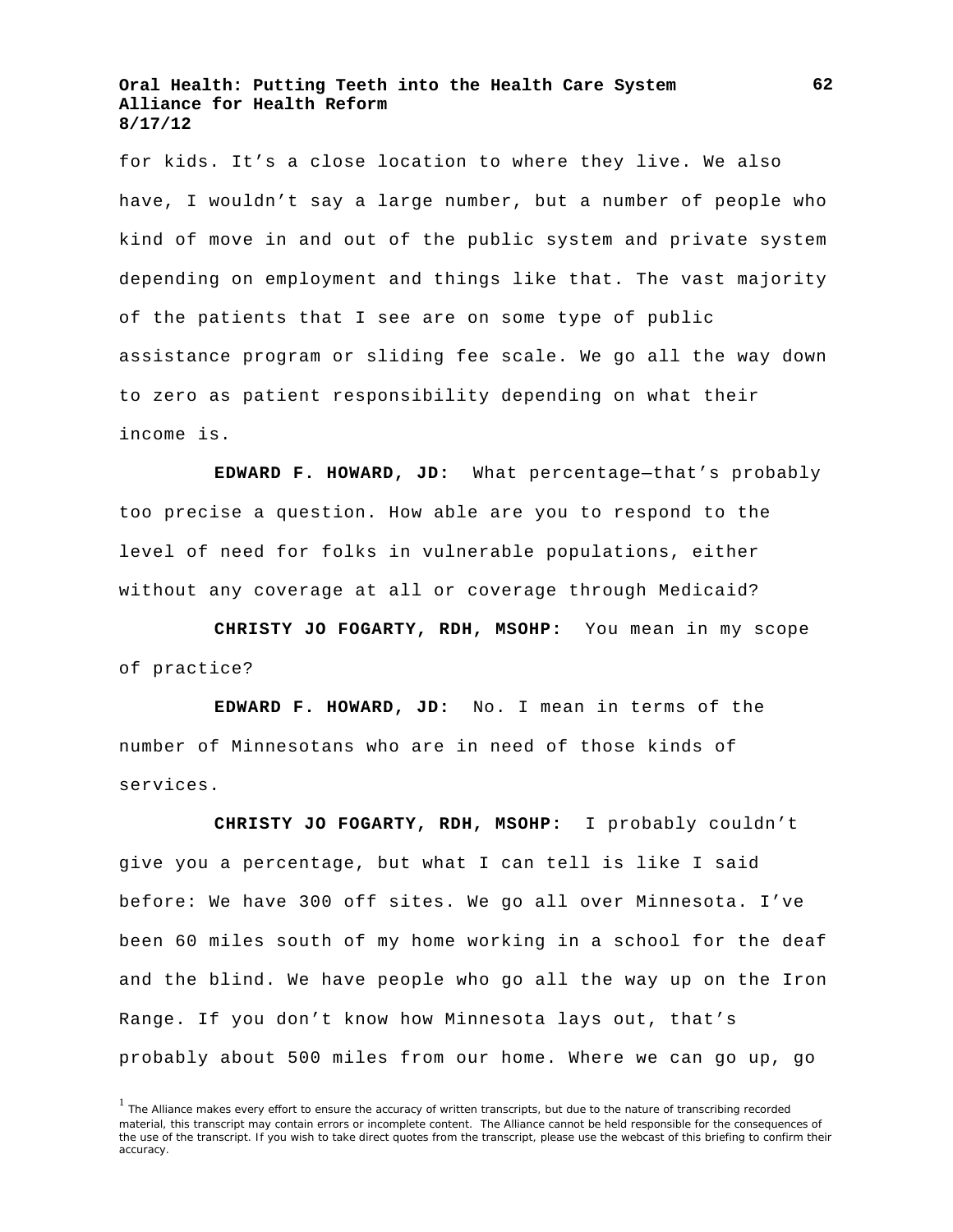into a community for three or four days, do the exams, do treatment, do cleanings.

It's not ideal. It's not a dental home, but we try to be consistent in getting there at least once a year so the people who don't have access in that community have something. It's more of a safety net, but we do have permanent dental homes in Duluth and in St. Cloud. We've got one spot in Northern Minnesota, one part of Central Minnesota, and of course the twin cities are in the southern part of the state. Does that help answer your question a little bit?

**EDWARD F. HOWARD, JD:** Yes, it does.

**CHRISTY JO FOGARTY, RDH, MSOHP:** Yes. We try and go to the people because one of the biggest obstacles to accessing dental care is quite often getting to the dentist. We try to go to them.

**EDWARD F. HOWARD, JD:** We know that somewhere there are 47 million people who aren't served by your kind of an agency or any other.

**CHRISTY JO FOGARTY, RDH, MSOHP:** Correct.

**EDWARD F. HOWARD, JD:** What about the National Health Service Corps and the federal resources that flow from it? I suppose this is more a HRSA question than it is a CMS question, but you must do some—you mentioned your connection with your colleagues at HRSA.

<sup>&</sup>lt;sup>1</sup> The Alliance makes every effort to ensure the accuracy of written transcripts, but due to the nature of transcribing recorded material, this transcript may contain errors or incomplete content. The Alliance cannot be held responsible for the consequences of the use of the transcript. If you wish to take direct quotes from the transcript, please use the webcast of this briefing to confirm their accuracy.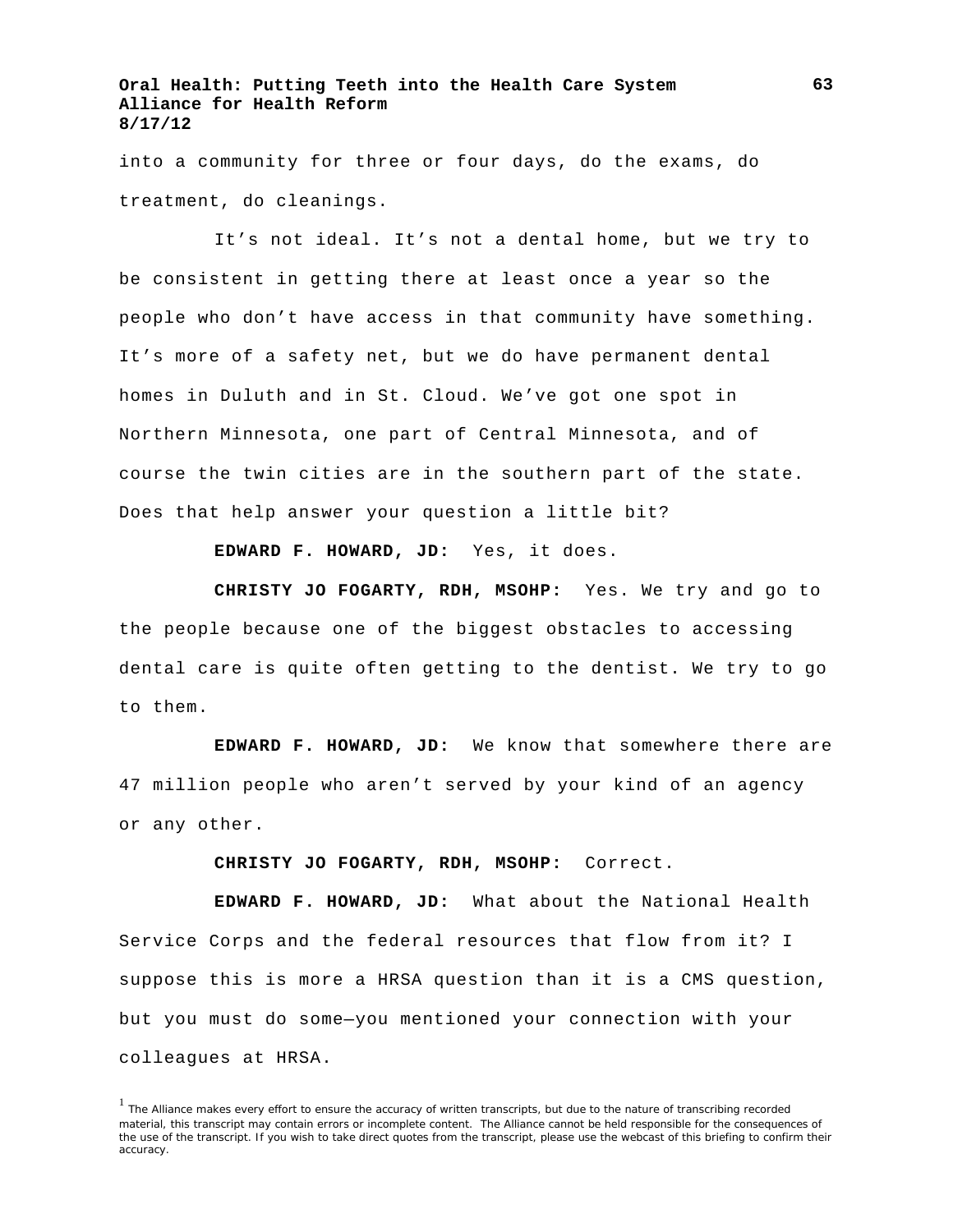**LYNN MOUDEN, DDS, MPH:** I apparently said too much. I frankly know very little about the National Health Service Corps. I do know that those scholarships are available. There is loan repayment available to those practitioners going into underserved areas, health professional shortage areas. I also know that there are literally hundreds of National Health Service Corps sites still looking for oral health providers.

# **EDWARD F. HOWARD, JD:** Monica?

**MONICA HEBL, DDS:** Actually that vacancy number is much lower than it was before the economic downturn. Amazing what a recession will do for those kinds of programs in getting people involved. One of the things that happens with that program is, you don't find out if you get that loan forgiveness until after the fact because they kind of put it in the hopper and shuffle it around and then spit out the loan forgiveness.

Then also if you take the amount of the loan forgiveness and you would have a dentist providing the services—if you took the write-off for the Medicaid program, it's basically a wash. We always say in Wisconsin, we need meaningful loan forgiveness programs to make a difference.

**EDWARD F. HOWARD, JD:** Well, I think what we have demonstrated today if nothing else is that this is a multifaceted area of inquiry. Opportunities and challenges abound. I think what you've heard today is a rich description

<sup>&</sup>lt;sup>1</sup> The Alliance makes every effort to ensure the accuracy of written transcripts, but due to the nature of transcribing recorded material, this transcript may contain errors or incomplete content. The Alliance cannot be held responsible for the consequences of the use of the transcript. If you wish to take direct quotes from the transcript, please use the webcast of this briefing to confirm their accuracy.